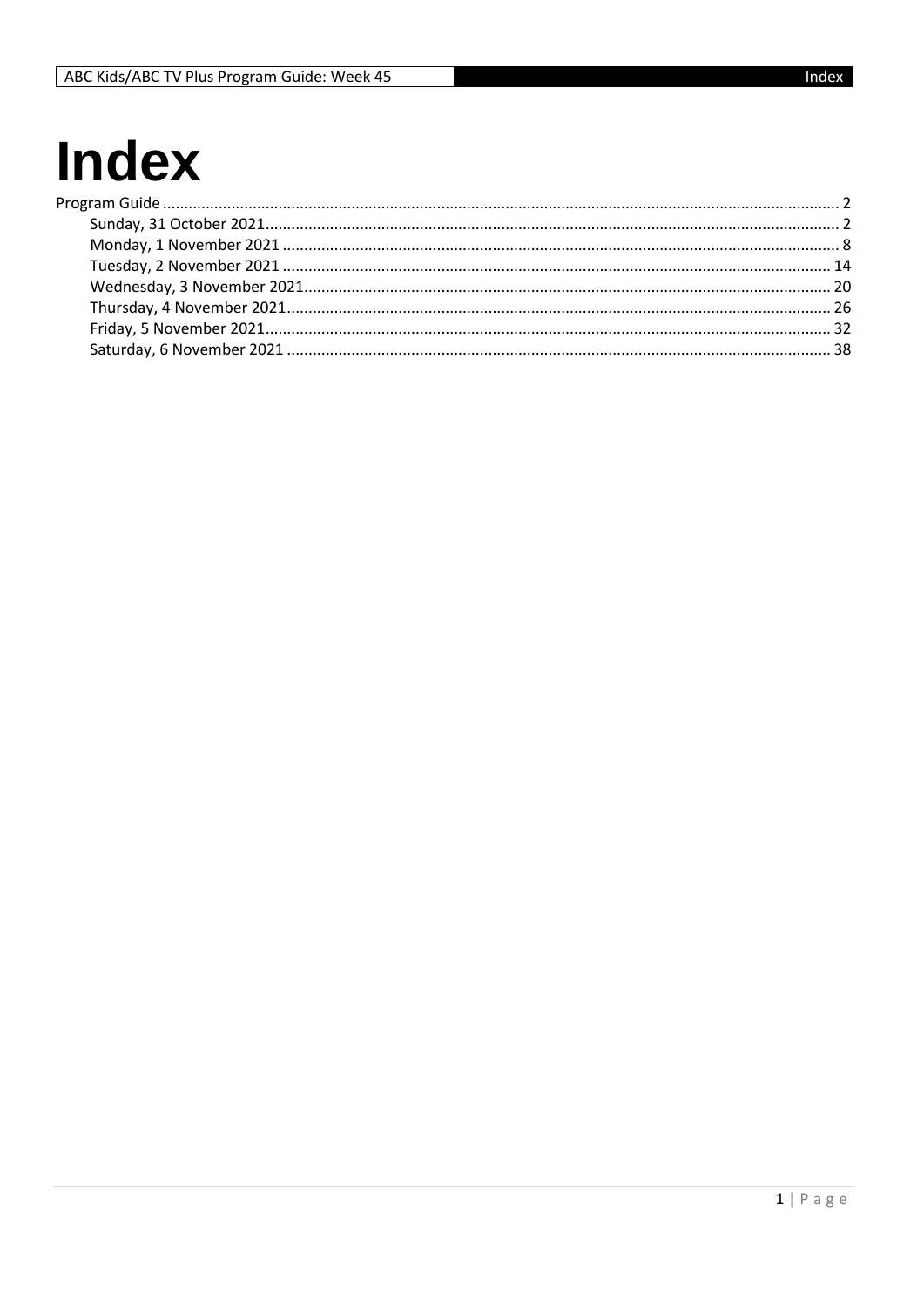## <span id="page-1-0"></span>**Program Guide**

## <span id="page-1-1"></span>**Sunday, 31 October 2021**

| 5:00am | <b>Rainbow Chicks</b>         |
|--------|-------------------------------|
|        | (CC, Repeat, G)               |
| 5:05am | <b>Five Minutes More</b>      |
|        | (CC, Repeat, G)               |
| 5:10am | <b>Sarah And Duck</b>         |
|        | (Repeat,G)                    |
| 5:20am | <b>The Furchester Hotel</b>   |
|        | (Repeat, G)                   |
| 5:30am | Ready, Jet, Go!               |
|        | (CC, Repeat, G)               |
| 5:55am | <b>Humpty's Big Adventure</b> |
|        | (CC, Repeat, G)               |
| 6:00am | <b>Sesame Street</b>          |
|        | (CC, Repeat, G)               |
| 6:25am | Pocoyo                        |
|        | (Repeat, G)                   |
| 6:35am | <b>Dinosaur Train</b>         |
|        | (Repeat, G)                   |
| 6:45am | <b>Bob The Builder</b>        |
|        | (CC, Repeat, G)               |
| 7:00am | <b>Charlie And Lola</b>       |
|        | (CC, Repeat, G)               |
| 7:10am | <b>Go Jetters</b>             |
|        | (CC, Repeat, G)               |
| 7:25am | <b>Love Monster</b>           |
|        | (Repeat, G)                   |
| 7:35am | <b>Brave Bunnies</b>          |
|        | (CC,G)                        |
| 7:40am | <b>The Wonder Gang</b>        |
|        | (G)                           |
| 7:55am | Peppa Pig                     |
|        | (CC, Repeat, G)               |
| 8:00am | <b>Bluey</b>                  |
|        | (CC,AD, Repeat, G)            |
| 8:10am | <b>School Of Roars</b>        |
|        | (CC, Repeat, G)               |
| 8:20am | <b>Octonauts</b>              |
|        | (CC,AD, Repeat, G)            |
| 8:35am | <b>Kiri and Lou</b>           |
|        | (CC, Repeat, G)               |
|        |                               |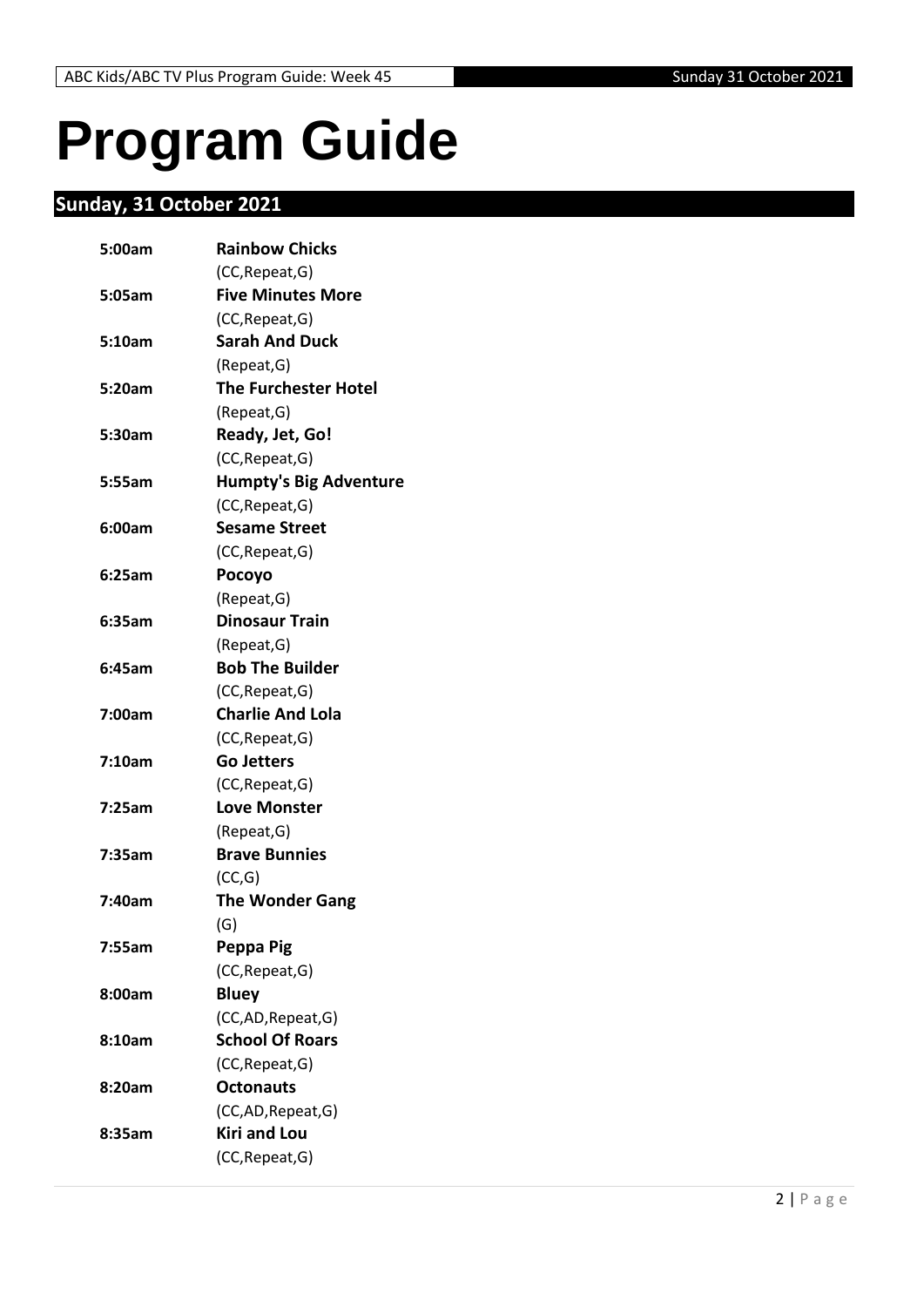| 8:40am  | <b>Pip And Posy</b>                 |
|---------|-------------------------------------|
|         | (CC,AD, Repeat, G)                  |
| 8:45am  | <b>Bananas In Pyjamas</b>           |
|         | (CC, Repeat, G)                     |
| 9:00am  | <b>Play School</b>                  |
|         | (CC, Repeat, G)                     |
| 9:30am  | <b>Sesame Street</b>                |
|         | (CC, Repeat, G)                     |
| 10:00am | Emma!                               |
|         | (CC, Repeat, G)                     |
| 10:15am | <b>Molly And Mack</b>               |
|         | (Repeat, G)                         |
| 10:30am | <b>Wanda And The Alien</b>          |
|         | (CC, Repeat, G)                     |
| 10:40am | hoopla doopla!                      |
|         | (CC, Repeat, G)                     |
| 10:55am | <b>Daniel Tiger's Neighbourhood</b> |
|         | (CC, Repeat, G)                     |
| 11:05am | <b>Baby Jake</b>                    |
|         | (CC, Repeat, G)                     |
| 11:20am | <b>Becca's Bunch</b>                |
|         | (CC, Repeat, G)                     |
| 11:35am | <b>Big Words Small Stories</b>      |
|         | (Repeat, G)                         |
| 11:40am | <b>Sally &amp; Possum</b>           |
|         | (CC, Repeat, G)                     |
| 12:00pm | <b>Teletubbies</b>                  |
|         | (CC, Repeat, G)                     |
| 12:10pm | In The Night Garden                 |
|         | (CC, Repeat, G)                     |
| 12:40pm | Tik Tak                             |
|         | (G)                                 |
| 12:45pm | <b>Guess How Much I Love You</b>    |
|         | (CC, Repeat, G)                     |
| 1:05pm  | <b>Pins And Nettie</b>              |
|         | (CC, Repeat, G)                     |
| 1:10pm  | <b>Pins And Nettie</b>              |
|         | (CC, Repeat, G)                     |
| 1:15pm  | <b>Bing</b>                         |
|         | (CC, Repeat, G)                     |
| 1:25pm  | Peppa Pig                           |
|         | (CC, Repeat, G)                     |
| 1:40pm  | <b>Floogals</b>                     |
|         | (CC, Repeat, G)                     |
| 1:55pm  | <b>Rusty Rivets</b>                 |
|         | (CC, Repeat, G)                     |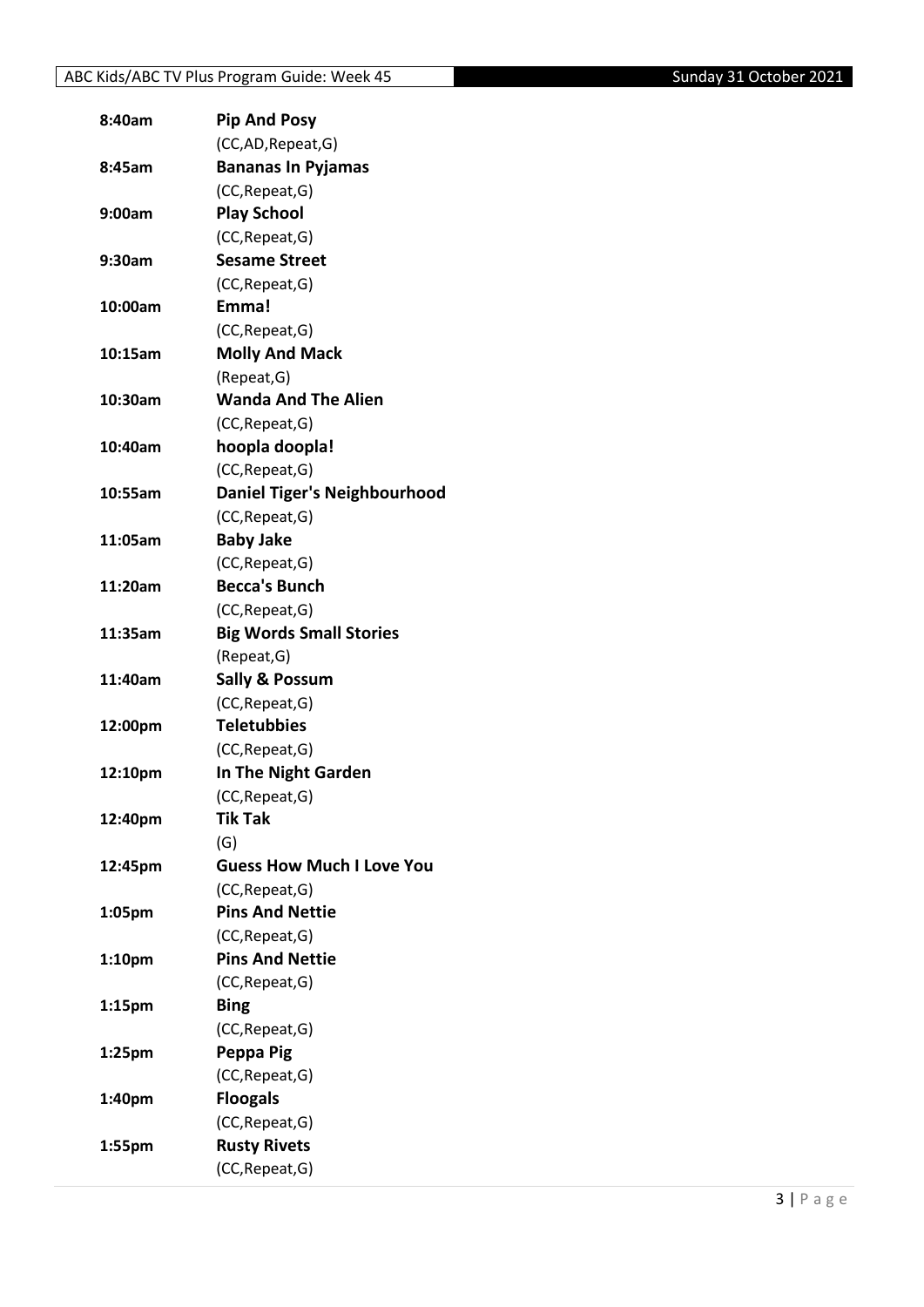| 2:05pm | <b>PJ Masks</b>                                                                     |
|--------|-------------------------------------------------------------------------------------|
|        | (CC, Repeat, G)                                                                     |
| 2:20pm | <b>PJ Masks</b>                                                                     |
|        | (CC, Repeat, G)                                                                     |
| 2:30pm | Wallykazam!                                                                         |
|        | (Repeat, G)                                                                         |
| 2:55pm | <b>Elmo's World</b>                                                                 |
|        | (Repeat, G)                                                                         |
| 3:00pm | <b>Arthur</b>                                                                       |
|        | (Repeat, G)                                                                         |
| 3:30pm | <b>Play School</b>                                                                  |
|        | (CC,AD,Repeat,G)                                                                    |
| 4:00pm | <b>Bananas In Pyjamas</b>                                                           |
|        | (CC, Repeat, G)                                                                     |
| 4:10pm | Ready, Steady, Wiggle!                                                              |
|        | (CC, Repeat, G)                                                                     |
| 4:25pm | <b>Thomas And Friends</b>                                                           |
|        | (CC, Repeat, G)                                                                     |
| 4:35pm | The Adventures Of Paddington                                                        |
|        | (CC,AD,Repeat,G)                                                                    |
| 4:45pm | <b>Big Words Small Stories</b>                                                      |
|        | (Repeat, G)                                                                         |
| 4:50pm | <b>Play School Story Time</b>                                                       |
|        | (CC, Repeat, G)                                                                     |
| 5:05pm | Remy & Boo                                                                          |
|        | (CC,AD,Repeat,G)                                                                    |
| 5:15pm | Dog Loves Books                                                                     |
|        | (CC, Repeat, G)                                                                     |
| 5:20pm | <b>PJ Masks</b>                                                                     |
|        | (CC,G)                                                                              |
| 5:35pm | <b>Nella the Princess Knight</b>                                                    |
|        | (Repeat, G)                                                                         |
| 5:50pm | Peppa Pig: Peppa's Pumpkin Party                                                    |
|        | (CC, Repeat, G)                                                                     |
| 5:55pm | <b>Fireman Sam</b>                                                                  |
|        | (CC,AD,Repeat,G)                                                                    |
| 6:10pm | <b>Hey Duggee: The Spooky Badge</b>                                                 |
|        | (CC, Repeat, G)                                                                     |
|        | The Squirrels are playing dress-up when they hear a ghostly sound. They go to       |
|        | investigate and come across white powdery footprints and spot a floating sheet. Can |

Duggee and the squirrels get to the bottom of this spooky tale?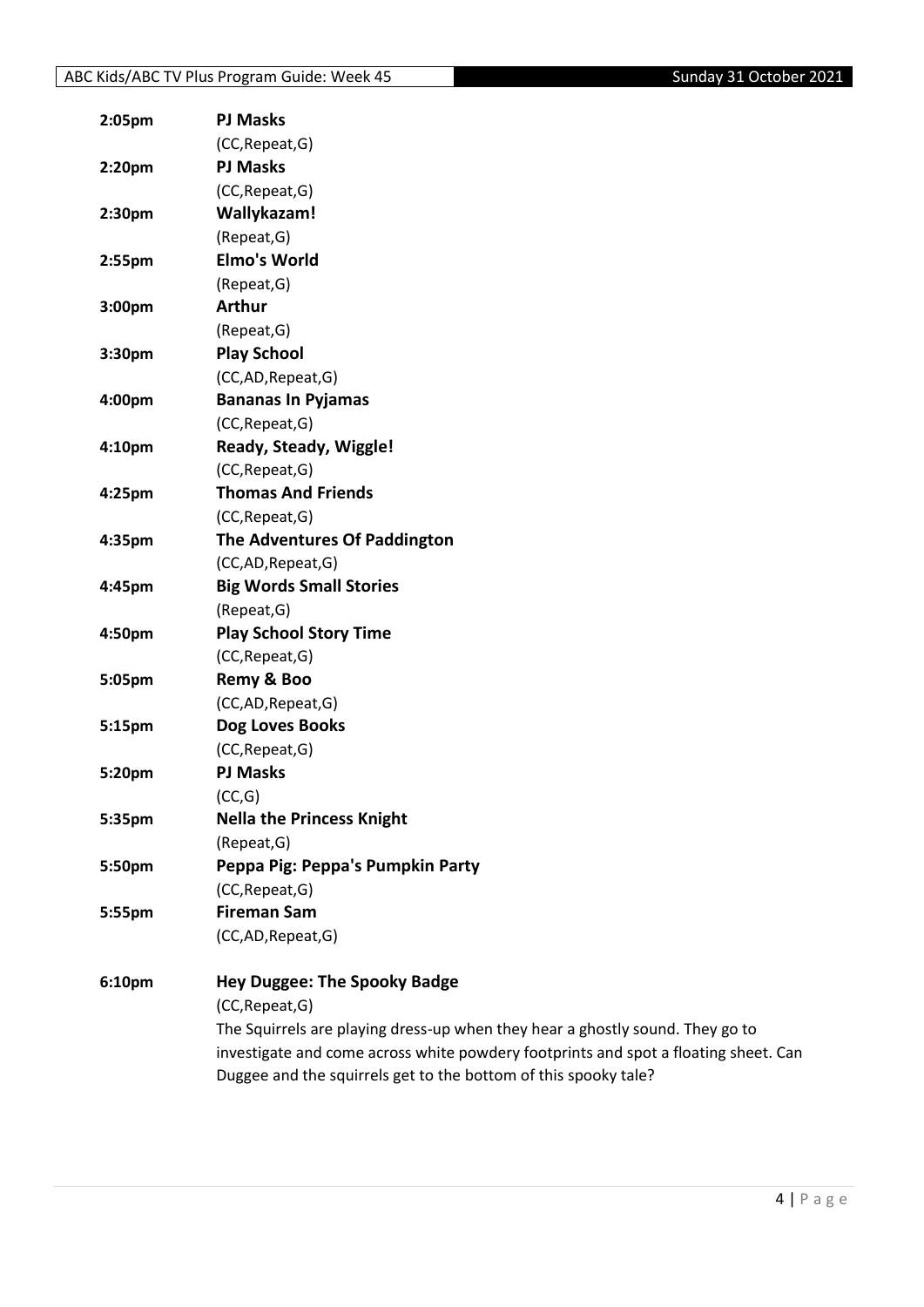| 6:20pm | <b>Bluey: Horsey Ride</b><br>(CC,AD,Repeat,G)<br>When Bluey forgets to put her favourite toy away, cousin Socks grabs it and won't let go!<br>The kids stage a horsey wedding to distract her, with Dad and Uncle Stripe as the horses!                                                             |
|--------|-----------------------------------------------------------------------------------------------------------------------------------------------------------------------------------------------------------------------------------------------------------------------------------------------------|
| 6:25pm | <b>Shaun The Sheep: Pumpkin Peril</b><br>(CC, Repeat, G)<br>It's the night before Halloween and Bitzer is charged with guarding the Farmer's 3 prize<br>pumpkins. Despite Shaun and the flock's best efforts, the pumpkins mysteriously<br>disappear, leaving nothing but a trail of ghostly slime. |
| 6:35pm | <b>Room On The Broom</b><br>(CC,AD, Repeat, G)<br>This magical tale about friendship and family follows a kind witch who invites a surprising<br>collection of animals to join her on her broom. From the producers of 'The Gruffalo' and<br>'The Gruffalo's Child'.                                |
| 7:05pm | Dino Dana: Dino Zone (Part 1)<br>(Repeat, G)<br>Saara is having a sleep-over with her friend Olivia and Dana wants to join in. So she tries<br>to frighten Saara and Olivia by telling three spooky dino tales that pay homage to famous<br>horror movies.                                          |
| 7:15pm | Dino Dana: Dino Zone (Part 2)<br>(Repeat, G)<br>Saara is having a sleep-over with her friend Olivia and Dana wants to join in. So she tries<br>to frighten Saara and Olivia by telling three spooky dino tales that pay homage to famous                                                            |
| 7:30pm | horror movies.<br><b>Spicks And Specks: Halloween Special</b><br>(CC, Repeat, PG)<br>Joining Adam Hills are Deb Conway, Guy Noble, Adam Rozenbachs, Dave Hughes, Metal<br>Chunk, Jim Keays, Clint Hyndman, Ray Crowe and Kate Miller-Heidke in this Halloween<br>special!                           |
| 8:00pm | <b>Compass: Pagans Down Under</b><br>(CC,AD, Repeat, PG, PG - Nudity)<br>Follows the celebrations and rituals of Australians creatively reinventing Wiccan, Druid<br>and other Pagan traditions in the Southern hemisphere.                                                                         |
| 8:30pm | <b>Louis Theroux: The Ultra Zionists</b><br>(CC, Repeat, M, Coarse Language, Violence)<br>Louis Theroux spends time with a small and very committed subculture of ultra-<br>nationalist Jewish settlers in the occupied territories in the West Bank and East<br>Jerusalem.                         |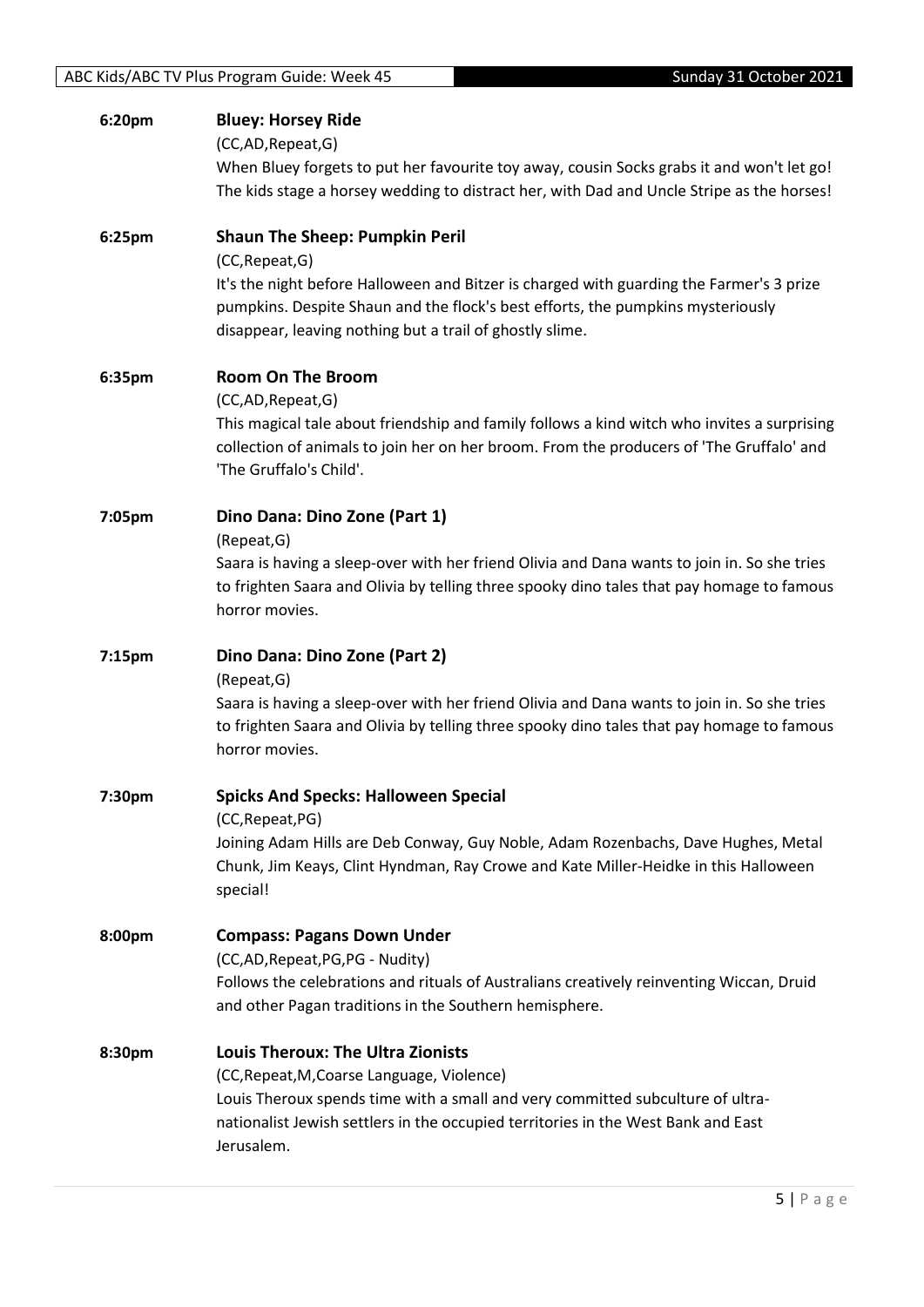| 9:30pm  | <b>Australian Made</b><br>(CC, Repeat, M, Coarse Language, Sexual References)<br>In the summer of 1987 140,000 fans in six cities witnessed a landmark series of outdoor<br>concerts. Digitally remastered with never-before-seen footage shot by the artists on tour<br>this is a time capsule of our music history.  |
|---------|------------------------------------------------------------------------------------------------------------------------------------------------------------------------------------------------------------------------------------------------------------------------------------------------------------------------|
| 10:55pm | <b>Big Deal</b><br>(CC, Repeat, M, Coarse Language) Final<br>From Canberra to the outback, Christiaan Van Vuuren talks to everyday Aussies who are<br>fighting - and winning - big battles against powerful opponents in our political system.                                                                         |
| 11:50pm | <b>George Clarke's Amazing Spaces</b><br>(CC, Repeat, G)<br>John, a tailor from London dreams of creating his own office space in the garden so he<br>can spend more time closer to home, after the arrival of a newborn baby.                                                                                         |
| 12:40am | <b>Unprotected Sets: Rob Christensen</b><br>(CC, Repeat, M, Coarse Language, Sexual References)<br>Rob was born and raised in Brooklyn. Looking to fit in, he found himself joining a crew<br>and selling drugs. To escape that lifestyle, he joined the Air Force, went to college and<br>took on stand-up comedy.    |
| 1:05am  | In The Long Run<br>(CC, Repeat, PG)<br>Bagpipes helps Valentine get match fit for a trial with Leyton Orient, while Agnes and<br>Kirsty discover that one of their elderly neighbours has died alone in his flat.                                                                                                      |
| 1:25am  | <b>Review With Myles Barlow</b><br>(CC, Repeat, MA, Adult Themes, Coarse Language) Final<br>Myles embarks on a mission to fill his life with happiness, finds the ultimate place to<br>ponder the notion of escapism, and in his final review of the season Myles investigates<br>the basic human need to be accepted. |
| 1:55am  | <b>Halal Gurls: No Naseeb</b><br>(CC, Repeat, M, Coarse Language)<br>After getting passed over for a promotion, Mouna, a 20-something workaholic Hijabi,<br>decides to take control of her 'naseeb' (destiny), but her pushy fiancee, Tarek, and<br>overbearing family have other plans in store for her.              |
| 2:05am  | <b>Carpark Clubbing: The Doughnuts</b><br>(CC, Repeat, M, Coarse Language, Drug References)<br>An unlikely trio forms in the carpark of a late-night doughnut shop. Sokhey and Bonita<br>meet over a case of stolen donuts, whilst Nashrah enters the picture after being kicked<br>out of her driving lesson.         |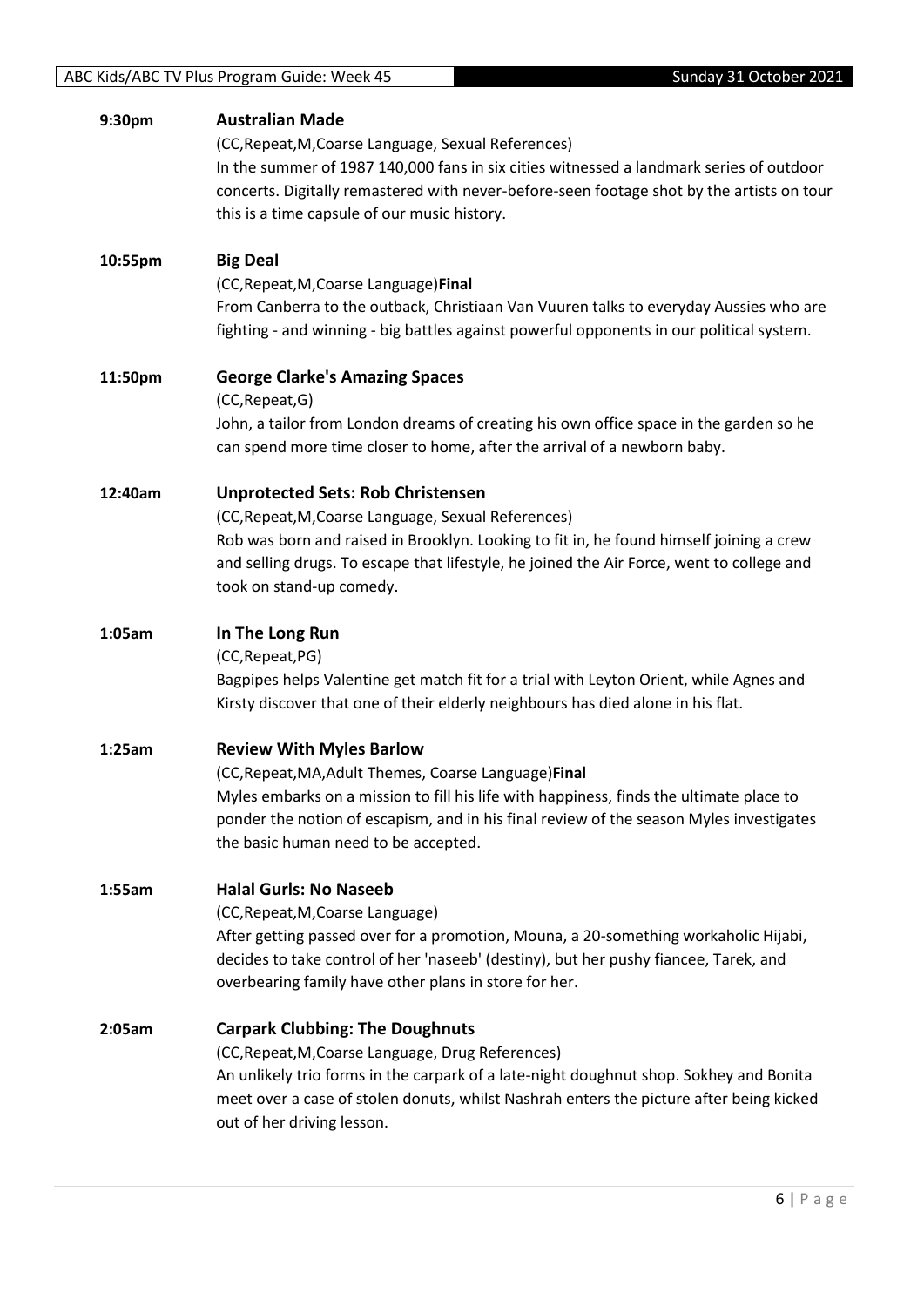| 2:10am | Nightwalkers: A Night at the the Drive-In                                                                                                                                                       |  |
|--------|-------------------------------------------------------------------------------------------------------------------------------------------------------------------------------------------------|--|
|        | (CC, Repeat, M, Coarse Language, Violence)                                                                                                                                                      |  |
|        | Vampire slaying sisters Charlie and Sam visit the drive-in, where they learn that a master<br>vampire is searching for a mysterious package that has links to an ancient daywalking<br>vampire. |  |
| 2:25am | <b>ABC News Update</b>                                                                                                                                                                          |  |
|        | (Repeat)                                                                                                                                                                                        |  |
|        | The headlines from ABC News, updating you on the day's top stories from across                                                                                                                  |  |
|        | Australia and around the world.                                                                                                                                                                 |  |
| 2:30am | ABC TV Plus Programs Resume At 7.30pm                                                                                                                                                           |  |
|        | ABC TV Plus programs resume at 7.30pm, offering an unrivalled mix of scripted and non-                                                                                                          |  |
|        | scripted comedy and entertainment shows every night. (Soundtrack provided by ABC                                                                                                                |  |
|        | Jazz. Playlist details at abc.net.au/jazz).                                                                                                                                                     |  |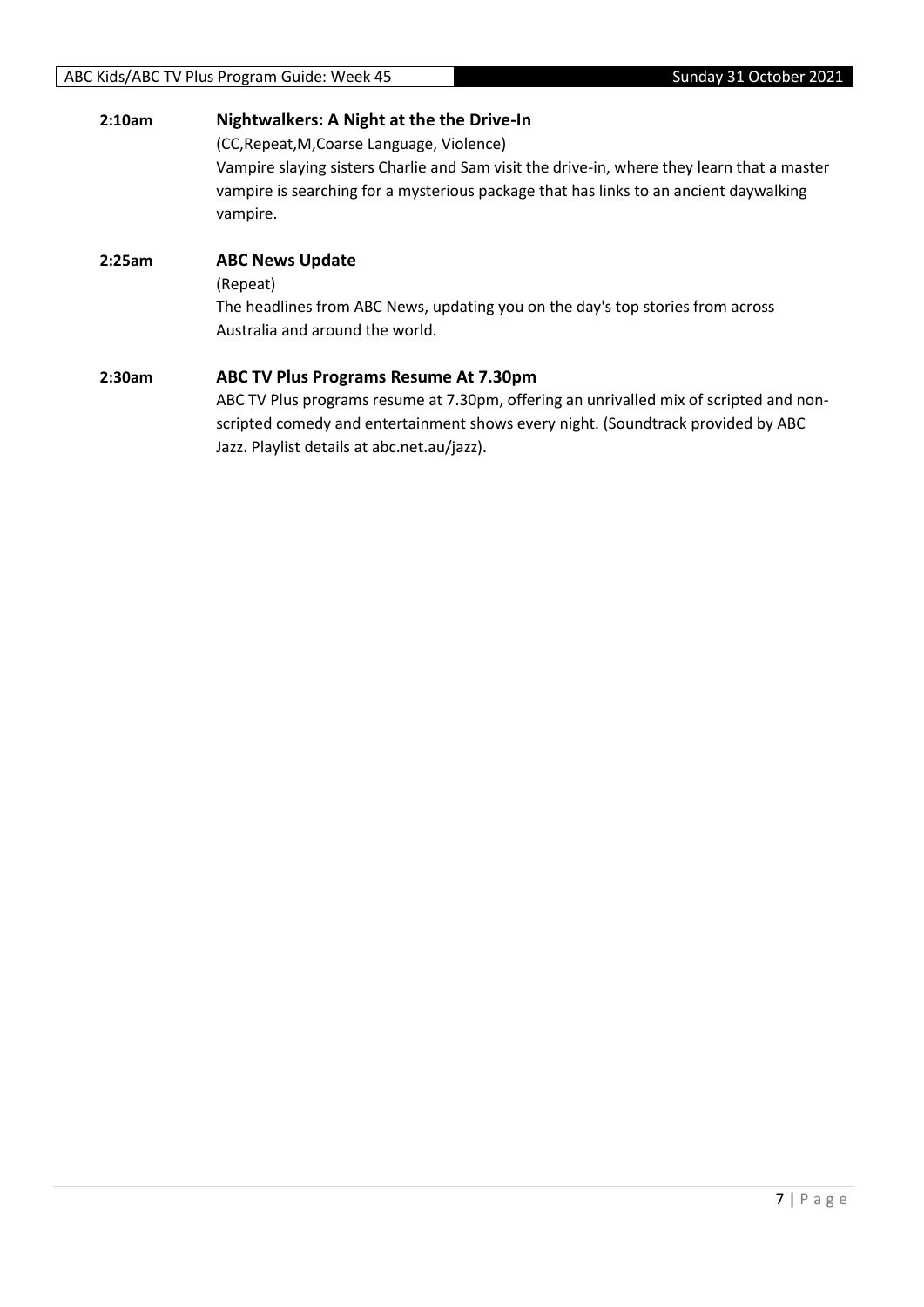## <span id="page-7-0"></span>**Monday, 1 November 2021**

| 5:00am | <b>Rainbow Chicks</b>         |
|--------|-------------------------------|
|        | (CC, Repeat, G)               |
| 5:05am | <b>Five Minutes More</b>      |
|        | (CC, Repeat, G)               |
| 5:10am | <b>Sarah And Duck</b>         |
|        | (Repeat, G)                   |
| 5:20am | <b>The Hive</b>               |
|        | (Repeat, G)                   |
| 5:30am | <b>Digby Dragon</b>           |
|        | (Repeat, G)                   |
| 5:40am | Ready, Jet, Go!               |
|        | (CC, Repeat, G)               |
| 5:55am | <b>Humpty's Big Adventure</b> |
|        | (CC, Repeat, G)               |
| 6:00am | <b>Sesame Street</b>          |
|        | (CC, Repeat, G)               |
| 6:25am | <b>Pingu In The City</b>      |
|        | (Repeat, G)                   |
| 6:35am | <b>Dinosaur Train</b>         |
|        | (CC, Repeat, G)               |
| 6:45am | <b>Peter Rabbit</b>           |
|        | (CC, Repeat, G)               |
| 7:00am | <b>Charlie And Lola</b>       |
|        | (CC,AD, Repeat, G)            |
| 7:10am | <b>Go Jetters</b>             |
|        | (CC, Repeat, G)               |
| 7:25am | <b>Love Monster</b>           |
|        | (Repeat, G)                   |
| 7:35am | <b>Tish Tash</b>              |
|        | (CC, G)                       |
| 7:40am | <b>The Wonder Gang</b>        |
|        | (G)                           |
| 7:55am | Peppa Pig                     |
|        | (CC, Repeat, G)               |
| 8:00am | <b>Bluey</b>                  |
|        | (CC,AD, Repeat, G)            |
| 8:10am | <b>School Of Roars</b>        |
|        | (CC, Repeat, G)               |
| 8:20am | <b>Kangaroo Beach</b>         |
|        | (CC, Repeat, G)               |
| 8:35am | <b>Kiddets</b>                |
|        | (CC, Repeat, G)               |
|        |                               |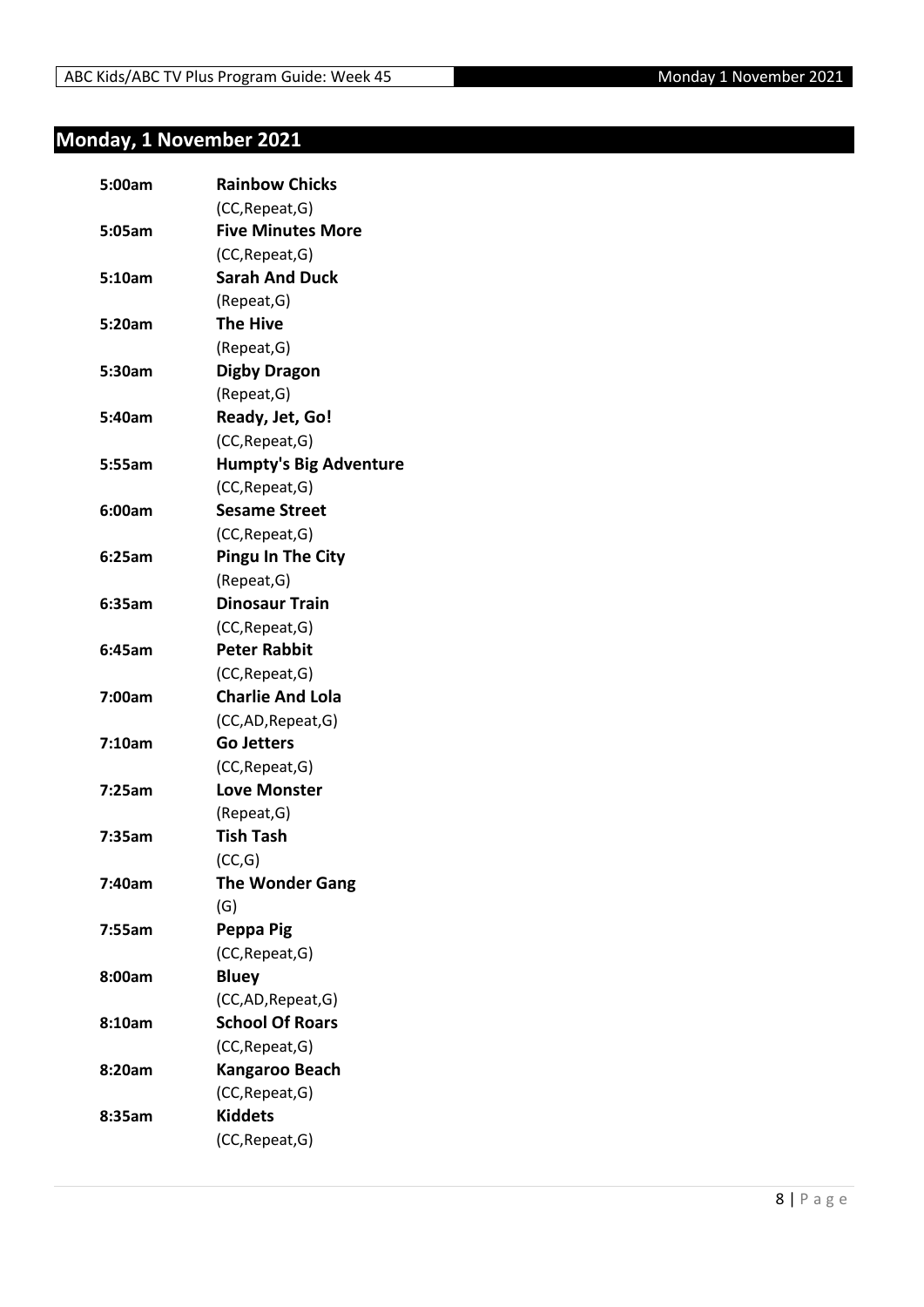| 8:45am             | <b>Bananas In Pyjamas</b>               |
|--------------------|-----------------------------------------|
|                    | (CC, Repeat, G)                         |
| 9:00am             | <b>Play School</b>                      |
|                    | (CC,AD, Repeat, G)                      |
| 9:30am             | <b>Sesame Street</b>                    |
|                    | (CC, Repeat, G)                         |
| 10:00am            | Emma!                                   |
|                    | (CC, Repeat, G)                         |
| 10:15am            | Pablo                                   |
|                    | (CC, Repeat, G)                         |
| 10:30am            | <b>Becca's Bunch</b>                    |
|                    | (CC, Repeat, G)                         |
| 10:40am            | hoopla doopla!                          |
|                    | (CC,AD, Repeat, G)                      |
| 10:55am            | <b>Daniel Tiger's Neighbourhood</b>     |
|                    | (CC, Repeat, G)                         |
| 11:05am            | <b>Baby Jake</b>                        |
|                    | (CC, Repeat, G)                         |
| 11:20am            | <b>Twirlywoos</b>                       |
|                    | (Repeat, G)                             |
| 11:30am            | <b>Play School</b>                      |
|                    | (CC, Repeat, G)                         |
| 12:00pm            | <b>Teletubbies</b>                      |
|                    | (CC, Repeat, G)                         |
| 12:10pm            | <b>Pins And Nettie</b>                  |
|                    | (CC, Repeat, G)                         |
| 12:20pm            | <b>Moon and Me</b>                      |
|                    | (CC, Repeat, G)                         |
| 12:40pm            | <b>Tik Tak</b>                          |
|                    | (G)                                     |
| 12:45pm            | <b>Guess How Much I Love You</b>        |
|                    | (CC, Repeat, G)                         |
| 1:05pm             | <b>Buddi</b>                            |
|                    | (AD, Repeat, G)                         |
| 1:10 <sub>pm</sub> | <b>Hoot Hoot Go!</b>                    |
|                    | (CC, Repeat, G)                         |
| 1:15 <sub>pm</sub> | <b>Bing</b>                             |
|                    | (CC, Repeat, G)                         |
| 1:25 <sub>pm</sub> | <b>Miffy's Adventures Big and Small</b> |
|                    | (Repeat, G)                             |
| 1:35pm             | <b>Mister Maker</b>                     |
|                    | (CC, Repeat, G)                         |
| 1:55pm             | <b>Rusty Rivets</b>                     |
|                    | (CC, Repeat, G)                         |
| 2:05pm             | <b>Bob The Builder</b>                  |
|                    | (CC, Repeat, G)                         |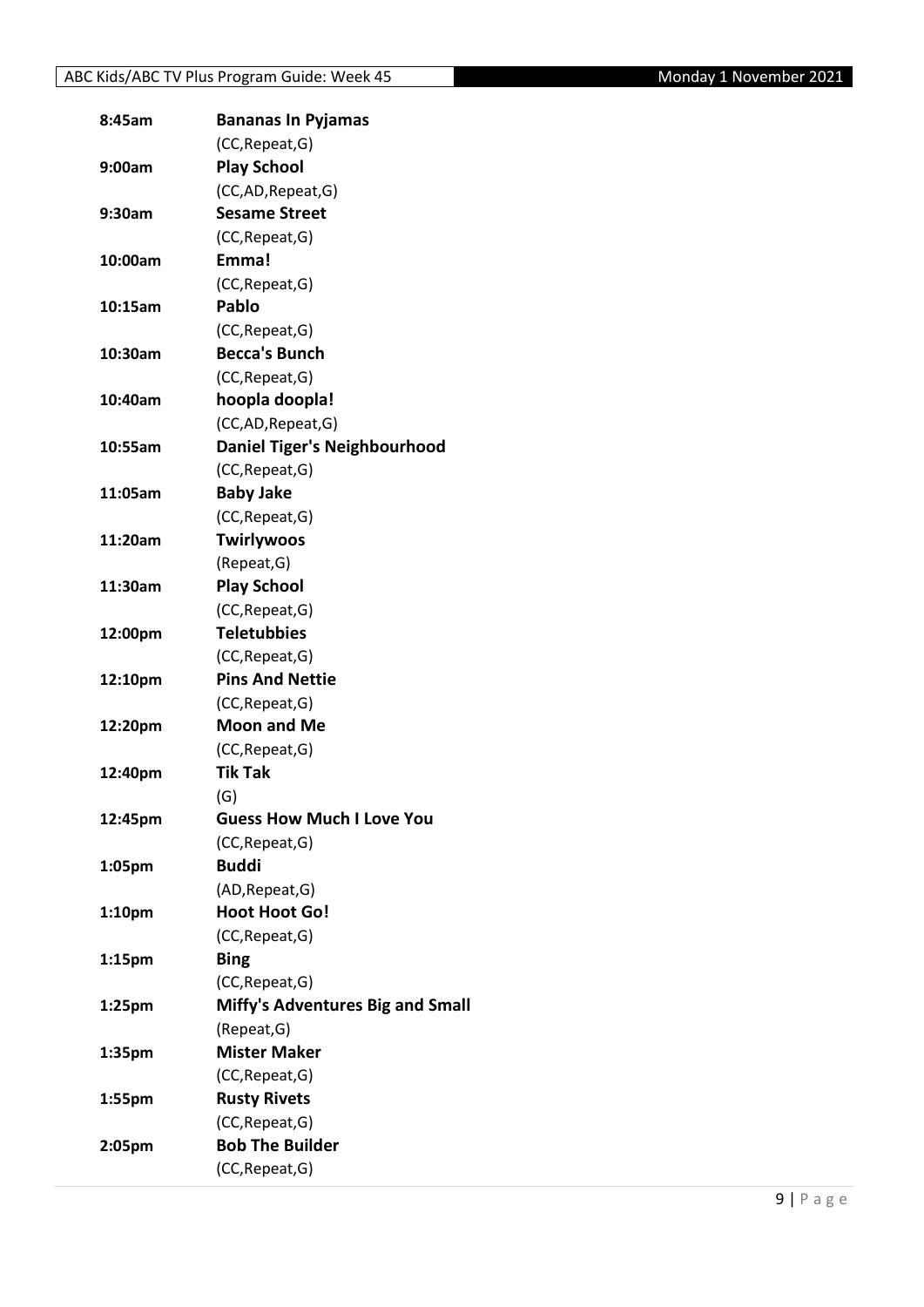| 2:20pm | dirtgirlworld                                                                             |
|--------|-------------------------------------------------------------------------------------------|
|        | (CC, Repeat, G)                                                                           |
| 2:30pm | Wallykazam!                                                                               |
|        | (Repeat, G)                                                                               |
| 2:55pm | <b>Elmo's World</b>                                                                       |
|        | (Repeat, G)                                                                               |
| 3:05pm | <b>Curious George</b>                                                                     |
|        | (CC, Repeat, G)                                                                           |
| 3:30pm | <b>Play School</b>                                                                        |
|        | (CC,AD,Repeat,G)                                                                          |
| 4:00pm | <b>Bananas In Pyjamas</b>                                                                 |
|        | (CC, Repeat, G)                                                                           |
| 4:10pm | <b>The Wiggles World</b>                                                                  |
|        | (Repeat, G)                                                                               |
| 4:25pm | Thomas And Friends: Big World! Big Adventures!                                            |
|        | (CC, Repeat, G)                                                                           |
| 4:35pm | <b>Book Hungry Bears</b>                                                                  |
|        | (Repeat, G)                                                                               |
| 4:45pm | <b>Big Words Small Stories</b>                                                            |
|        | (Repeat, G)                                                                               |
| 4:50pm | <b>Play School Art Crew</b>                                                               |
|        | (CC, Repeat, G)                                                                           |
| 5:05pm | Remy & Boo                                                                                |
|        | (CC,AD,Repeat,G)                                                                          |
| 5:15pm | Dog Loves Books                                                                           |
|        | (CC, Repeat, G)                                                                           |
| 5:20pm | <b>PJ Masks</b>                                                                           |
|        | (CC,G)                                                                                    |
| 5:35pm | <b>Nella the Princess Knight</b>                                                          |
|        | (CC, Repeat, G)                                                                           |
| 5:50pm | Peppa Pig                                                                                 |
|        | (CC, Repeat, G)                                                                           |
| 5:55pm | <b>Fireman Sam</b>                                                                        |
|        | (CC, Repeat, G)                                                                           |
|        |                                                                                           |
| 6:10pm | <b>Hey Duggee: The Mythical Creature Badge</b>                                            |
|        | (CC, Repeat, G)                                                                           |
|        | The Squirrels find a hidden Mythical Creature book. They learn and discover a wide range  |
|        | of Mythical Creatures, create their own and find out why the book was hidden in the first |
|        | place.                                                                                    |
| 6:20pm | <b>Bluey: Hotel</b>                                                                       |
|        | (CC,AD,Repeat,G)                                                                          |
|        | Bluey and Bingo run a crazy "Hotel" with Dad as their put upon guest. But when Bingo      |
|        | quits over Bluey being too controlling, Dad needs to teach them the importance of         |
|        | compromise.                                                                               |
|        |                                                                                           |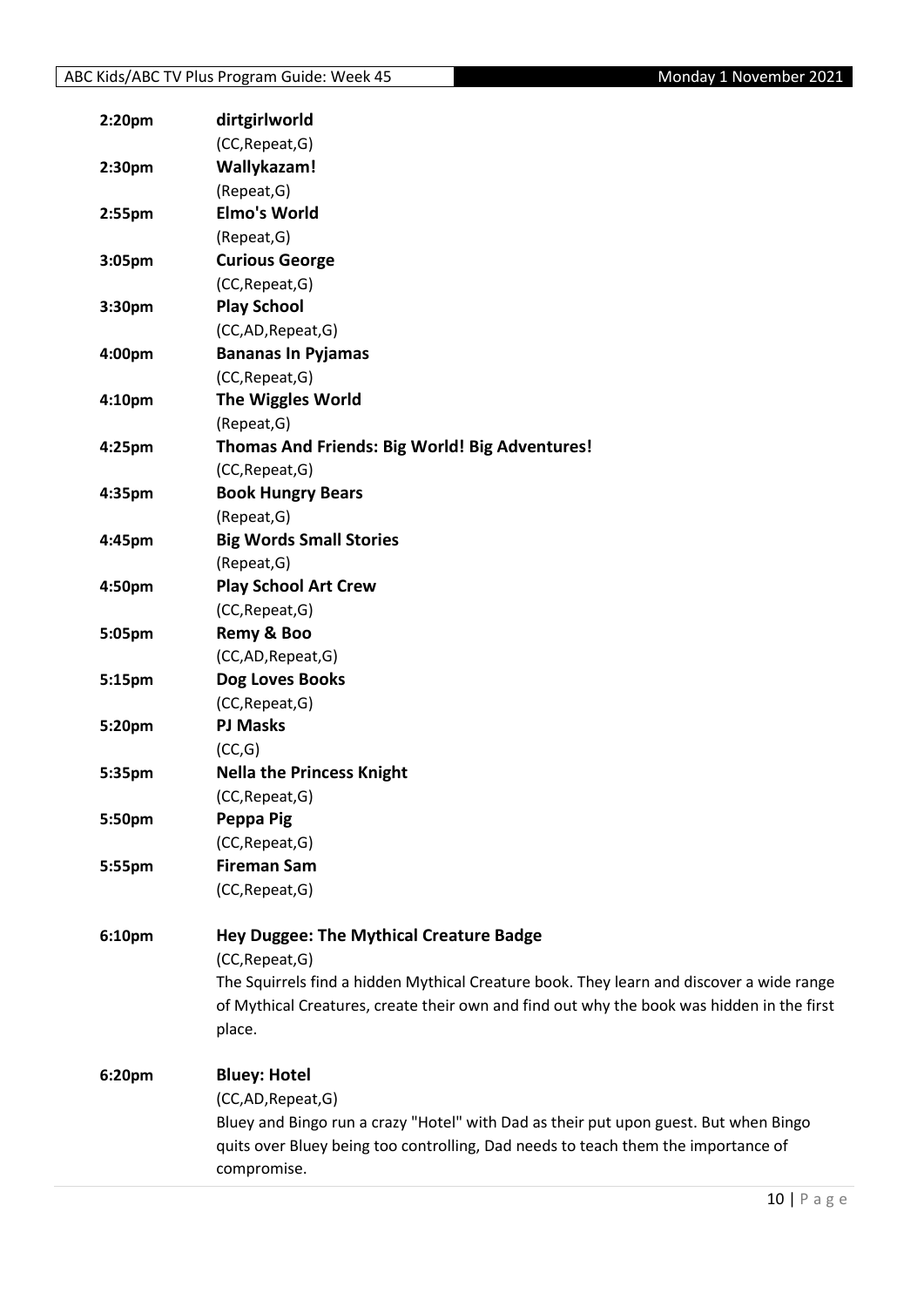| 6:25pm   | <b>Shaun The Sheep: Tour De Mossy Bottom</b><br>(CC, Repeat, G)                                  |
|----------|--------------------------------------------------------------------------------------------------|
|          | The Farmer is out of shape so Bitzer encourages him to get fit using an improvised               |
|          | exercise bike from the scrap heap. The bike breaks free from its fixings and is soon             |
|          | travelling cross country along with its oblivious rider.                                         |
| 6:40pm   | Andy's Safari Adventures: Andy and the Marmosets                                                 |
|          | (CC, Repeat, G)                                                                                  |
|          | When Mr Hammond's animal photos from a trip to Rio de Janeiro are destroyed, Andy                |
|          | heading back to Brazil to take some new ones. Along the way, he takes to the skies with          |
|          | a burrowing owl and helps a young marmoset.                                                      |
| 7:00pm   | <b>Dino Dana: Apexed Part 2</b>                                                                  |
|          | (CC,AD,Repeat,G)                                                                                 |
|          | In this two-part season opener, Dana, Saara and their Dad go on an undersea fantasy              |
|          | submarine adventure to figure out who was the apex predator of the prehistoric oceans -          |
|          | the Megalodon or the Livyatan?                                                                   |
| 7:15pm   | Odd Squad: Villains In Need Are Villains Indeed                                                  |
|          | (Repeat, G)                                                                                      |
|          | Odd Squad and Villains work together to stop a giant robot.                                      |
|          |                                                                                                  |
| 7:30pm   | <b>TBA</b>                                                                                       |
|          |                                                                                                  |
| 8:30pm   | David Attenborough's Rise Of Animals: Dawn Of The Mammals<br>(CC, Repeat, G) Final               |
|          | David Attenborough uses the new evolutionary evidence to unlock the meteoric rise of             |
|          | mammals that led to an astonishing diversity of life and laid the foundations for the            |
|          | ascent of man.                                                                                   |
| 9:35pm   | George Clarke's Amazing Spaces: House in 24 hrs Special                                          |
|          | $(CC, G)$ Final                                                                                  |
| *New     | In the 24 hour build special George Clarke takes on a 600 year old piece of Welsh folklore       |
| Episode* | that claims if you can build a house with four walls, a roof and have a fire burning within      |
|          | a day, then that house and land is yours.                                                        |
| 10:20pm  | Doctor Who: The Rebel Flesh                                                                      |
|          | (CC,AD, Repeat, PG, This program is rated PG, parental guidance is recommended for               |
|          | viewers under fifteen years.)                                                                    |
|          | A solar tsunami sends the TARDIS hurtling towards a factory on earth where human                 |
|          | doppelgangers are used to mine dangerous acid. A second wave hits and the 'Gangers'<br>separate. |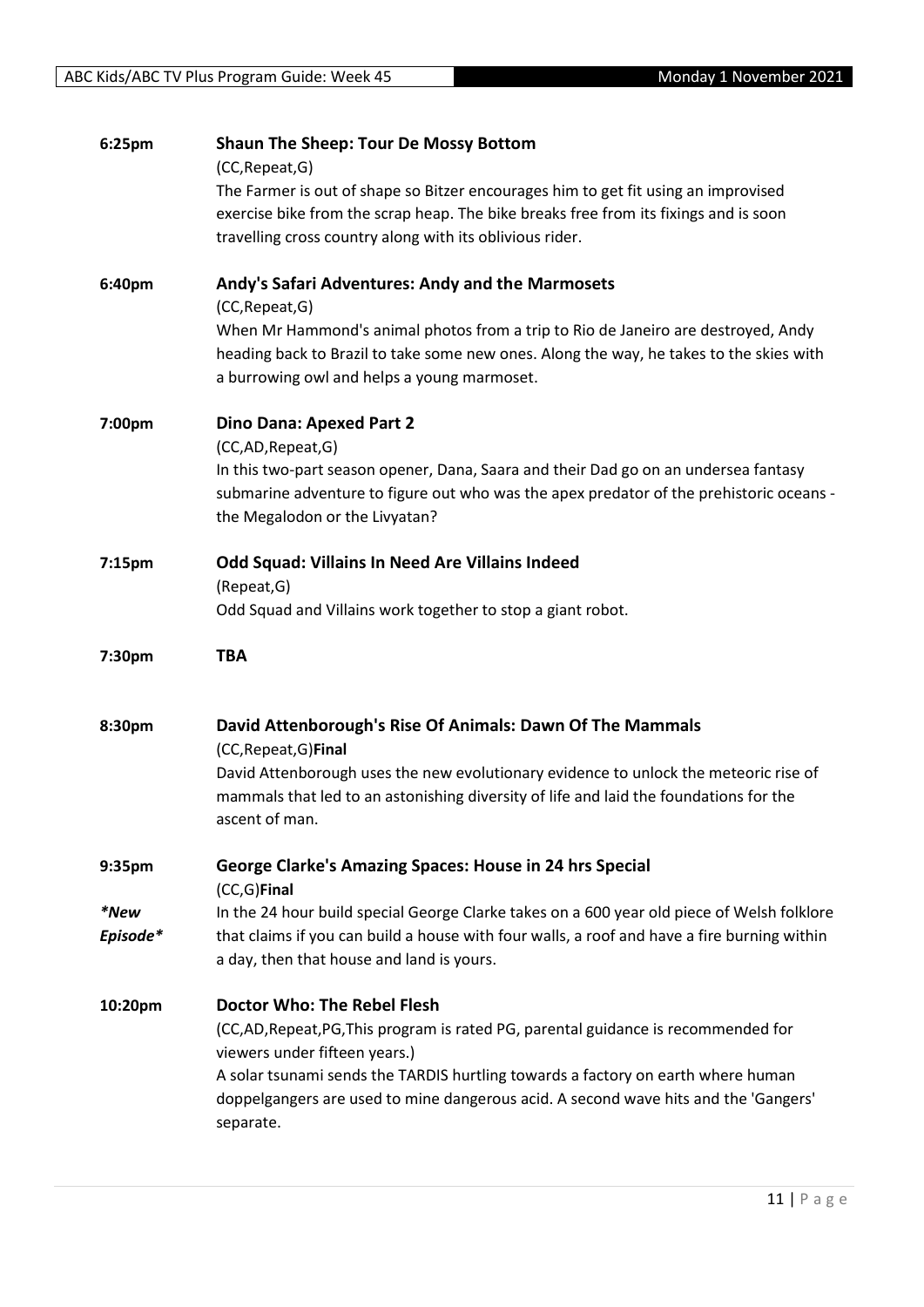| 11:05pm | TBA                                                                                                                                                                                                                                                                                                                |
|---------|--------------------------------------------------------------------------------------------------------------------------------------------------------------------------------------------------------------------------------------------------------------------------------------------------------------------|
| 11:50pm | <b>Escape From The City: Port Douglas QLD: The Salters</b><br>(CC, Repeat, G)<br>Would you let a complete stranger choose the town that you will move to? That's exactly                                                                                                                                           |
|         | what Sydneysiders Lisa and Paul have done in this episode of our lifestyle series.                                                                                                                                                                                                                                 |
| 12:50am | <b>Red Dwarf: Samsara</b><br>(CC, Repeat, M, Sexual References)                                                                                                                                                                                                                                                    |
|         | When the Dwarfers investigate a crashed ship at the bottom of an ocean moon, Lister<br>and Cat become trapped together and Lister's nightmare begins. Meantime Rimmer and<br>Kryten discover the ship is controlled by a dark force.                                                                               |
| 1:20am  | <b>Community: Pilot</b>                                                                                                                                                                                                                                                                                            |
|         | (CC, Repeat, PG)<br>When the legitimacy of his college degree is challenged, lawyer Jeff Winger must return<br>to school where he finds himself leading a misfit coalition of fellow community college<br>students.                                                                                                |
| 1:40am  | The Letdown                                                                                                                                                                                                                                                                                                        |
|         | (CC, Repeat, M, Coarse Language, Sexual References)<br>It's Stevie's first birthday. Audrey goes a little nuts, like most parents reaching this<br>milestone. Stevie's party celebration is a fraught, over-catered extravaganza that triggers<br>Audrey's anxiety and competitive spirit.                         |
| 2:15am  | <b>Parks and Recreation: Rock Show</b><br>(Repeat, PG)                                                                                                                                                                                                                                                             |
|         | Leslie attends an important meeting with a local bigwig while her sub-committee<br>members go to Andy's first concert since breaking his legs.                                                                                                                                                                     |
| 2:35am  | Reno 911!: The Wall                                                                                                                                                                                                                                                                                                |
|         | (Repeat, M, Adult Themes, Sexual References)<br>Deputies volunteer to build a section of the wall to keep Mexicans from illegally crossing<br>the border into America.                                                                                                                                             |
| 3:00am  | <b>Growing Up Gracefully: Spirituality</b>                                                                                                                                                                                                                                                                         |
|         | (CC, Repeat, M, Adult Themes, Coarse Language, Drug Use, Sexual References)<br>Eliza follows the path of new age enlightenment at a spirituality retreat. Hannah seeks<br>higher meaning through charity. They consult a reliable source on growing up, their<br>mum, on what they learnt & how to behave. (Final) |
| 3:25am  | <b>ABC News Update</b>                                                                                                                                                                                                                                                                                             |
|         | (Repeat)                                                                                                                                                                                                                                                                                                           |
|         | The headlines from ABC News, updating you on the day's top stories from across<br>Australia and around the world.                                                                                                                                                                                                  |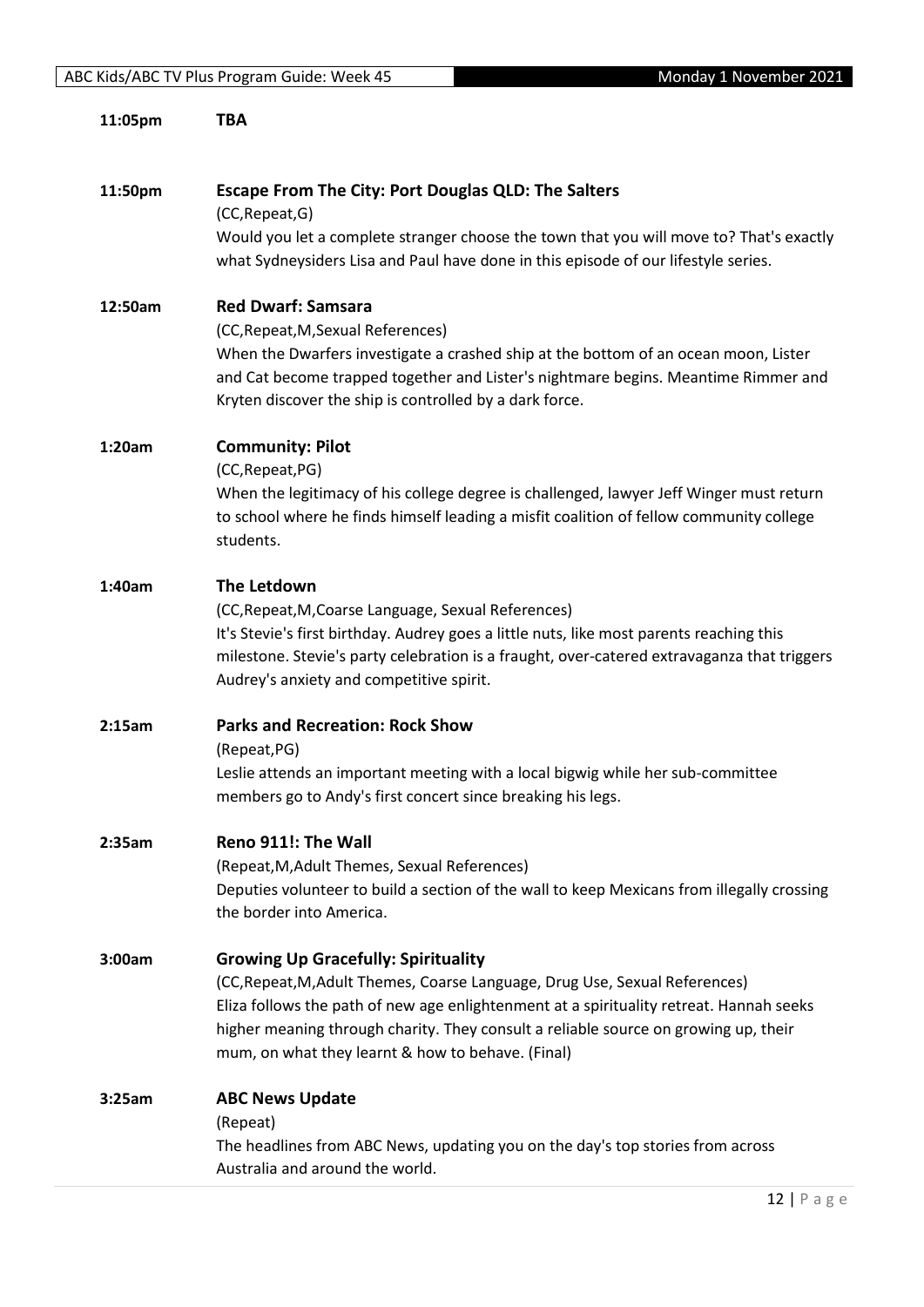#### **3:30am ABC TV Plus Programs Resume At 7.30pm**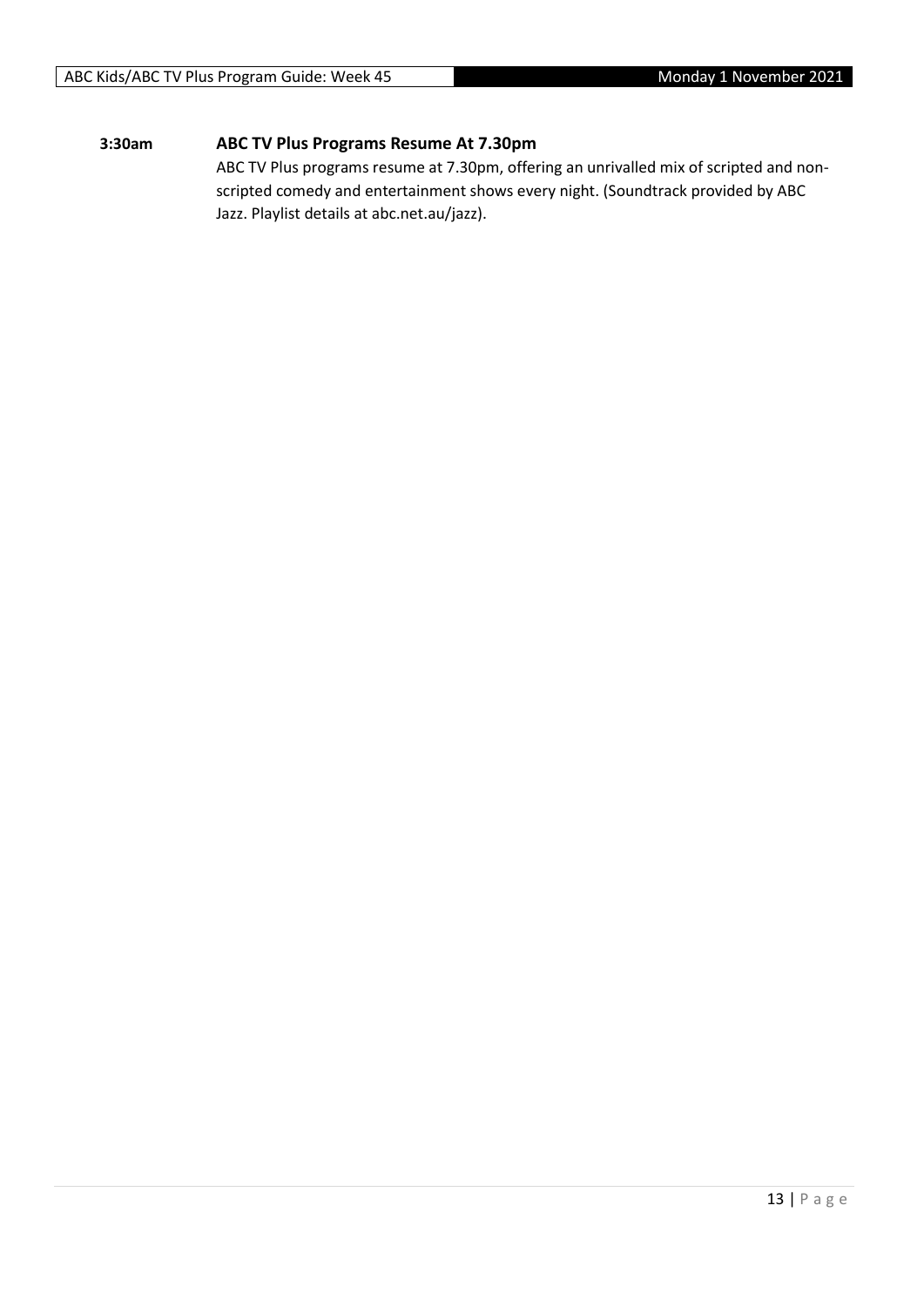## <span id="page-13-0"></span>**Tuesday, 2 November 2021**

| 5:05am | <b>Five Minutes More</b>      |
|--------|-------------------------------|
|        | (CC, Repeat, G)               |
| 5:10am | <b>Sarah And Duck</b>         |
|        | (Repeat, G)                   |
| 5:20am | <b>The Hive</b>               |
|        | (Repeat, G)                   |
| 5:30am | <b>Digby Dragon</b>           |
|        | (Repeat, G)                   |
| 5:40am | Ready, Jet, Go!               |
|        | (CC, Repeat, G)               |
| 5:55am | <b>Humpty's Big Adventure</b> |
|        | (CC, Repeat, G)               |
| 6:00am | <b>Sesame Street</b>          |
|        | (CC, Repeat, G)               |
| 6:25am | <b>Pingu In The City</b>      |
|        | (Repeat, G)                   |
| 6:35am | <b>Dinosaur Train</b>         |
|        | (CC, Repeat, G)               |
| 6:45am | <b>Peter Rabbit</b>           |
|        | (CC, Repeat, G)               |
| 7:00am | <b>Charlie And Lola</b>       |
|        | (CC, Repeat, G)               |
| 7:10am | <b>Go Jetters</b>             |
|        | (CC, Repeat, G)               |
| 7:25am | <b>Love Monster</b>           |
|        | (Repeat, G)                   |
| 7:35am | <b>Tish Tash</b>              |
|        | (CC,G)                        |
| 7:40am | <b>The Wonder Gang</b>        |
|        | (G)                           |
| 7:55am | Peppa Pig                     |
|        | (CC, Repeat, G)               |
| 8:00am | <b>Bluey</b>                  |
|        | (CC,AD, Repeat, G)            |
| 8:10am | <b>School Of Roars</b>        |
|        | (CC, Repeat, G)               |
| 8:20am | <b>Kangaroo Beach</b>         |
|        | (CC, Repeat, G)               |
| 8:35am | <b>Kiddets</b>                |
|        | (CC, Repeat, G)               |
| 8:45am | <b>Bananas In Pyjamas</b>     |
|        | (CC, Repeat, G)               |
|        |                               |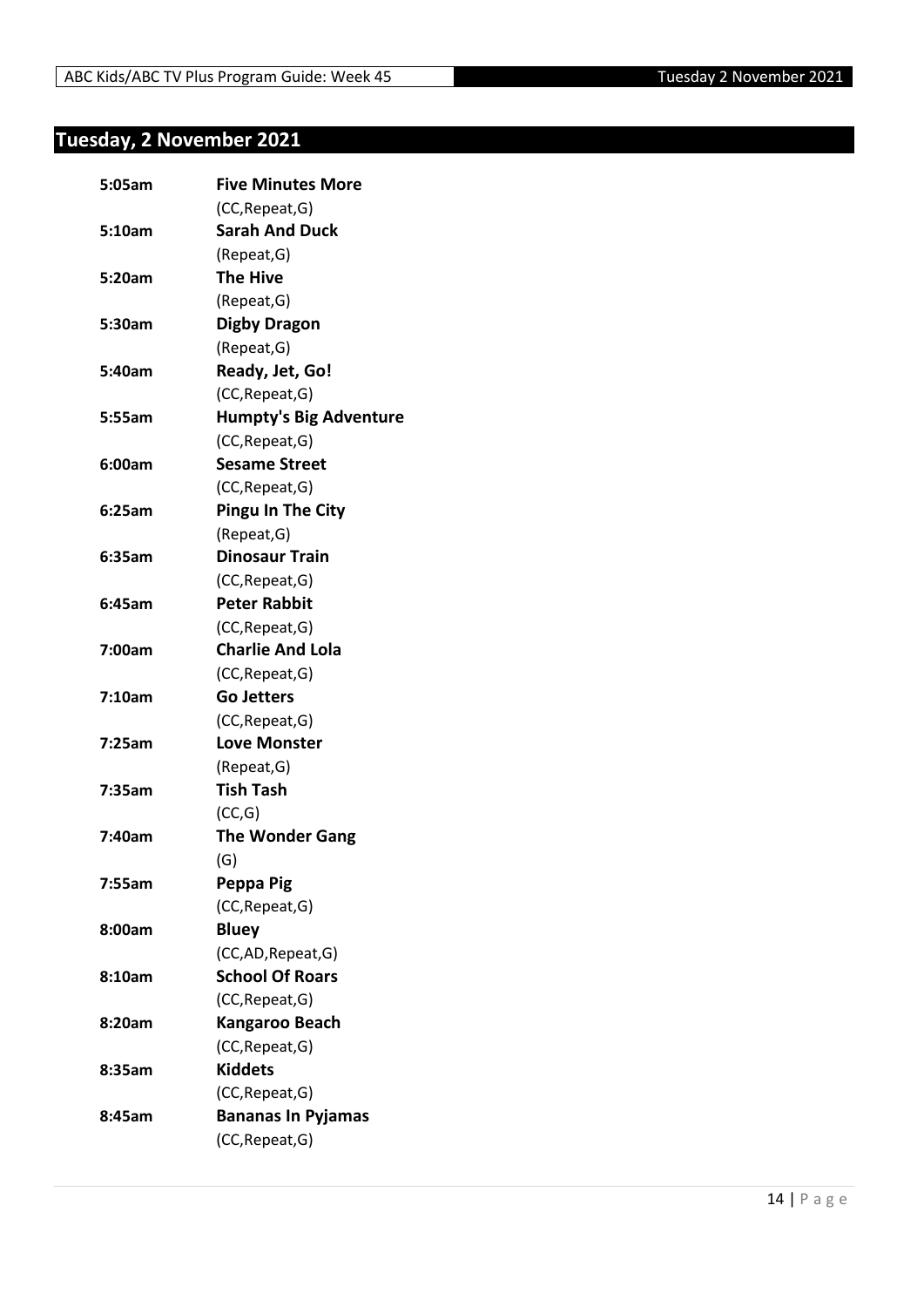| 9:00am             | <b>Play School</b>                      |
|--------------------|-----------------------------------------|
|                    | (CC,AD, Repeat, G)                      |
| 9:30am             | <b>Sesame Street</b>                    |
|                    | (CC, Repeat, G)                         |
| 10:00am            | Emma!                                   |
|                    | (CC, Repeat, G)                         |
| 10:10am            | <b>Play School Show Time</b>            |
|                    | (CC, Repeat, G)                         |
| 10:15am            | Pablo                                   |
|                    | (CC, Repeat, G)                         |
| 10:30am            | <b>Becca's Bunch</b>                    |
|                    | (CC, Repeat, G)                         |
| 10:40am            | hoopla doopla!                          |
|                    | (CC,AD, Repeat, G)                      |
| 10:55am            | <b>Daniel Tiger's Neighbourhood</b>     |
|                    | (CC, Repeat, G)                         |
| 11:05am            | <b>Baby Jake</b>                        |
|                    | (CC, Repeat, G)                         |
| 11:20am            | <b>Twirlywoos</b>                       |
|                    | (Repeat, G)                             |
| 11:30am            | <b>Play School</b>                      |
|                    | (CC, Repeat, G)                         |
| 12:00pm            | <b>Teletubbies</b>                      |
|                    | (CC, Repeat, G)                         |
| 12:10pm            | <b>Pins And Nettie</b>                  |
|                    | (CC, Repeat, G)                         |
| 12:20pm            | <b>Moon and Me</b>                      |
|                    | (Repeat, G)                             |
| 12:40pm            | <b>Tik Tak</b>                          |
|                    | (G)                                     |
| 12:45pm            | <b>Guess How Much I Love You</b>        |
|                    | (CC, Repeat, G)                         |
| 1:05pm             | <b>Buddi</b>                            |
|                    | (AD, Repeat, G)                         |
| 1:10 <sub>pm</sub> | <b>Hoot Hoot Go!</b>                    |
|                    | (CC, Repeat, G)                         |
| 1:15 <sub>pm</sub> | <b>Bing</b>                             |
|                    | (CC, Repeat, G)                         |
| 1:25pm             | <b>Miffy's Adventures Big and Small</b> |
|                    | (Repeat, G)                             |
| 1:35pm             | <b>Mister Maker</b>                     |
|                    | (CC, Repeat, G)                         |
| 1:55pm             | <b>Rusty Rivets</b>                     |
|                    | (CC, Repeat, G)                         |
| 2:05pm             | <b>Bob The Builder</b>                  |
|                    | (CC, Repeat, G)                         |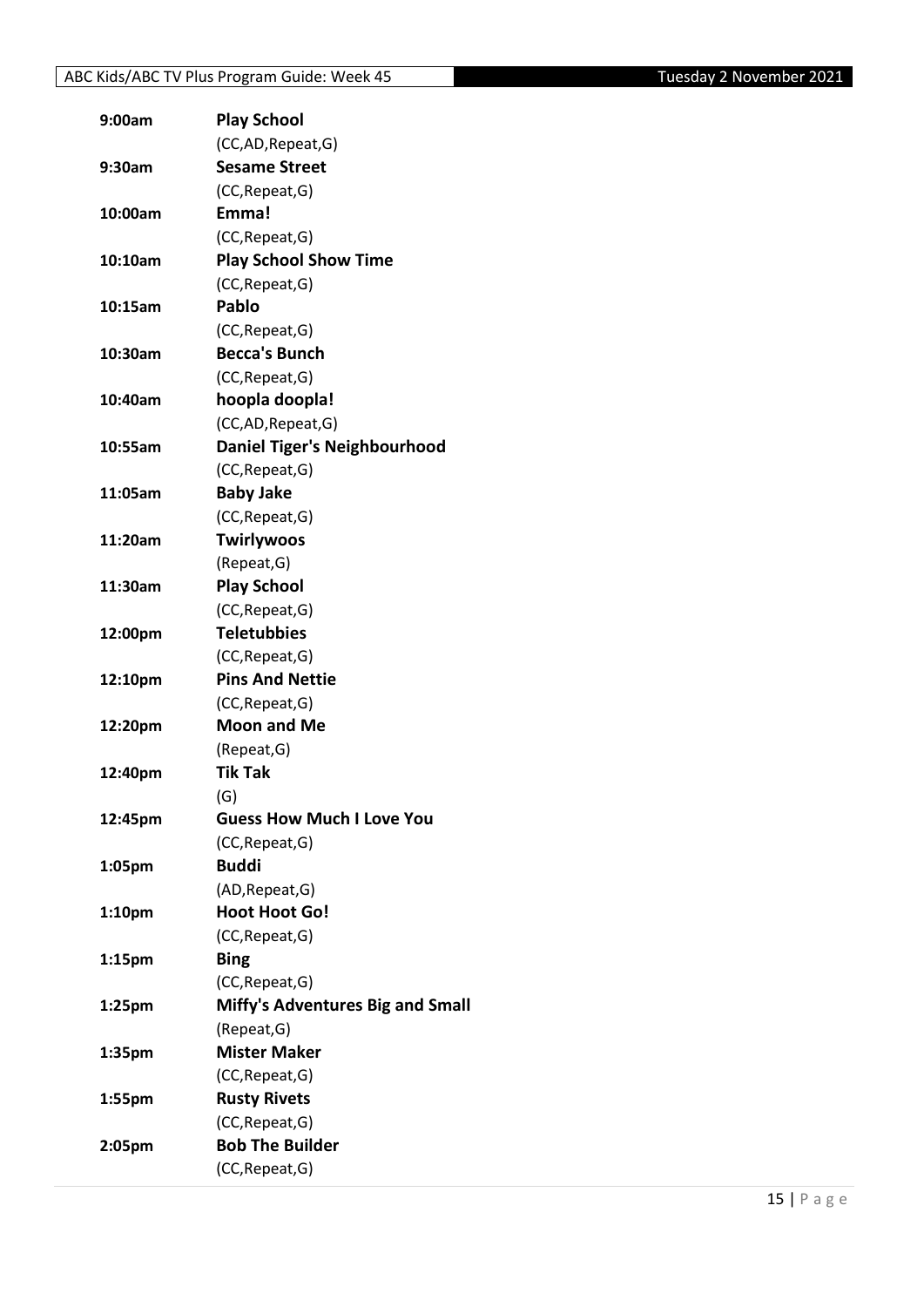| 2:20pm             | dirtgirlworld                                                                              |
|--------------------|--------------------------------------------------------------------------------------------|
|                    | (CC, Repeat, G)                                                                            |
| 2:30pm             | Wallykazam!                                                                                |
|                    | (Repeat, G)                                                                                |
| 2:55 <sub>pm</sub> | <b>Elmo's World</b>                                                                        |
|                    | (Repeat, G)                                                                                |
| 3:05pm             | <b>Curious George</b>                                                                      |
|                    | (CC, Repeat, G)                                                                            |
| 3:30pm             | <b>Play School</b>                                                                         |
|                    | (CC,AD,Repeat,G)                                                                           |
| 4:00pm             | <b>Bananas In Pyjamas</b>                                                                  |
|                    | (CC, Repeat, G)                                                                            |
| 4:10pm             | <b>The Wiggles World</b>                                                                   |
|                    | (Repeat, G)                                                                                |
| 4:25pm             | Thomas And Friends: Big World! Big Adventures!                                             |
|                    | (CC, Repeat, G)                                                                            |
| 4:35pm             | <b>Book Hungry Bears</b>                                                                   |
|                    | (Repeat, G)                                                                                |
| 4:45pm             | <b>Big Words Small Stories</b>                                                             |
|                    | (Repeat, G)                                                                                |
| 4:50pm             | <b>Play School Art Crew</b>                                                                |
|                    | (CC, Repeat, G)                                                                            |
| 5:05pm             | Remy & Boo                                                                                 |
|                    | (CC,AD,Repeat,G)                                                                           |
| 5:15pm             | Dog Loves Books                                                                            |
|                    | (CC, Repeat, G)                                                                            |
| 5:20pm             | <b>PJ Masks</b>                                                                            |
|                    | (CC,G)                                                                                     |
| 5:35pm             | <b>Nella the Princess Knight</b>                                                           |
|                    | (CC, Repeat, G)                                                                            |
| 5:50pm             | Peppa Pig                                                                                  |
|                    | (CC, Repeat, G)                                                                            |
| 5:55pm             | <b>Fireman Sam</b>                                                                         |
|                    | (CC, Repeat, G)                                                                            |
| 6:10pm             | Hey Duggee: The Soap Opera Badge                                                           |
|                    | (CC, Repeat, G)                                                                            |
|                    | After breaking the Chickens TV ariel during the finale of their favourite Soap Opera, the  |
|                    | Squirrels take it upon themselves to recreate the final episode for them. But will their   |
|                    | performance impress the grumpy Chickens?                                                   |
|                    |                                                                                            |
| 6:20pm             | <b>Bluey: Bike</b>                                                                         |
|                    | (CC,AD,Repeat,G)                                                                           |
|                    | At the park, Bluey is struggling to learn how to ride her bike. But as she and Dad watch   |
|                    | her friends' determination with their own tasks, Bluey is inspired to give it another try. |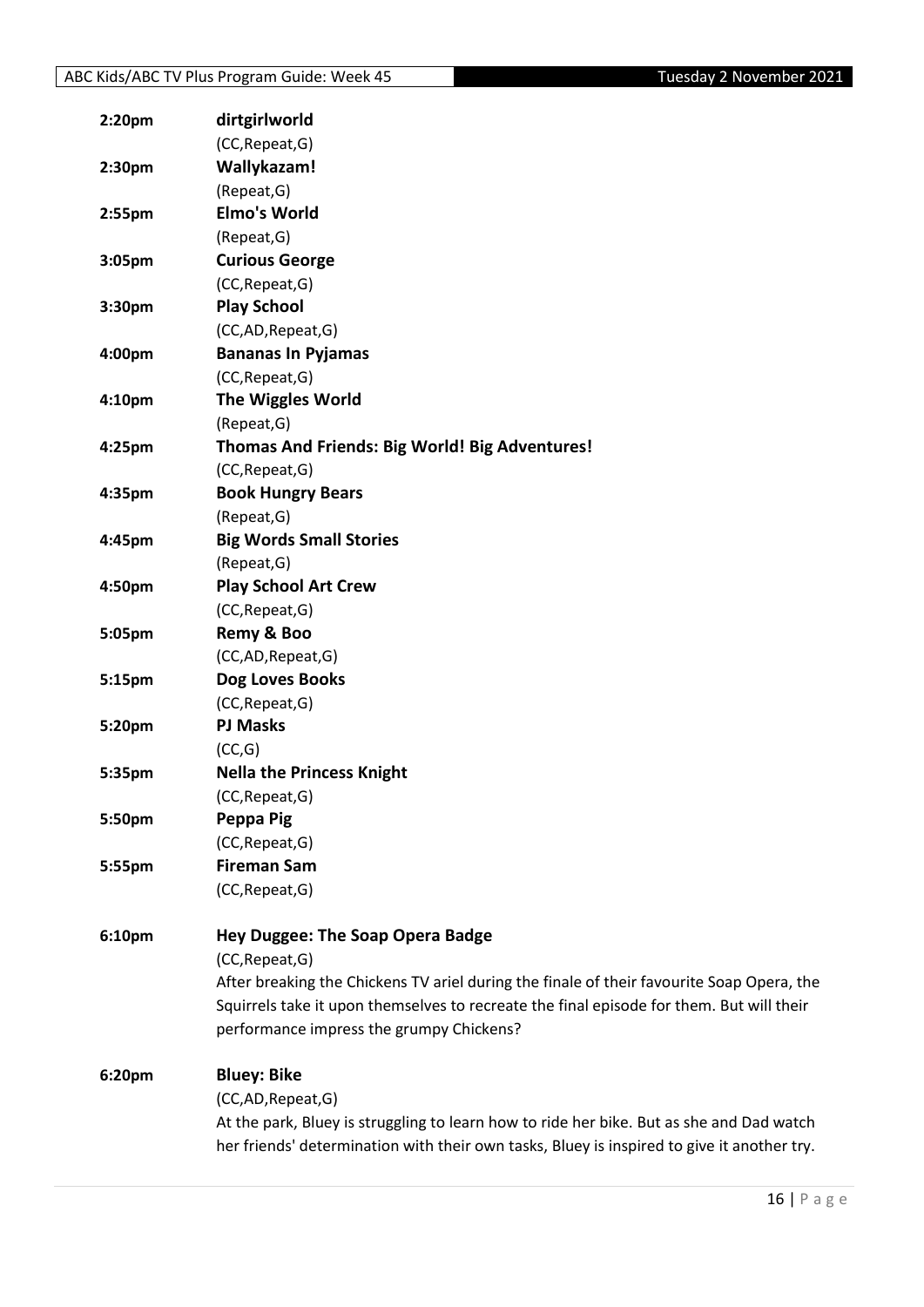| 6:25pm   | <b>Shaun The Sheep: Teddy Heist</b>                                                                                                                                      |
|----------|--------------------------------------------------------------------------------------------------------------------------------------------------------------------------|
|          | (CC, Repeat, G)                                                                                                                                                          |
|          | The Farmer discovers there is big money to be made from old toys. When he finds                                                                                          |
|          | Timmy's teddy bear he locks it away in a high-tech vault. How will Shaun and the flock                                                                                   |
|          | retrieve the Teddy from 'Fortress Mossy Bottom'?                                                                                                                         |
| 6:40pm   | Andy's Safari Adventures: Andy and the Treeshrew                                                                                                                         |
|          | (CC, Repeat, G)                                                                                                                                                          |
|          | When a fault develops on the remote camera that Jen set up to record sightings of the                                                                                    |
|          | snow leopard in the Himalayas, it's up to Andy to jet off in his safari-mobile to the                                                                                    |
|          | Himalayas in order to find the camera and fix it.                                                                                                                        |
| 7:00pm   | <b>Dino Dana: Dino Flies</b>                                                                                                                                             |
|          | (CC,AD, Repeat, G)                                                                                                                                                       |
|          | Mum wants Dana to take a bath and Dana wants to study the Meganeura (a giant                                                                                             |
|          | dragonfly), but can Dana do both?                                                                                                                                        |
| 7:15pm   | <b>Odd Squad: Happily Ever Odd</b>                                                                                                                                       |
|          | (Repeat, G)                                                                                                                                                              |
|          | The agents accidentally lose someone in headquarters.                                                                                                                    |
| 7:30pm   | Spicks And Specks: Mary Schneider, Rusty Berther, Carl Cox & Meshel Laurie                                                                                               |
|          | (CC, Repeat, G)                                                                                                                                                          |
|          | Joining Adam, Myf and Alan are Mary Schneider, Rusty Berther from the Scared Weird                                                                                       |
|          | Little Guys, Carl Cox and Meshel Laurie.                                                                                                                                 |
| 8:00pm   | Spicks And Specks: Suggs (Madness), Jade Macrae, Stephen K Amos & Steve                                                                                                  |
|          | Coogan.                                                                                                                                                                  |
|          | (CC, Repeat, PG)                                                                                                                                                         |
|          | Adam, Myf and Alan are joined by Suggs (Madness), Jade Macrae, Stephen K Amos and                                                                                        |
|          | Steve Coogan.                                                                                                                                                            |
| 8:30pm   | <b>TBA</b>                                                                                                                                                               |
|          |                                                                                                                                                                          |
|          |                                                                                                                                                                          |
| 9:10pm   | <b>Ghosts</b>                                                                                                                                                            |
| *New     | (CC,M,Adult Themes)Final                                                                                                                                                 |
| Episode* | While Alison and Mike gear up to make a big investment, the Captain and Kitty work<br>together with the other ghosts to solve an unfolding mystery before it's too late. |
|          |                                                                                                                                                                          |
| 9:40pm   | <b>This Time With Alan Partridge</b>                                                                                                                                     |
| *New     | (CC, M, Coarse Language) Final                                                                                                                                           |
| Episode* | A special regal edition sees a member of the royal family welcomed to the studio. But                                                                                    |
|          | can Alan maintain his dignity in the face of a career-defining setback?                                                                                                  |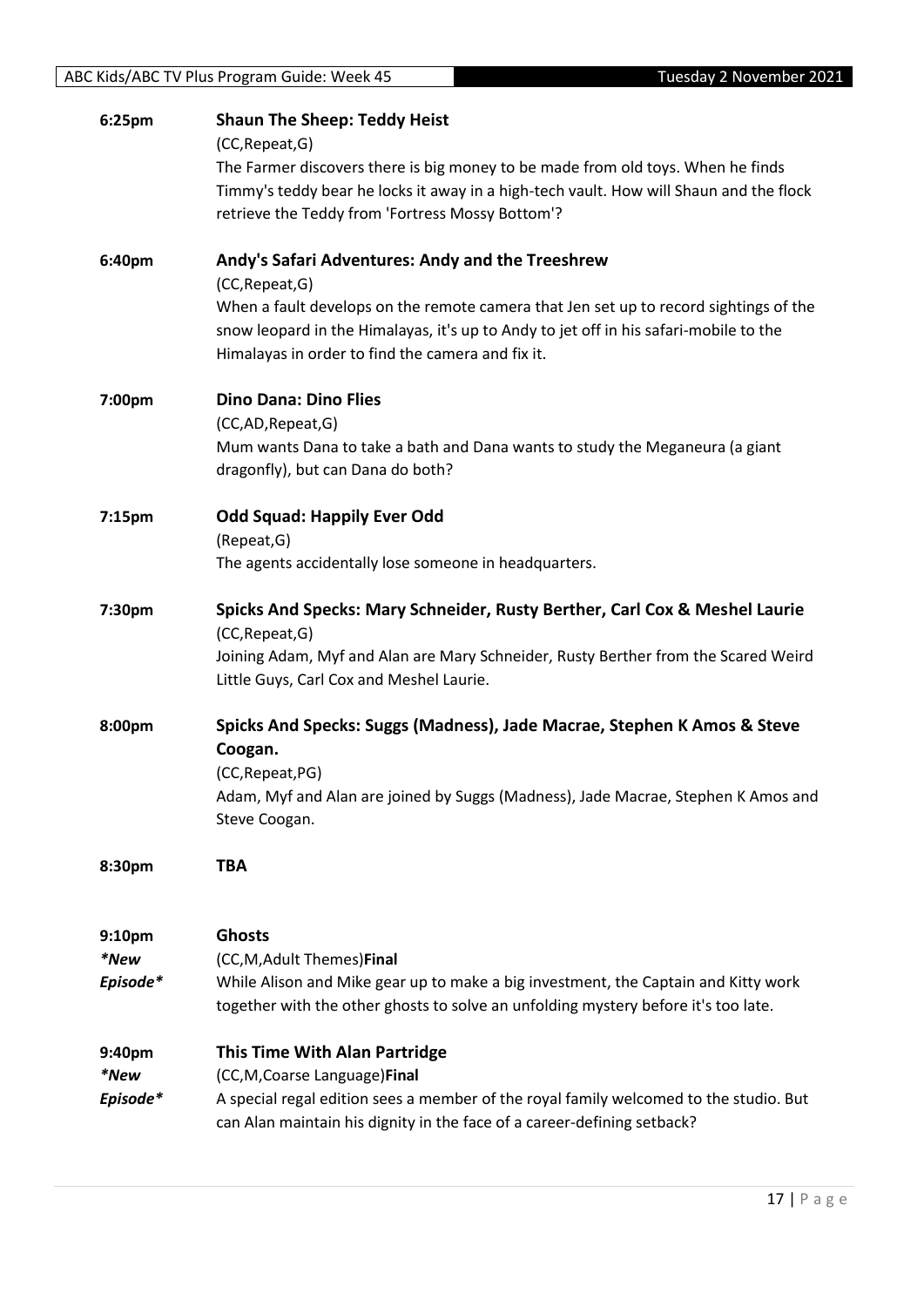| 10:10pm | Frayed<br>(CC, Repeat, M, Adult Themes, Coarse Language)<br>Fairbank discovers an unexpected new lead that puts Abby, Tess and Lenny at the centre<br>of his investigation into the disappearance of Terry Harris.                                                                                                                                                                                                           |
|---------|------------------------------------------------------------------------------------------------------------------------------------------------------------------------------------------------------------------------------------------------------------------------------------------------------------------------------------------------------------------------------------------------------------------------------|
| 10:55pm | <b>Doctor Who: The Almost People</b><br>(CC,AD,Repeat,PG,This program is rated PG, parental guidance is recommended for<br>viewers under fifteen years.)<br>The Doctor must convince terrified factory workers to work with their doppelgangers to<br>overcome a monster of their own making.                                                                                                                                |
| 11:45pm | In The Long Run<br>(CC, Repeat, PG)<br>Walter and Agnes step in to save their god-daughter Cynthia's engagement party, but<br>her Glaswegian fiance's family struggle with West African traditions.                                                                                                                                                                                                                          |
| 12:10am | Sick of It<br>(CC, Repeat, M, Adult Themes, Coarse Language)<br>Karl books a holiday alone, but his hopes of a quiet week are dashed when the nosy<br>locals discover he is on his own.                                                                                                                                                                                                                                      |
| 12:30am | <b>Please Like Me: Burrito Bowl</b><br>(CC, Repeat, M, Adult Themes, Coarse Language, Sexual References, Sex Scenes, This<br>program contains content that may concern some viewers.)<br>Josh reconnects with his first boyfriend, Geoffrey, who shows Josh some surprising new<br>tricks. As Dad gets excited about a low-carb diet, Ella has a health scare. She encounters<br>an extremely hot doctor making Tom jealous. |
| 1:00am  | The Stand Up Sketch Show<br>(CC, Repeat, MA, Sexual References)<br>The Stand Up Sketch Show is back! This time it's bigger, funnier and more outrageous<br>than ever before. Featuring Seann Walsh, Sarah Keyworth, Tessa Coates, Iain Stirling, Fin<br>Taylor and Judi Love.                                                                                                                                                |
| 1:20am  | <b>Community: Spanish 101</b><br>(CC, Repeat, PG)<br>While Jeff looks to use a Spanish class assignment to get close to Britta, Pierce has<br>something altogether different in mind.                                                                                                                                                                                                                                        |
| 1:45am  | <b>Parks and Recreation: Pawnee Zoo</b><br>(Repeat, PG)<br>When Leslie decides to marry two penguins to promote the local zoo, she inadvertently<br>causes an uproar when both penguins turn out to be male. Meanwhile, Mark puts Ann in<br>an awkward situation when he asks her to a movie.                                                                                                                                |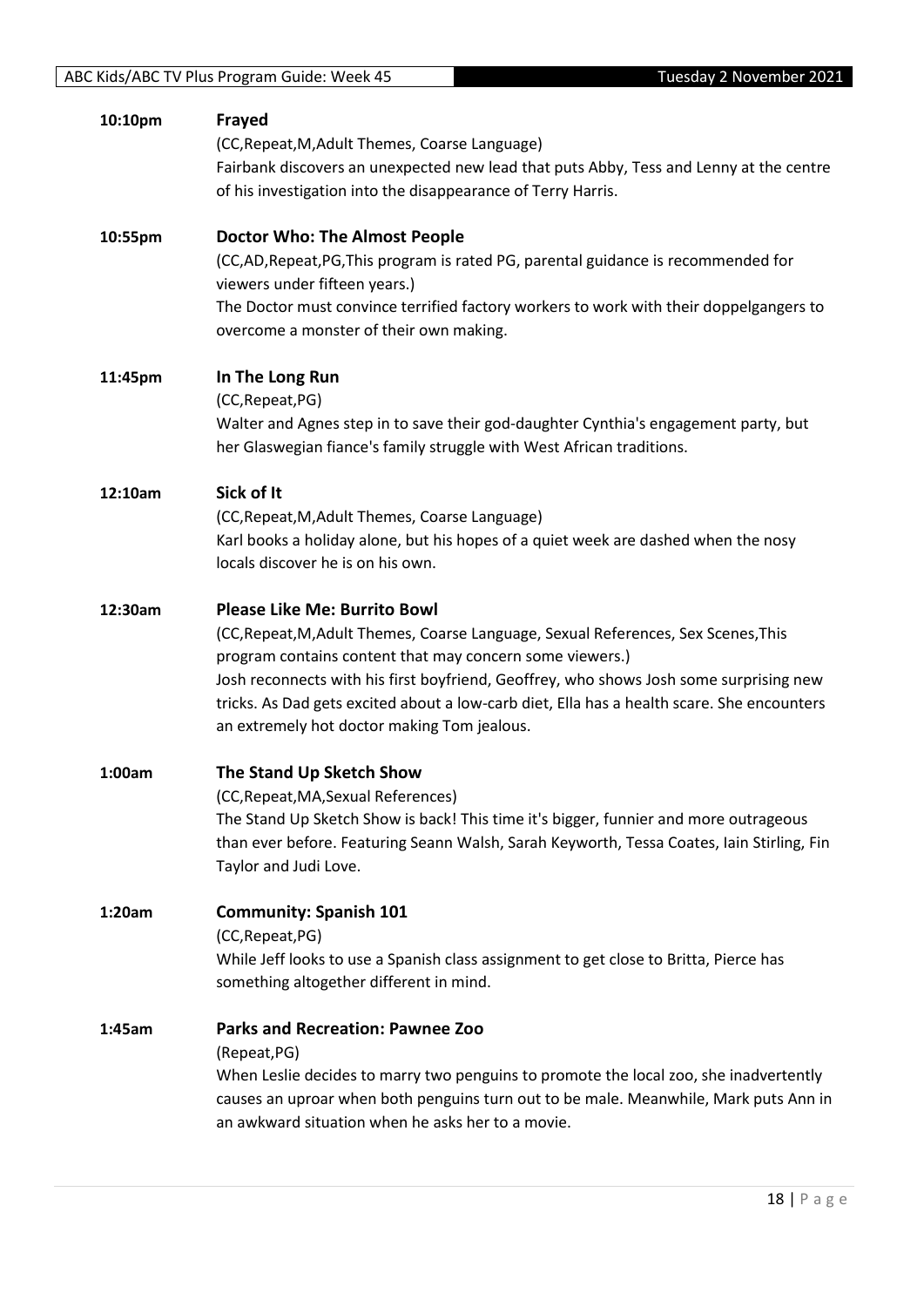| 2:05am | Reno 911!: Death of a Pickle-Thrower<br>(Repeat, M, Adult Themes, Sexual References)<br>On a very special Reno 911! the deputies reach out to Jackie the Pickle-Throwing Hooker,<br>now facing a life-threatening disease.                                                |
|--------|---------------------------------------------------------------------------------------------------------------------------------------------------------------------------------------------------------------------------------------------------------------------------|
| 2:30am | <b>ABC News Update</b><br>(Repeat)<br>The headlines from ABC News, updating you on the day's top stories from across<br>Australia and around the world.                                                                                                                   |
| 2:35am | <b>ABC TV Plus Programs Resume At 7.30pm</b><br>ABC TV Plus programs resume at 7.30pm, offering an unrivalled mix of scripted and non-<br>scripted comedy and entertainment shows every night. (Soundtrack provided by ABC<br>Jazz. Playlist details at abc.net.au/jazz). |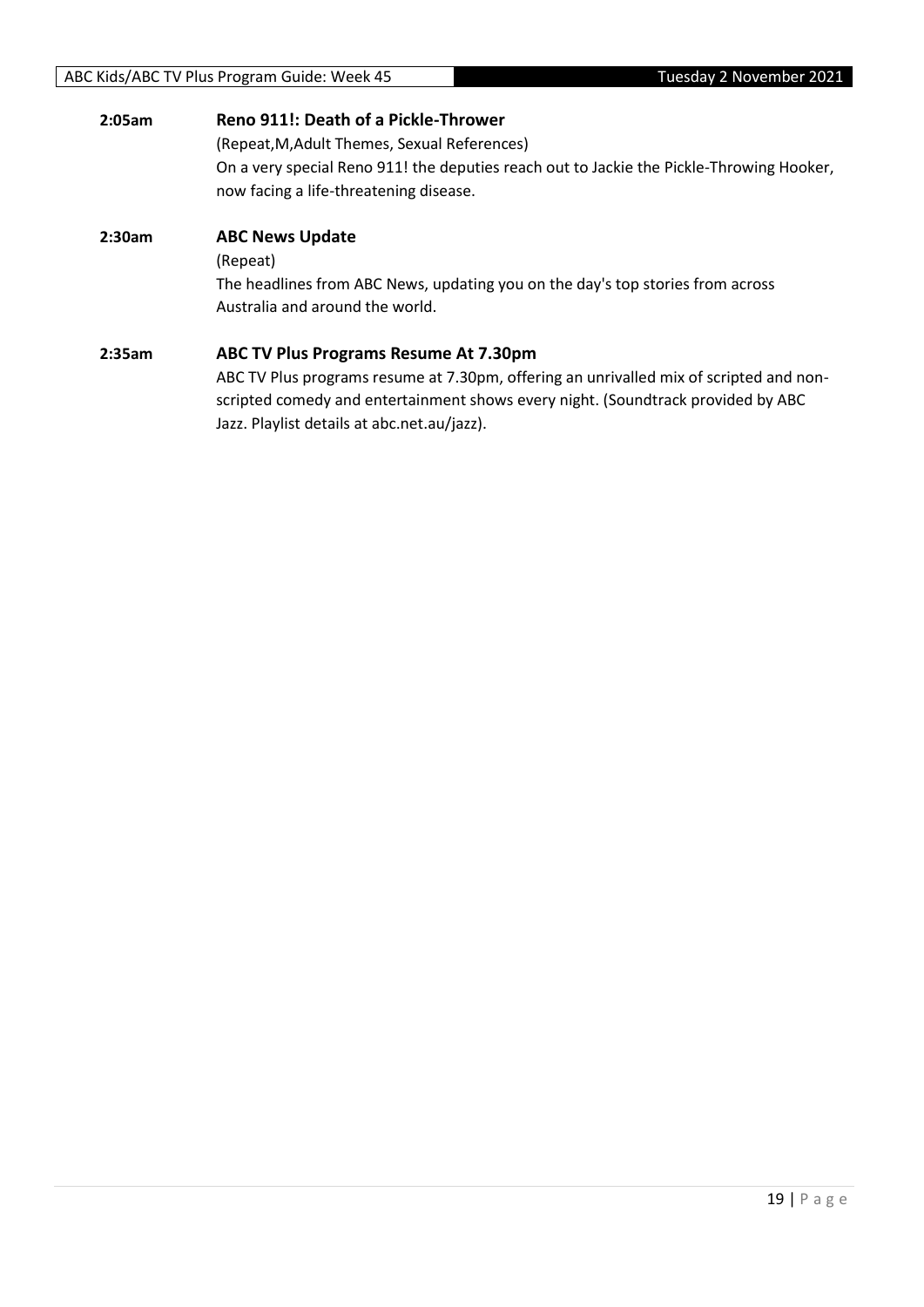## <span id="page-19-0"></span>**Wednesday, 3 November 2021**

| 5:05am | <b>Five Minutes More</b>       |
|--------|--------------------------------|
|        | (CC, Repeat, G)                |
| 5:10am | <b>Sarah And Duck</b>          |
|        | (Repeat, G)                    |
| 5:20am | <b>The Hive</b>                |
|        | (Repeat, G)                    |
| 5:30am | <b>Digby Dragon</b>            |
|        | (Repeat, G)                    |
| 5:40am | Ready, Jet, Go!                |
|        | (CC, Repeat, G)                |
| 5:55am | <b>Big Ted's Big Adventure</b> |
|        | (CC, Repeat, G)                |
| 6:00am | <b>Sesame Street</b>           |
|        | (CC, Repeat, G)                |
| 6:30am | <b>Pingu In The City</b>       |
|        | (Repeat, G)                    |
| 6:35am | <b>Dinosaur Train</b>          |
|        | (CC, Repeat, G)                |
| 6:45am | <b>Peter Rabbit</b>            |
|        | (CC, Repeat, G)                |
| 7:00am | <b>Charlie And Lola</b>        |
|        | (CC, Repeat, G)                |
| 7:10am | <b>Go Jetters</b>              |
|        | (CC, Repeat, G)                |
| 7:25am | <b>Love Monster</b>            |
|        | (Repeat, G)                    |
| 7:35am | <b>Tish Tash</b>               |
|        | (CC,G)                         |
| 7:40am | <b>The Wonder Gang</b>         |
|        | (G)                            |
| 7:55am | Peppa Pig                      |
|        | (CC, Repeat, G)                |
| 8:00am | <b>Bluey</b>                   |
|        | (CC,AD, Repeat, G)             |
| 8:10am | <b>School Of Roars</b>         |
|        | (CC, Repeat, G)                |
| 8:20am | <b>Kangaroo Beach</b>          |
|        | (CC, Repeat, G)                |
| 8:35am | <b>Kiddets</b>                 |
|        | (CC, Repeat, G)                |
| 8:45am | <b>Bananas In Pyjamas</b>      |
|        | (CC, Repeat, G)                |
|        |                                |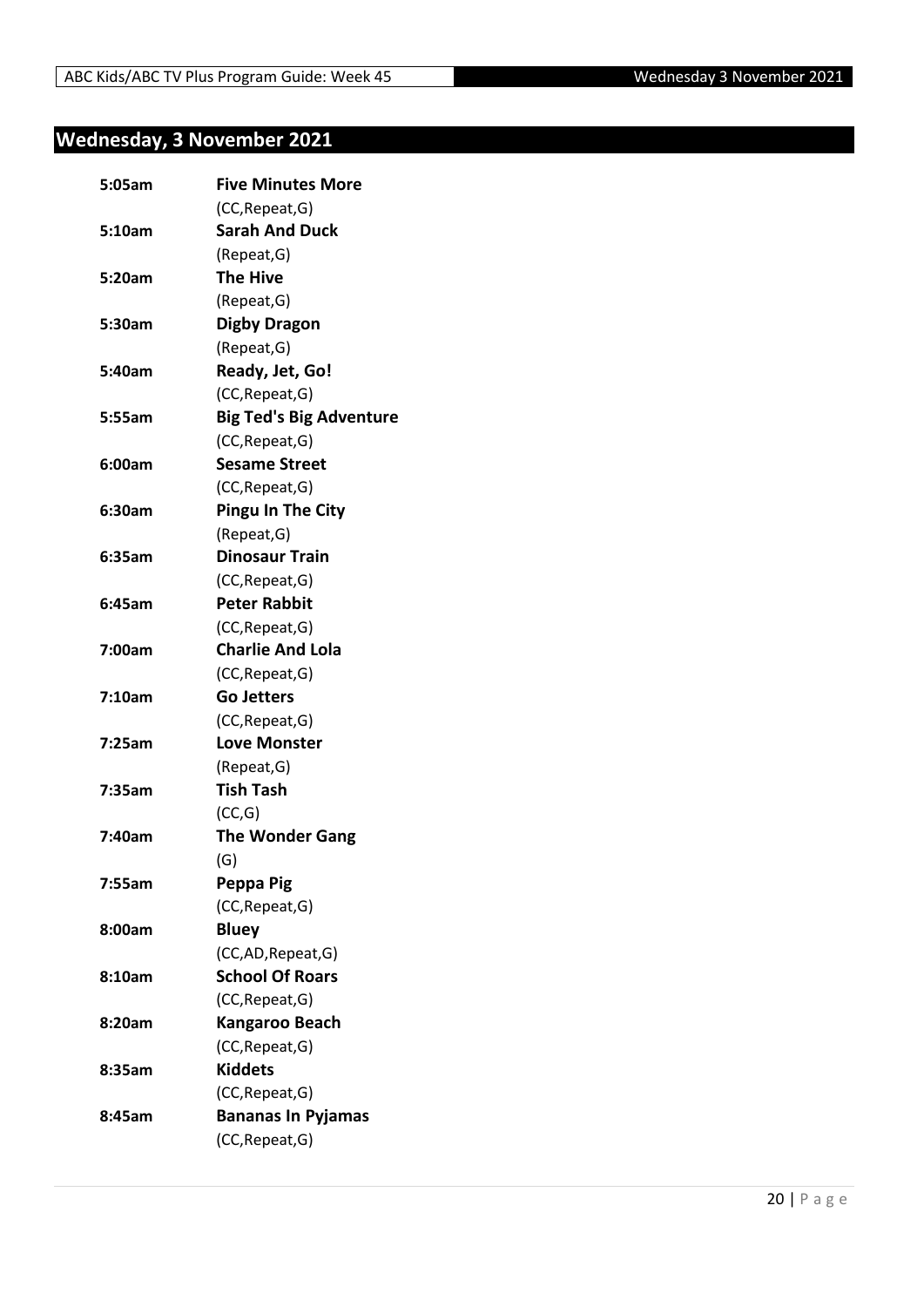| 9:00am             | <b>Play School</b>                  |
|--------------------|-------------------------------------|
|                    | (CC,AD,Repeat,G)                    |
| 9:30am             | <b>Sesame Street</b>                |
|                    | (CC, Repeat, G)                     |
| 10:00am            | Emma!                               |
|                    | (CC, Repeat, G)                     |
| 10:15am            | Pablo                               |
|                    | (CC, Repeat, G)                     |
| 10:30am            | <b>Becca's Bunch</b>                |
|                    | (CC, Repeat, G)                     |
| 10:40am            | hoopla doopla!                      |
|                    | (CC,AD,Repeat,G)                    |
| 10:55am            | <b>Daniel Tiger's Neighbourhood</b> |
|                    | (CC, Repeat, G)                     |
| 11:05am            | <b>Baby Jake</b>                    |
|                    | (CC, Repeat, G)                     |
| 11:20am            | <b>Twirlywoos</b>                   |
|                    | (Repeat, G)                         |
| 11:30am            | <b>Play School</b>                  |
|                    | (CC, Repeat, G)                     |
| 12:00pm            | <b>Teletubbies</b>                  |
|                    | (CC, Repeat, G)                     |
| 12:10pm            | <b>Pins And Nettie</b>              |
|                    | (CC, Repeat, G)                     |
| 12:20pm            | <b>Moon and Me</b>                  |
|                    | (Repeat, G)                         |
| 12:40pm            | <b>Tik Tak</b>                      |
|                    | (G)                                 |
| 12:45pm            | <b>Guess How Much I Love You</b>    |
|                    | (CC, Repeat, G)                     |
| 1:05pm             | <b>Buddi</b>                        |
|                    | (AD, Repeat, G)                     |
| 1:10pm             | <b>Hoot Hoot Go!</b>                |
|                    | (CC, Repeat, G)                     |
| 1:15pm             | <b>Bing</b>                         |
|                    | (CC, Repeat, G)                     |
| 1:25 <sub>pm</sub> | Miffy's Adventures Big and Small    |
|                    | (Repeat, G)                         |
| 1:35pm             | <b>Mister Maker</b>                 |
|                    | (CC, Repeat, G)                     |
| 1:55pm             | <b>Rusty Rivets</b>                 |
|                    | (CC, Repeat, G)                     |
| 2:05pm             | <b>Bob The Builder</b>              |
|                    | (CC, Repeat, G)                     |
| 2:20pm             | dirtgirlworld                       |
|                    | (CC, Repeat, G)                     |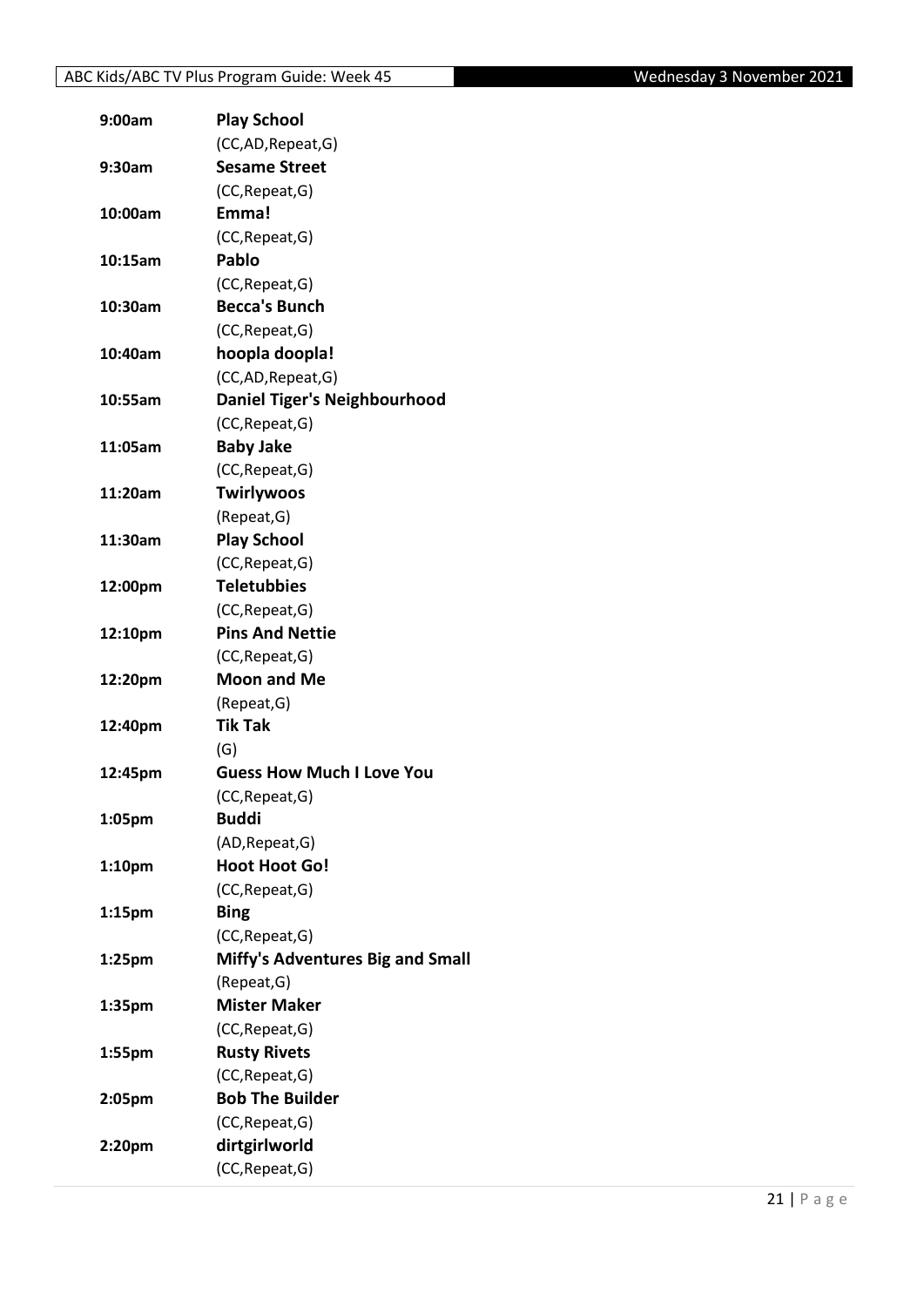| 2:30pm | Wallykazam!                                                                                |
|--------|--------------------------------------------------------------------------------------------|
|        | (Repeat, G)                                                                                |
| 2:55pm | <b>Elmo's World</b>                                                                        |
|        | (Repeat, G)                                                                                |
| 3:05pm | <b>Curious George</b>                                                                      |
|        | (CC, Repeat, G)                                                                            |
| 3:30pm | <b>Play School</b>                                                                         |
|        | (CC,AD,Repeat,G)                                                                           |
| 4:00pm | <b>Bananas In Pyjamas</b>                                                                  |
|        | (CC, Repeat, G)                                                                            |
| 4:10pm | <b>The Wiggles World</b>                                                                   |
|        | (Repeat, G)                                                                                |
| 4:25pm | Thomas And Friends: Big World! Big Adventures!                                             |
|        | (CC, Repeat, G)                                                                            |
| 4:35pm | <b>Book Hungry Bears</b>                                                                   |
|        | (Repeat, G)                                                                                |
| 4:45pm | <b>Big Words Small Stories</b>                                                             |
|        | (Repeat, G)                                                                                |
| 4:50pm | <b>Play School Art Crew</b>                                                                |
|        | (CC, Repeat, G)                                                                            |
| 5:05pm | Remy & Boo                                                                                 |
|        | (CC,AD,Repeat,G)                                                                           |
| 5:15pm | Dog Loves Books                                                                            |
|        | (CC, Repeat, G)                                                                            |
| 5:20pm | <b>PJ Masks</b>                                                                            |
|        | (CC,G)                                                                                     |
| 5:35pm | <b>Nella the Princess Knight</b>                                                           |
|        | (CC, Repeat, G)                                                                            |
| 5:50pm | Peppa Pig                                                                                  |
|        | (CC, Repeat, G)                                                                            |
| 5:55pm | <b>Fireman Sam</b>                                                                         |
|        | (CC, Repeat, G)                                                                            |
| 6:10pm | <b>Hey Duggee: The Board Game Badge</b>                                                    |
|        | (CC, Repeat, G)                                                                            |
|        | It is a rainy day in the Clubhouse which means it's a perfect day for a board game.        |
|        | Duggee introduces the Squirrels to one of his favourite games which might be just a little |
|        | bit complex for them.                                                                      |
|        |                                                                                            |
| 6:20pm | <b>Bluey: Bob Bilby</b>                                                                    |
|        | (CC,AD,Repeat,G)                                                                           |
|        | When it's Bingo's turn to bring her Kindy's Bob Bilby puppet home and record their         |
|        | weekend in the scrapbook, the family resolve to put down their screens and show him a      |
|        | good time.                                                                                 |
|        |                                                                                            |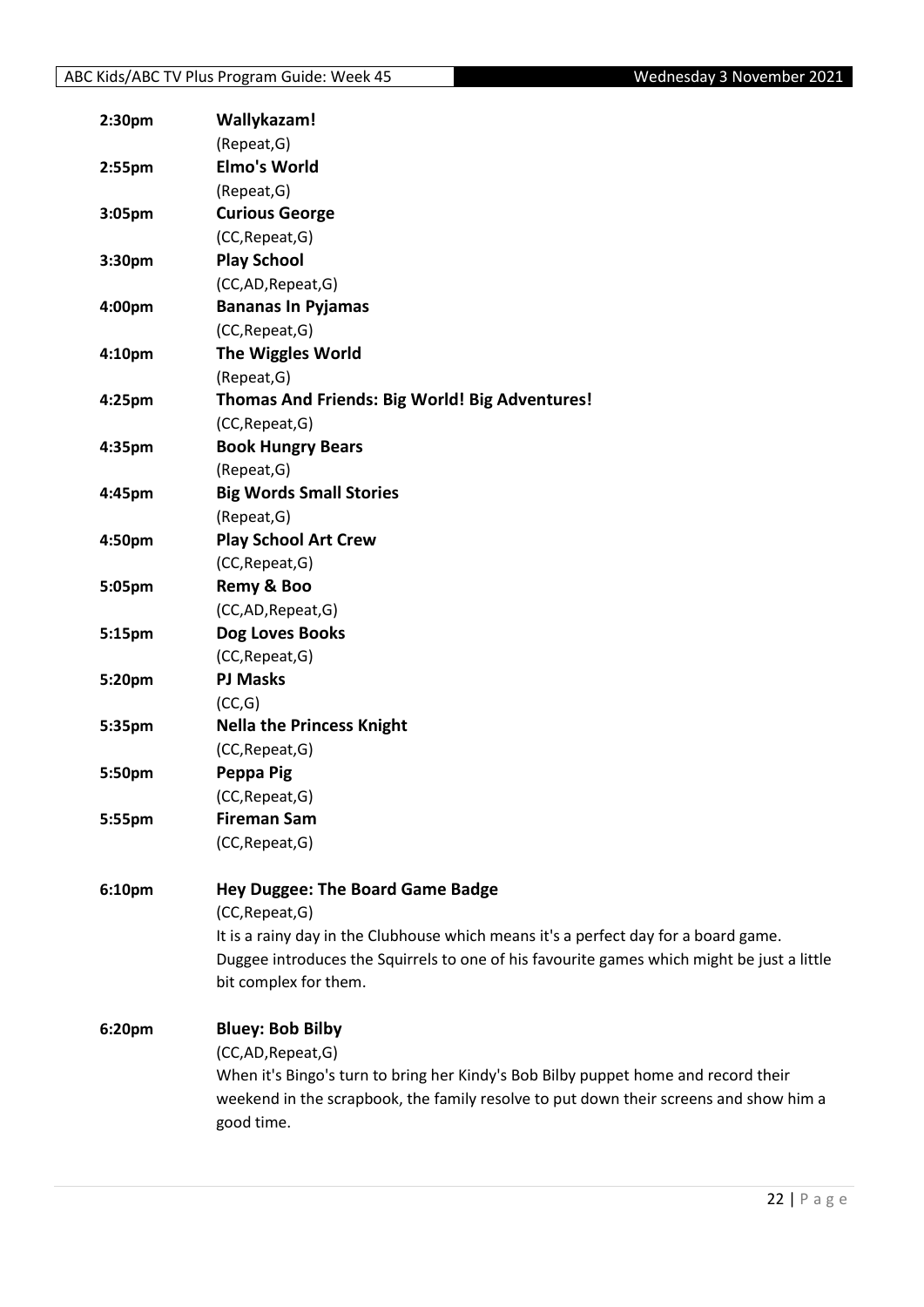| 6:25pm   | <b>Shaun The Sheep: #Farmstar</b><br>(CC, Repeat, G)                                                                                                                                                                                                 |
|----------|------------------------------------------------------------------------------------------------------------------------------------------------------------------------------------------------------------------------------------------------------|
|          | Ben and his dog Lexie from the neighbouring farm are an online sensation. Not to be<br>outdone, the Farmer decides to post his own videos online but gets 'zero likes' until<br>Shaun and the flock step in to help out.                             |
| 6:40pm   | Andy's Safari Adventures: Andy And The Snow Leopard<br>(CC, Repeat, G)                                                                                                                                                                               |
|          | When a remote camera that Jen set up to record sightings of snow leopards in the<br>Himalayas fails, it's up to Andy to jet off in his safari-mobile to the Himalayas to find the<br>camera and fix it. Will he succeed?                             |
| 7:00pm   | <b>Dino Dana: Winging It</b>                                                                                                                                                                                                                         |
|          | (CC,AD,Repeat,G)<br>Dad and Uncle Ravi get competitive trying to help Dana determine which prehistoric<br>creature was the fastest flyer: Microraptor, Pterodactylus or Archaeopteryx.                                                               |
| 7:15pm   | <b>Odd Squad: Haunt Squad</b>                                                                                                                                                                                                                        |
|          | (Repeat, G)<br>Odd Squad is haunted by a ghost.                                                                                                                                                                                                      |
| 7:30pm   | Spicks And Specks: Diesel, Chris Botti, Judith Lucy and Damian Callinan.<br>(CC, Repeat, PG)                                                                                                                                                         |
|          | Joining Adam, Myf and Alan are singer/songwriter Diesel, American trumpeter and<br>composer Chris Botti, comedian and writer Judith Lucy, and comedian Damian Callinan.<br>The Bombay Royale will close the show.                                    |
| 8:00pm   | Would I Lie To You?: The Unseen Bits                                                                                                                                                                                                                 |
|          | (CC, Repeat, PG)<br>Rob Brydon, Lee Mack & David Mitchell return for a special episode of previously unseen<br>material, looking back at the best moments, featuring celebrity guests including Kevin<br>Bishop, Warwick Davis & Romesh Ranganathan. |
| 8:30pm   | <b>Art Works</b><br>(CC)                                                                                                                                                                                                                             |
| *New     | Art Works is dedicated to exploring the full spectrum of the arts in Australia. Hosted by                                                                                                                                                            |
| Episode* | arts broadcaster Namila Benson, Art Works will reset the national artistic conversation<br>featuring a palette of ideas for everyone.                                                                                                                |
| 9:00pm   | <b>TBA</b>                                                                                                                                                                                                                                           |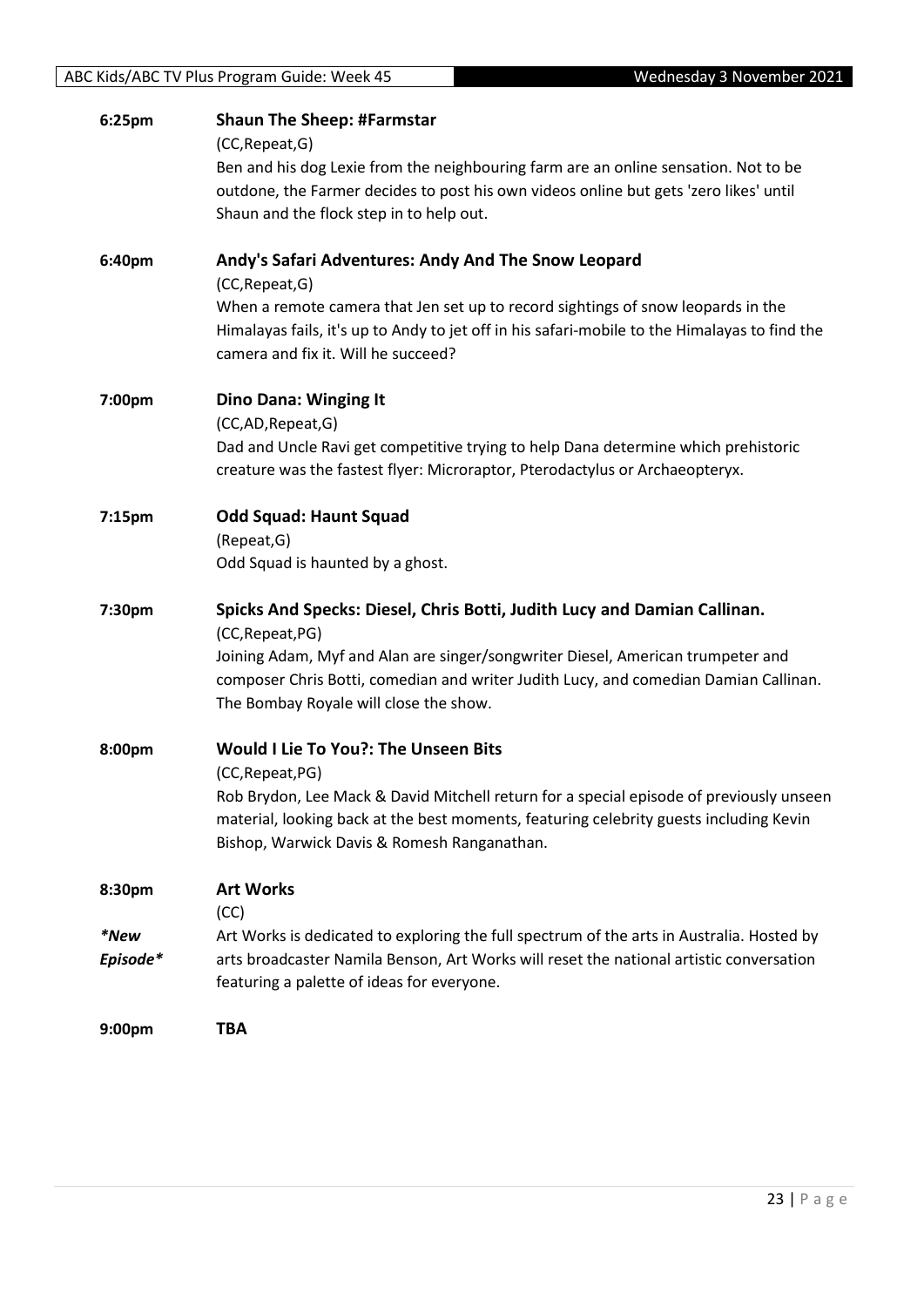| 10:45pm | Doctor Who: A Good Man Goes To War<br>(CC,AD,Repeat,PG,This program is rated PG, parental guidance is recommended for<br>viewers under fifteen years.)<br>The Doctor assembles an army to face the Battle of Demons Run - and River Song has<br>something to tell him.                                                                                                              |
|---------|-------------------------------------------------------------------------------------------------------------------------------------------------------------------------------------------------------------------------------------------------------------------------------------------------------------------------------------------------------------------------------------|
| 11:35pm | <b>Going Country</b><br>(CC,AD,Repeat,PG,Aboriginal and Torres Strait Islander viewers are advised that the<br>following program contains images and voices of people who have died)<br>Justine Clarke connects with some of Australia's greatest musicians, discovering the<br>origins of our country music tradition. Featuring performances by Paul Kelly and Kasey<br>Chambers. |
| 12:35am | <b>Restoration Australia: The Lawns</b><br>(CC,AD,Repeat,PG)<br>Host Anthony Burke meets a couple who have purchased one of the most significant<br>buildings in the historic town of Kyneton, Victoria.                                                                                                                                                                            |
| 1:30am  | <b>Louis Theroux: The Ultra Zionists</b><br>(CC, Repeat, M, Coarse Language, Violence)<br>Louis Theroux spends time with a small and very committed subculture of ultra-<br>nationalist Jewish settlers in the occupied territories in the West Bank and East<br>Jerusalem.                                                                                                         |
| 2:30am  | <b>Community: Introduction To Film</b><br>(CC, Repeat, PG)<br>As Jeff struggles to get a good grade by convincing an eccentric professor of his sincerity,<br>Britta's offer to bankroll his film class exposes a rift between Abed and his angry father.                                                                                                                           |
| 2:50am  | <b>Parks and Recreation: The Stakeout</b><br>(Repeat, PG)<br>While tending to the new community garden, Leslie & Tom discover someone has<br>planted marijuana. They decide to have a stakeout in an effort to catch those<br>responsible. With Leslie's permission, Ann decides to go out with Mark.                                                                               |
| 3:15am  | Reno 911!: Baghdad 911<br>(Repeat, M, Coarse Language, Drug References, Sexual References)<br>The deputies are assigned to train a squad of policemen from Baghdad. Can they<br>overcome their cultural differences?                                                                                                                                                                |
| 3:35am  | <b>ABC News Update</b><br>(Repeat)<br>The headlines from ABC News, updating you on the day's top stories from across<br>Australia and around the world.                                                                                                                                                                                                                             |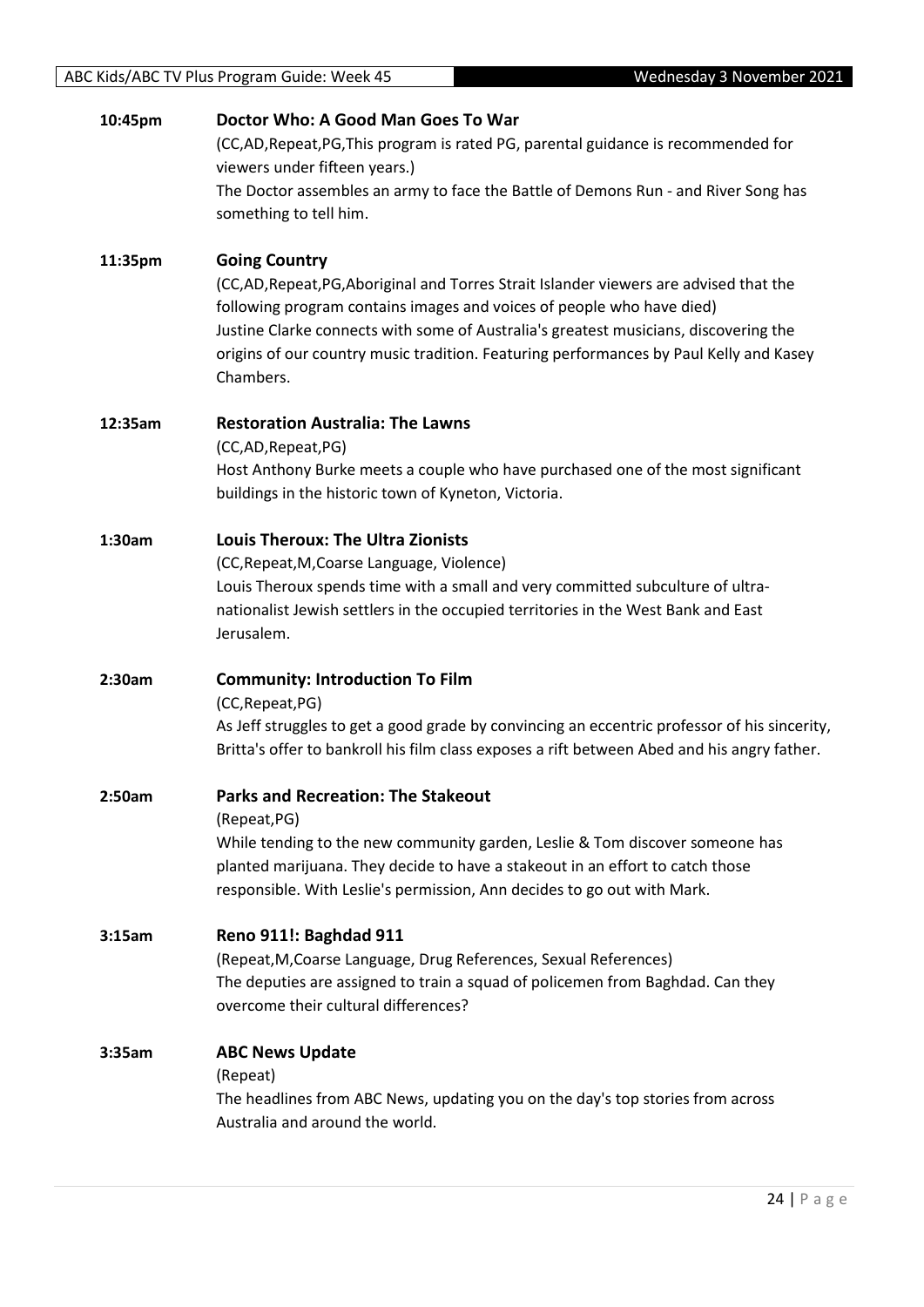#### ABC Kids/ABC TV Plus Program Guide: Week 45 Wednesday 3 November 2021

#### **3:40am ABC TV Plus Programs Resume At 7.30pm**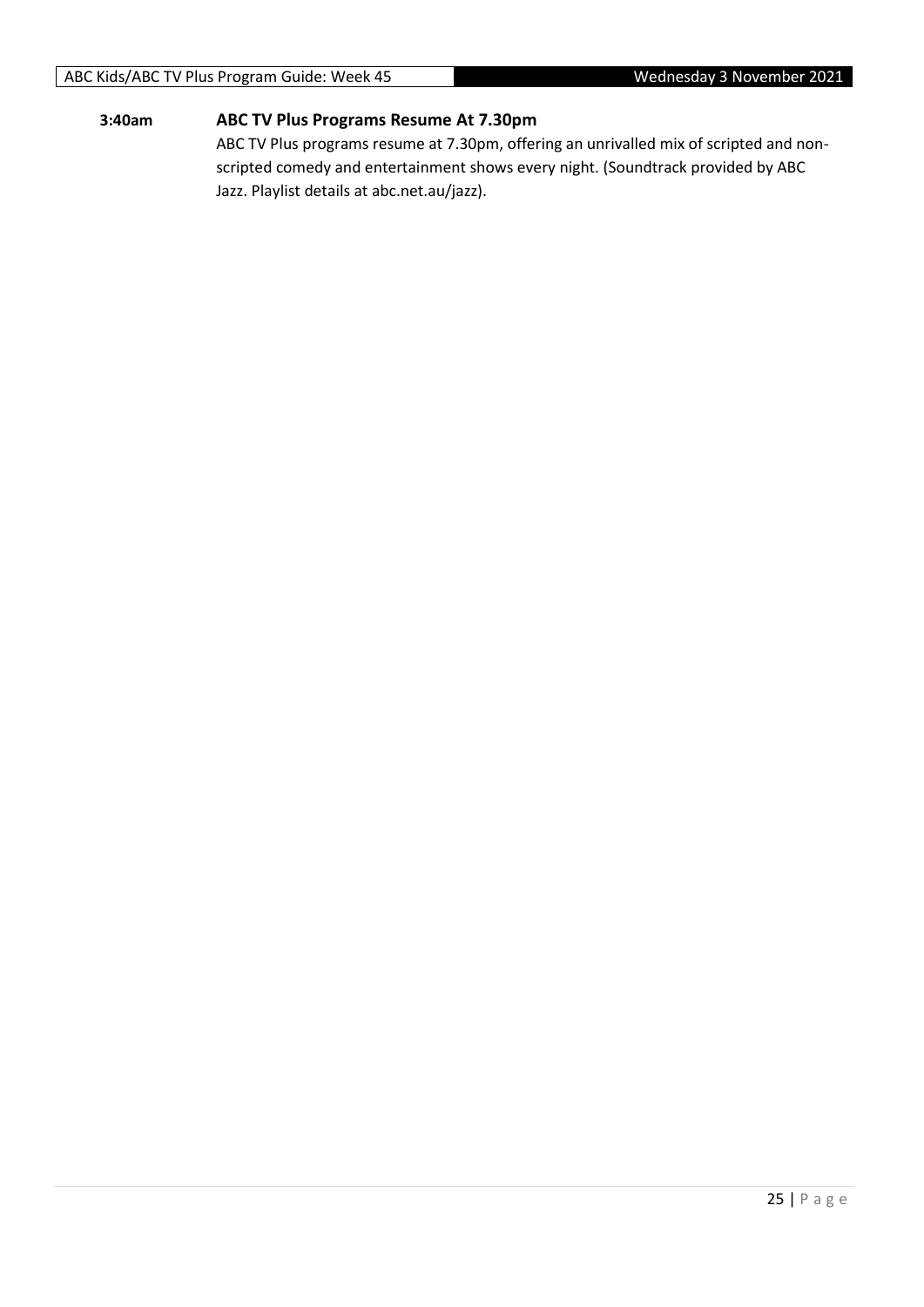## <span id="page-25-0"></span>**Thursday, 4 November 2021**

| 5:05am | <b>Five Minutes More</b>       |
|--------|--------------------------------|
|        | (CC, Repeat, G)                |
| 5:10am | <b>Sarah And Duck</b>          |
|        | (Repeat, G)                    |
| 5:20am | <b>The Hive</b>                |
|        | (Repeat, G)                    |
| 5:30am | <b>Digby Dragon</b>            |
|        | (Repeat, G)                    |
| 5:40am | Ready, Jet, Go!                |
|        | (CC, Repeat, G)                |
| 5:55am | <b>Big Ted's Big Adventure</b> |
|        | (CC, Repeat, G)                |
| 6:00am | <b>Sesame Street</b>           |
|        | (CC, Repeat, G)                |
| 6:25am | <b>Pingu In The City</b>       |
|        | (Repeat, G)                    |
| 6:35am | <b>Dinosaur Train</b>          |
|        | (CC, Repeat, G)                |
| 6:45am | <b>Peter Rabbit</b>            |
|        | (CC, Repeat, G)                |
| 7:00am | <b>Charlie And Lola</b>        |
|        | (CC,AD, Repeat, G)             |
| 7:10am | <b>Go Jetters</b>              |
|        | (CC, Repeat, G)                |
| 7:25am | <b>Love Monster</b>            |
|        | (Repeat, G)                    |
| 7:35am | <b>Tish Tash</b>               |
|        | (CC,G)                         |
| 7:40am | <b>The Wonder Gang</b>         |
|        | (G)                            |
| 7:55am | Peppa Pig                      |
|        | (CC, Repeat, G)                |
| 8:00am | <b>Bluey</b>                   |
|        | (CC,AD, Repeat, G)             |
| 8:10am | <b>School Of Roars</b>         |
|        | (CC, Repeat, G)                |
| 8:20am | Kangaroo Beach                 |
|        | (CC, Repeat, G)                |
| 8:35am | <b>Kiddets</b>                 |
|        | (CC, Repeat, G)                |
| 8:45am | <b>Bananas In Pyjamas</b>      |
|        | (CC, Repeat, G)                |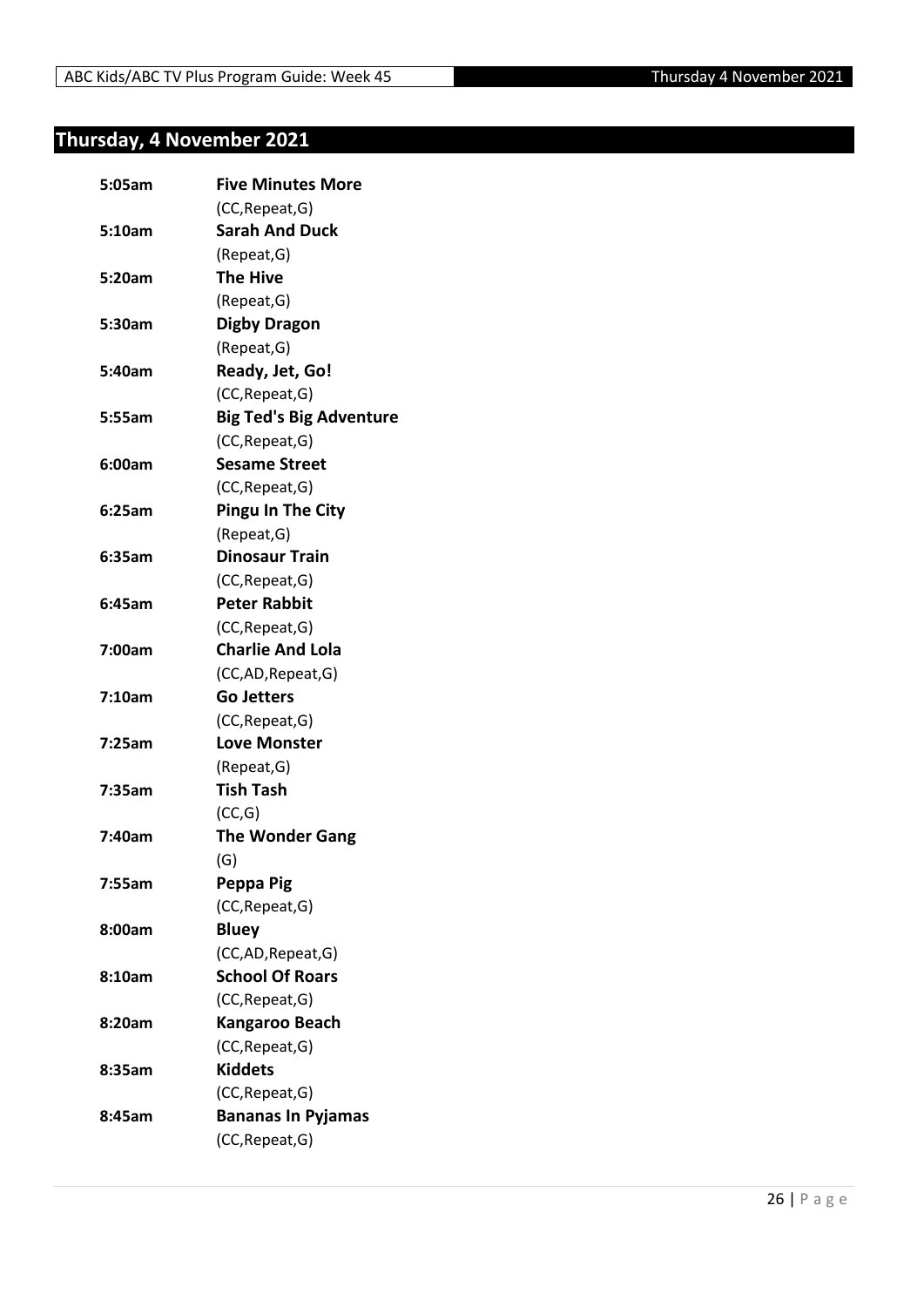| 9:00am  | <b>Play School</b>                  |
|---------|-------------------------------------|
|         | (CC,AD, Repeat, G)                  |
| 9:30am  | <b>Sesame Street</b>                |
|         | (CC, Repeat, G)                     |
| 10:00am | Emma!                               |
|         | (CC, Repeat, G)                     |
| 10:15am | Pablo                               |
|         | (CC, Repeat, G)                     |
| 10:30am | <b>Becca's Bunch</b>                |
|         | (CC, Repeat, G)                     |
| 10:40am | hoopla doopla!                      |
|         | (CC,AD,Repeat,G)                    |
| 10:55am | <b>Daniel Tiger's Neighbourhood</b> |
|         | (CC, Repeat, G)                     |
| 11:05am | <b>Baby Jake</b>                    |
|         | (CC, Repeat, G)                     |
| 11:20am | <b>Twirlywoos</b>                   |
|         | (Repeat, G)                         |
| 11:30am | <b>Play School</b>                  |
|         | (CC, Repeat, G)                     |
| 12:00pm | <b>Teletubbies</b>                  |
|         | (CC, Repeat, G)                     |
| 12:10pm | <b>Pins And Nettie</b>              |
|         | (CC, Repeat, G)                     |
| 12:20pm | <b>Moon and Me</b>                  |
|         | (Repeat, G)                         |
| 12:40pm | <b>Tik Tak</b>                      |
|         | (G)                                 |
| 12:45pm | <b>Guess How Much I Love You</b>    |
|         | (CC, Repeat, G)                     |
| 1:05pm  | <b>Buddi</b>                        |
|         | (AD, Repeat, G)                     |
| 1:10pm  | <b>Hoot Hoot Go!</b>                |
|         | (CC, Repeat, G)                     |
| 1:15pm  | <b>Bing</b>                         |
|         | (CC, Repeat, G)                     |
| 1:25pm  | Miffy's Adventures Big and Small    |
|         |                                     |
|         | (Repeat, G)<br><b>Mister Maker</b>  |
| 1:35pm  |                                     |
|         | (CC, Repeat, G)                     |
| 1:55pm  | <b>Rusty Rivets</b>                 |
|         | (CC, Repeat, G)                     |
| 2:05pm  | <b>Bob The Builder</b>              |
|         | (CC, Repeat, G)                     |
| 2:20pm  | dirtgirlworld                       |
|         | (CC, Repeat, G)                     |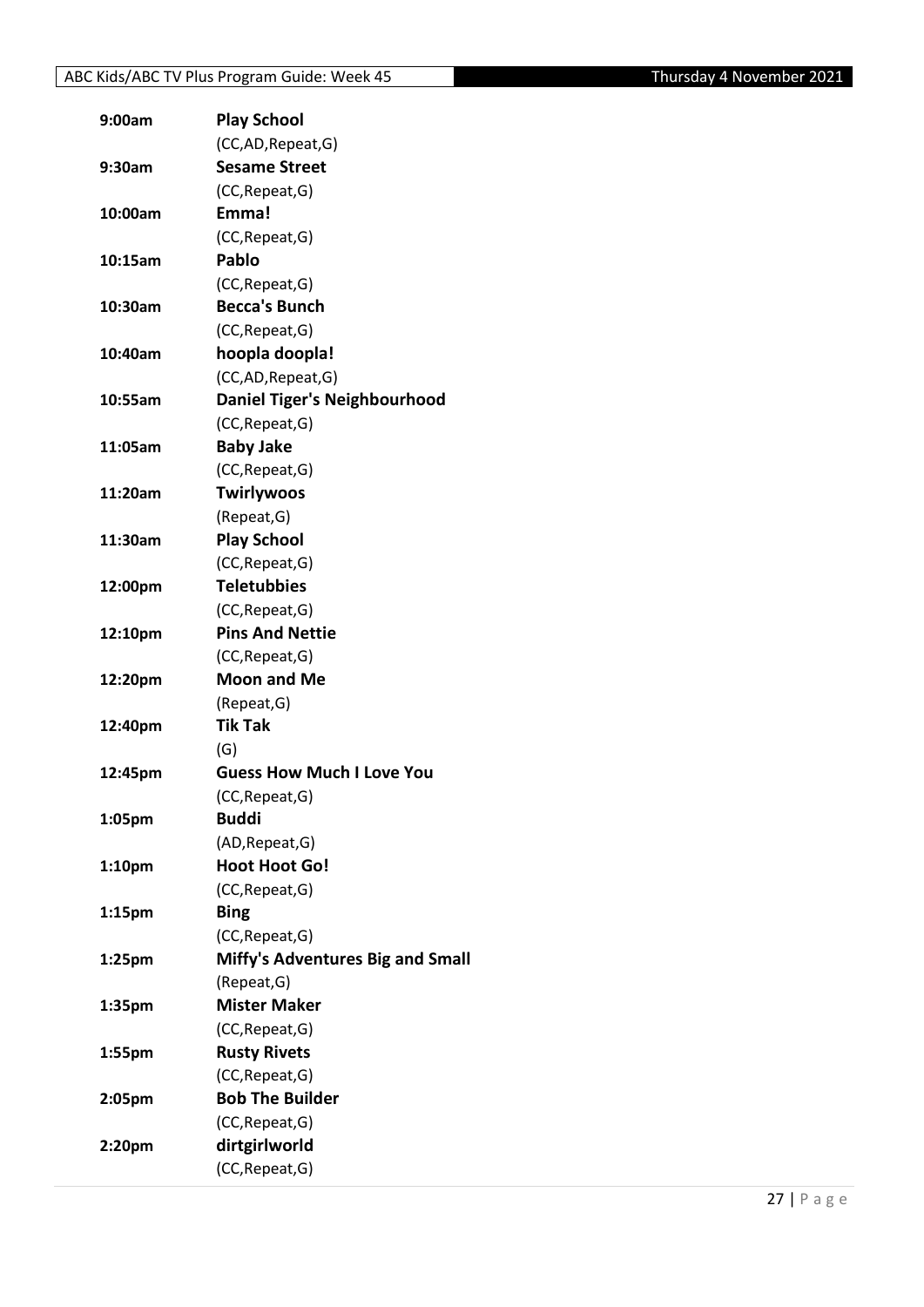| 2:30pm             | Wallykazam!                                                                          |
|--------------------|--------------------------------------------------------------------------------------|
|                    | (Repeat, G)                                                                          |
| 2:55pm             | <b>Elmo's World</b>                                                                  |
|                    | (Repeat, G)                                                                          |
| 3:05pm             | <b>Curious George</b>                                                                |
|                    | (CC, Repeat, G)                                                                      |
| 3:30pm             | <b>Play School</b>                                                                   |
|                    | (CC,AD,Repeat,G)                                                                     |
| 4:00pm             | <b>Bananas In Pyjamas</b>                                                            |
|                    | (CC, Repeat, G)                                                                      |
| 4:10pm             | <b>The Wiggles World</b>                                                             |
|                    | (Repeat, G)                                                                          |
| 4:25pm             | Thomas And Friends: Big World! Big Adventures!                                       |
|                    | (CC, Repeat, G)                                                                      |
| 4:35pm             | <b>Book Hungry Bears</b>                                                             |
|                    | (Repeat, G)                                                                          |
| 4:45pm             | <b>Big Words Small Stories</b>                                                       |
|                    | (Repeat, G)                                                                          |
| 4:50pm             | <b>Play School Art Crew</b>                                                          |
|                    | (CC, Repeat, G)                                                                      |
| 5:05pm             | Remy & Boo                                                                           |
|                    | (CC,AD, Repeat, G)                                                                   |
| 5:15pm             | Dog Loves Books                                                                      |
|                    | (CC, Repeat, G)                                                                      |
| 5:20pm             | <b>PJ Masks</b>                                                                      |
|                    | (CC,G)                                                                               |
| 5:35pm             | <b>Nella the Princess Knight</b>                                                     |
|                    | (CC, Repeat, G)                                                                      |
| 5:50pm             | Peppa Pig                                                                            |
|                    | (CC, Repeat, G)                                                                      |
| 5:55pm             | <b>Fireman Sam</b>                                                                   |
|                    | (CC, Repeat, G)                                                                      |
|                    |                                                                                      |
| 6:10 <sub>pm</sub> | <b>Hey Duggee: The Direction Badge</b>                                               |
|                    | (CC, Repeat, G)                                                                      |
|                    | The Squirrels do not know how to get back to the Clubhouse whilst out for a walk.    |
|                    | Through a series of unusual methods, the Squirrels learn all about direction.        |
| 6:20pm             | <b>Bluey: Spygame</b>                                                                |
|                    | (CC,AD,Repeat,G)                                                                     |
|                    | When Bingo stops playing Bluey's spy game in the park, their device to control the   |
|                    | grown-ups stops working properly! Bluey now sees how important Bingo is and needs to |
|                    | win her back!                                                                        |
|                    |                                                                                      |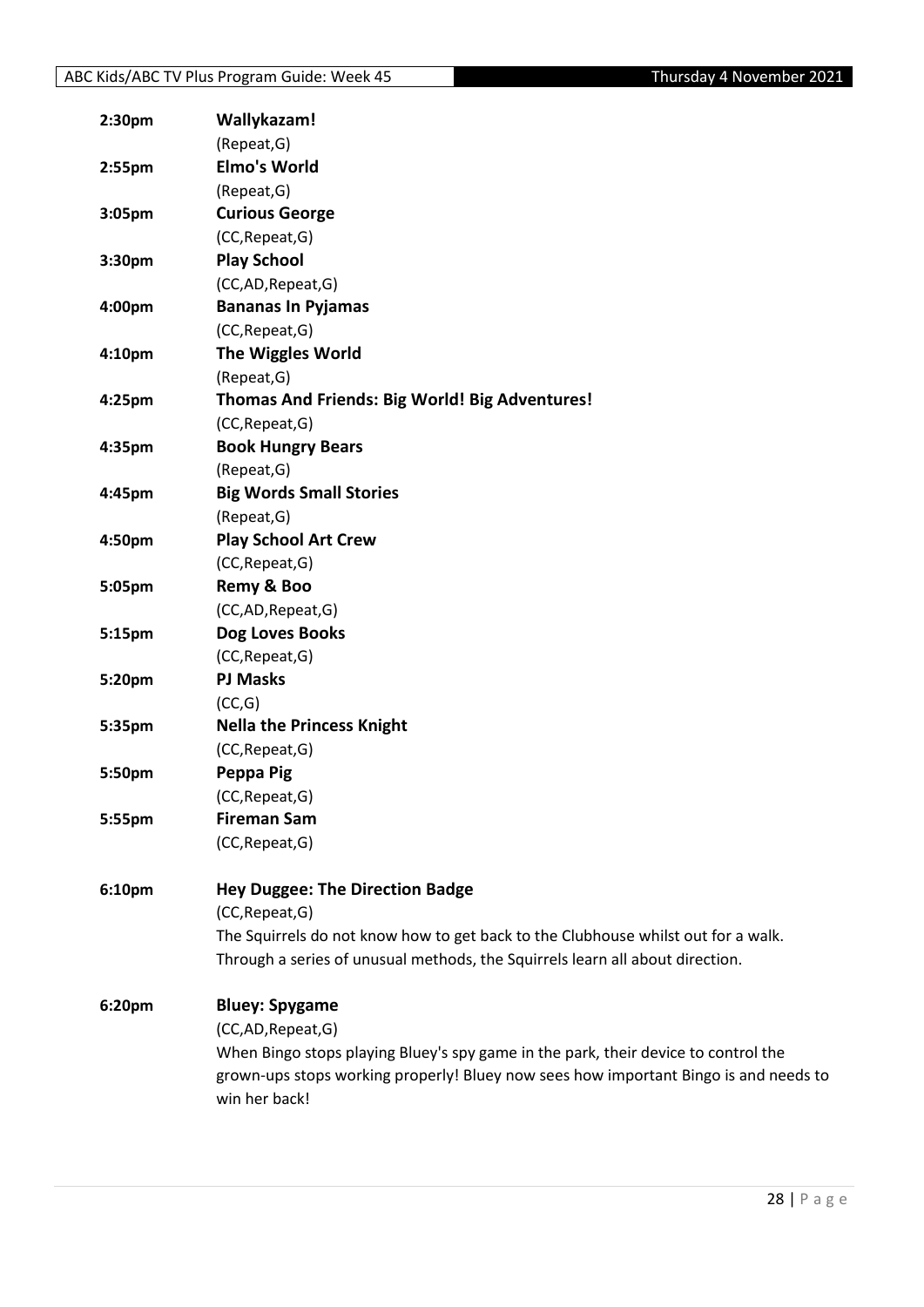| 6:25pm             | <b>Shaun The Sheep: Squirrelled Away</b><br>(CC, Repeat, G)                                                                                       |
|--------------------|---------------------------------------------------------------------------------------------------------------------------------------------------|
|                    | Stash the squirrel is preternaturally quick on the move, wreaking havoc when she takes                                                            |
|                    | the nuts that birdwatching Bitzer has left to attract rare birds to the Farm. Shaun and                                                           |
|                    | Bitzer work together to track down the culprit.                                                                                                   |
| 6:40pm             | Andy's Safari Adventures: Andy And The Grizzly Bear                                                                                               |
|                    | (CC, Repeat, G)                                                                                                                                   |
|                    | When grizzly bears arrive at the park during a hot summer, Andy must make sure they                                                               |
|                    | have everything they need to shed their winter coats. Andy jets off in his safari mobile to                                                       |
|                    | North America to find the answer.                                                                                                                 |
| 7:00pm             | <b>Dino Dana: Flying Expectations</b>                                                                                                             |
|                    | (CC,AD,Repeat,G)                                                                                                                                  |
|                    | Dana makes a new friend at the museum named Logan who believes that the<br>Quetzalcoatlus couldn't fly but Dana thinks otherwise.                 |
| 7:15 <sub>pm</sub> | <b>Odd Squad: Safe House In The Woods</b>                                                                                                         |
|                    | (Repeat, G)                                                                                                                                       |
|                    | Owen and new recruit Ozlyn wait out a storm while transporting a creature.                                                                        |
| 7:30pm             | Spicks And Specks: Kram, Josh Earl, Hugh Halliday & Dave O'Neil                                                                                   |
|                    | (CC, Repeat, PG)                                                                                                                                  |
|                    | Joining Adam, Alan and Myf are Kram from Spiderbait, musical comedian Josh Earl, opera<br>director Hugh Halliday, and show favourite Dave O'Neil. |
| 8:00pm             | Spicks And Specks: Brett Kelly (MSO), Paris Wells, Denise Scott & Dave Hughes                                                                     |
|                    | (CC, Repeat, PG)                                                                                                                                  |
|                    | Adam, Myf and Alan are joined by Brett Kelly (MSO), Paris Wells, Denise Scott and Dave<br>Hughes.                                                 |
| 8:30pm             | Penn And Teller: Fool Us: Magic R App                                                                                                             |
| *New               | (CC, PG)                                                                                                                                          |
| Episode*           | Featured magicians include Moritz Mueller, Michael Feldman, Magical Bones and Seth<br>Raphael.                                                    |
| 9:10pm             | <b>Hard Quiz</b>                                                                                                                                  |
|                    | (CC, Repeat, PG)                                                                                                                                  |
|                    | Who will accept the Big Brass Mug from Tom Gleeson? Stepping up to the mic are                                                                    |
|                    | experts in Bob Geldof, machine learning, the powerful owl and The Matrix trilogy.                                                                 |
| 9:40pm             | Gruen                                                                                                                                             |
|                    | (CC, Repeat)                                                                                                                                      |
|                    | The Gruen team decode and expose all the messaging we fall for. Whether it's a juice                                                              |
|                    | label that thinks it's your long lost best friend or a gorgeous white line design on a Kmart<br>plate, nothing will escape the Gruen gaze.        |
|                    |                                                                                                                                                   |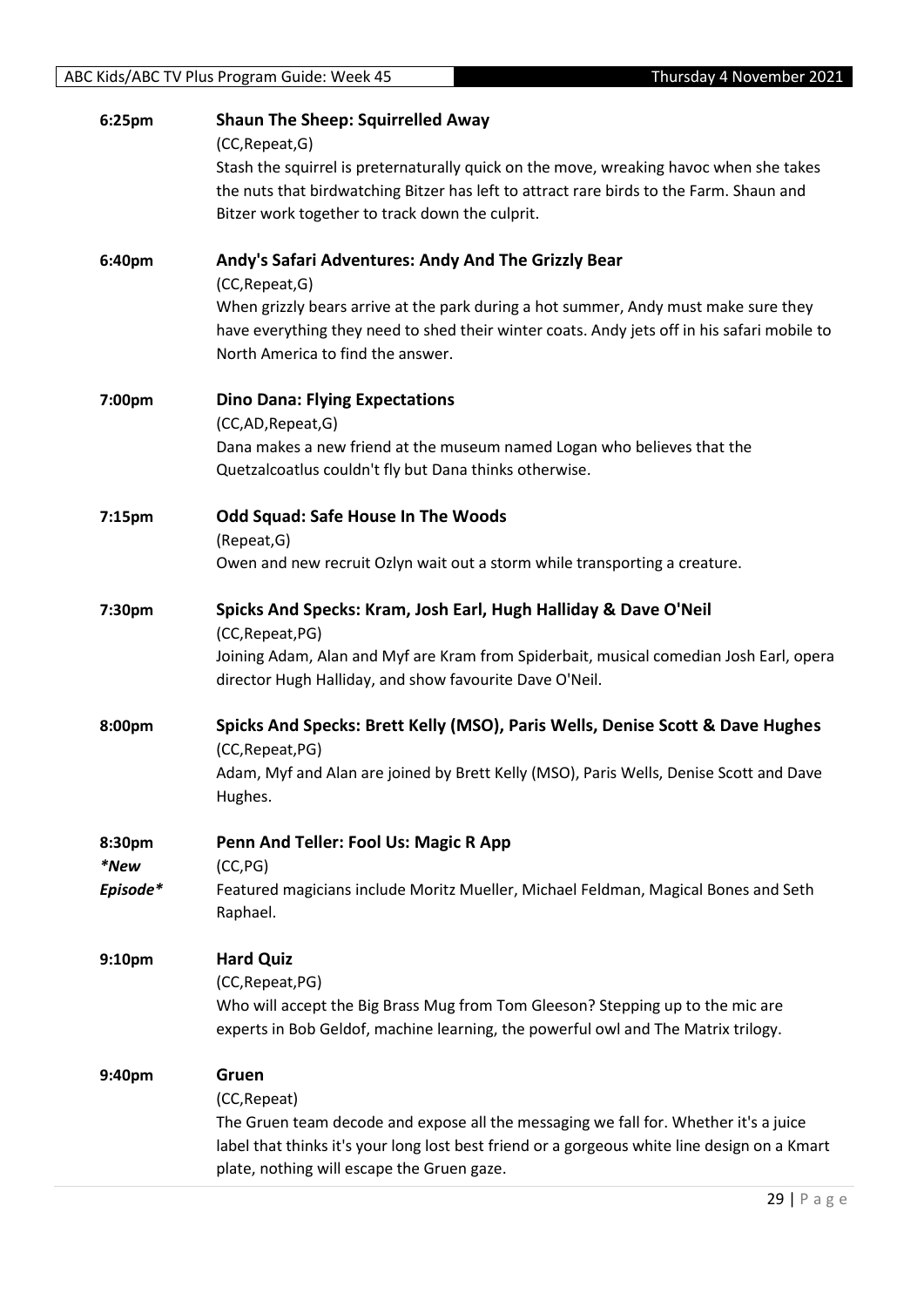| 10:15pm | Doctor Who: Let's Kill Hitler                                                                                                                                                      |
|---------|------------------------------------------------------------------------------------------------------------------------------------------------------------------------------------|
|         | (CC, Repeat, M, Coarse Language)                                                                                                                                                   |
|         | In the desperate search for Melody Pond, the TARDIS crash lands in Thirties Berlin. The                                                                                            |
|         | Doctor comes face to face with the greatest war criminal in the Universe. And Hitler.                                                                                              |
| 11:05pm | You Can't Ask That: Killed Someone                                                                                                                                                 |
|         | (CC, Repeat, M, Adult Themes, Coarse Language)                                                                                                                                     |
|         | What does it do to someone, ending a life? In this episode each of the people you'll meet<br>woke up one morning feeling like an ordinary person, and went to bed forever changed. |
| 11:35pm | David Attenborough's Rise Of Animals: Dawn Of The Mammals<br>(CC, Repeat, G) Final                                                                                                 |
|         | David Attenborough uses the new evolutionary evidence to unlock the meteoric rise of                                                                                               |
|         | mammals that led to an astonishing diversity of life and laid the foundations for the<br>ascent of man.                                                                            |
| 12:35am | <b>Australian Made</b>                                                                                                                                                             |
|         | (CC, Repeat, M, Coarse Language, Sexual References)                                                                                                                                |
|         | In the summer of 1987 140,000 fans in six cities witnessed a landmark series of outdoor                                                                                            |
|         | concerts. Digitally remastered with never-before-seen footage shot by the artists on tour                                                                                          |
|         | this is a time capsule of our music history.                                                                                                                                       |
|         |                                                                                                                                                                                    |
| 2:00am  | <b>Community: Social Psychology</b>                                                                                                                                                |
|         | (CC, Repeat, PG)                                                                                                                                                                   |
|         | As Annie recruits Abed and Troy for a psychology class experiment, Jeff and Shirley bond                                                                                           |
|         | over their mutual fondness for gossip.                                                                                                                                             |
| 2:20am  | <b>Parks and Recreation: Beauty Pageant</b>                                                                                                                                        |
|         | (Repeat, PG)                                                                                                                                                                       |
|         | Leslie looks forward to picking a new Miss Pawnee, but has to battle the other judges,<br>who have a very different standard of "the ideal woman". While on a date with Mark,      |
|         | Ann learns that Andy has been living in the pit.                                                                                                                                   |
| 2:45am  | Reno 911!: The Tanning Booth Incident                                                                                                                                              |
|         | (Repeat, M, Coarse Language, Sexual References)                                                                                                                                    |
|         | The deputies rally together when one of their own is wounded. Even if he wasn't in the<br>line of duty. Even if it's just that Dangle passed out in a tanning booth.               |
|         |                                                                                                                                                                                    |
| 3:05am  | <b>ABC News Update</b>                                                                                                                                                             |
|         | (Repeat)                                                                                                                                                                           |
|         | The headlines from ABC News, updating you on the day's top stories from across<br>Australia and around the world.                                                                  |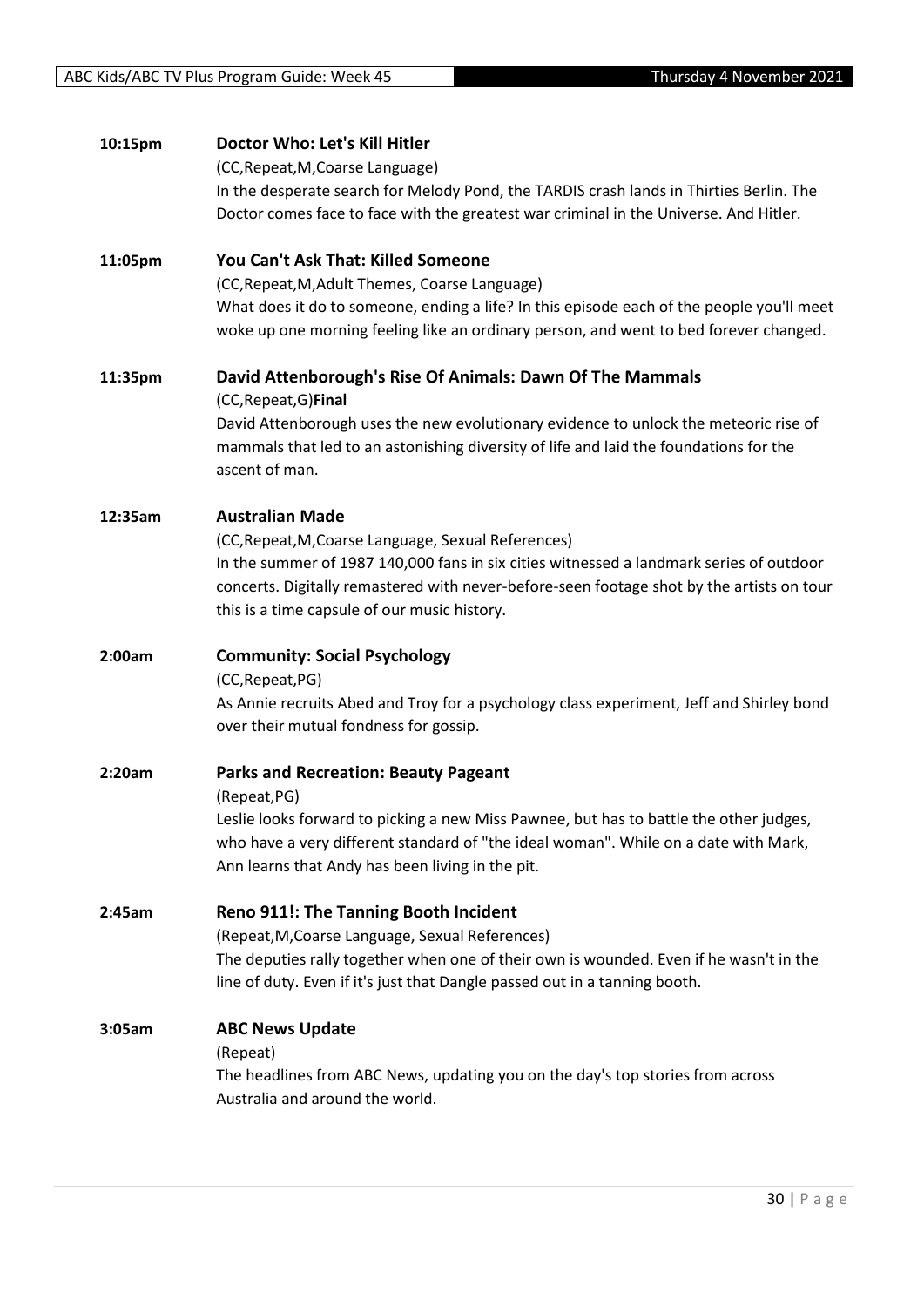#### ABC Kids/ABC TV Plus Program Guide: Week 45 Thursday 4 November 2021

#### **3:10am ABC TV Plus Programs Resume At 7.30pm**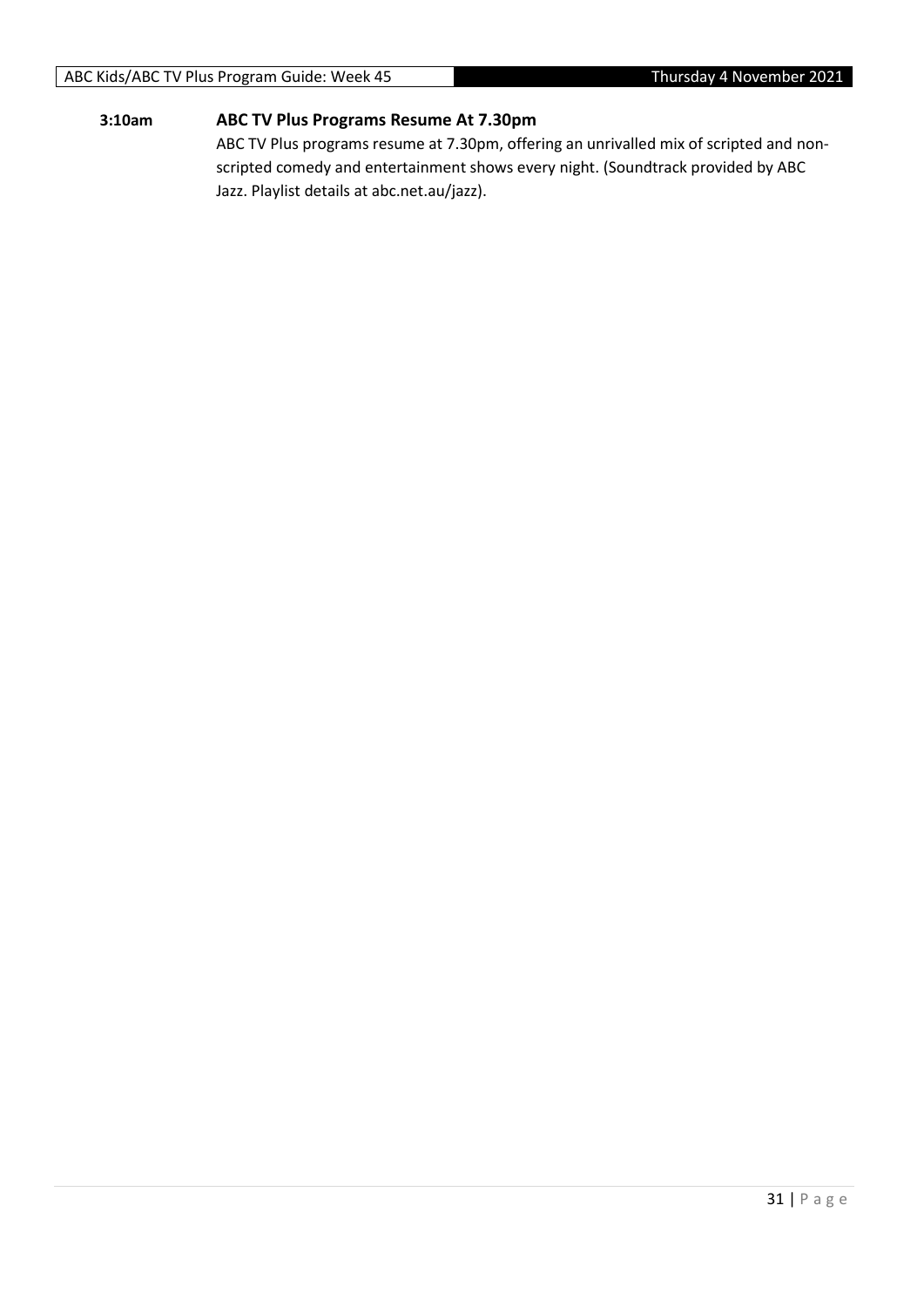## <span id="page-31-0"></span>**Friday, 5 November 2021**

| 5:05am | <b>Five Minutes More</b>       |
|--------|--------------------------------|
|        | (CC, Repeat, G)                |
| 5:10am | <b>Sarah And Duck</b>          |
|        | (CC, Repeat, G)                |
| 5:20am | <b>The Hive</b>                |
|        | (CC, Repeat, G)                |
| 5:30am | <b>Digby Dragon</b>            |
|        | (Repeat, G)                    |
| 5:40am | Ready, Jet, Go!                |
|        | (CC, Repeat, G)                |
| 5:55am | <b>Big Ted's Big Adventure</b> |
|        | (CC, Repeat, G)                |
| 6:00am | <b>Sesame Street</b>           |
|        | (CC, Repeat, G)                |
| 6:30am | <b>Pingu In The City</b>       |
|        | (Repeat, G)                    |
| 6:35am | <b>Dinosaur Train</b>          |
|        | (CC, Repeat, G)                |
| 6:50am | <b>Peter Rabbit</b>            |
|        | (CC,AD, Repeat, G)             |
| 7:00am | <b>Charlie And Lola</b>        |
|        | (CC, Repeat, G)                |
| 7:10am | <b>Go Jetters</b>              |
|        | (CC, Repeat, G)                |
| 7:25am | <b>Love Monster</b>            |
|        | (Repeat, G)                    |
| 7:35am | <b>Tish Tash</b>               |
|        | (CC,G)                         |
| 7:40am | <b>The Wonder Gang</b>         |
|        | (G)                            |
| 7:55am | Peppa Pig                      |
|        | (CC, Repeat, G)                |
| 8:00am | <b>Bluey</b>                   |
|        | (CC,AD, Repeat, G)             |
| 8:10am | <b>School Of Roars</b>         |
|        | (CC, Repeat, G)                |
| 8:20am | <b>Kangaroo Beach</b>          |
|        | (CC, Repeat, G)                |
| 8:35am | <b>Kiddets</b>                 |
|        | (CC, Repeat, G)                |
| 8:45am | <b>Bananas In Pyjamas</b>      |
|        | (CC, Repeat, G)                |
|        |                                |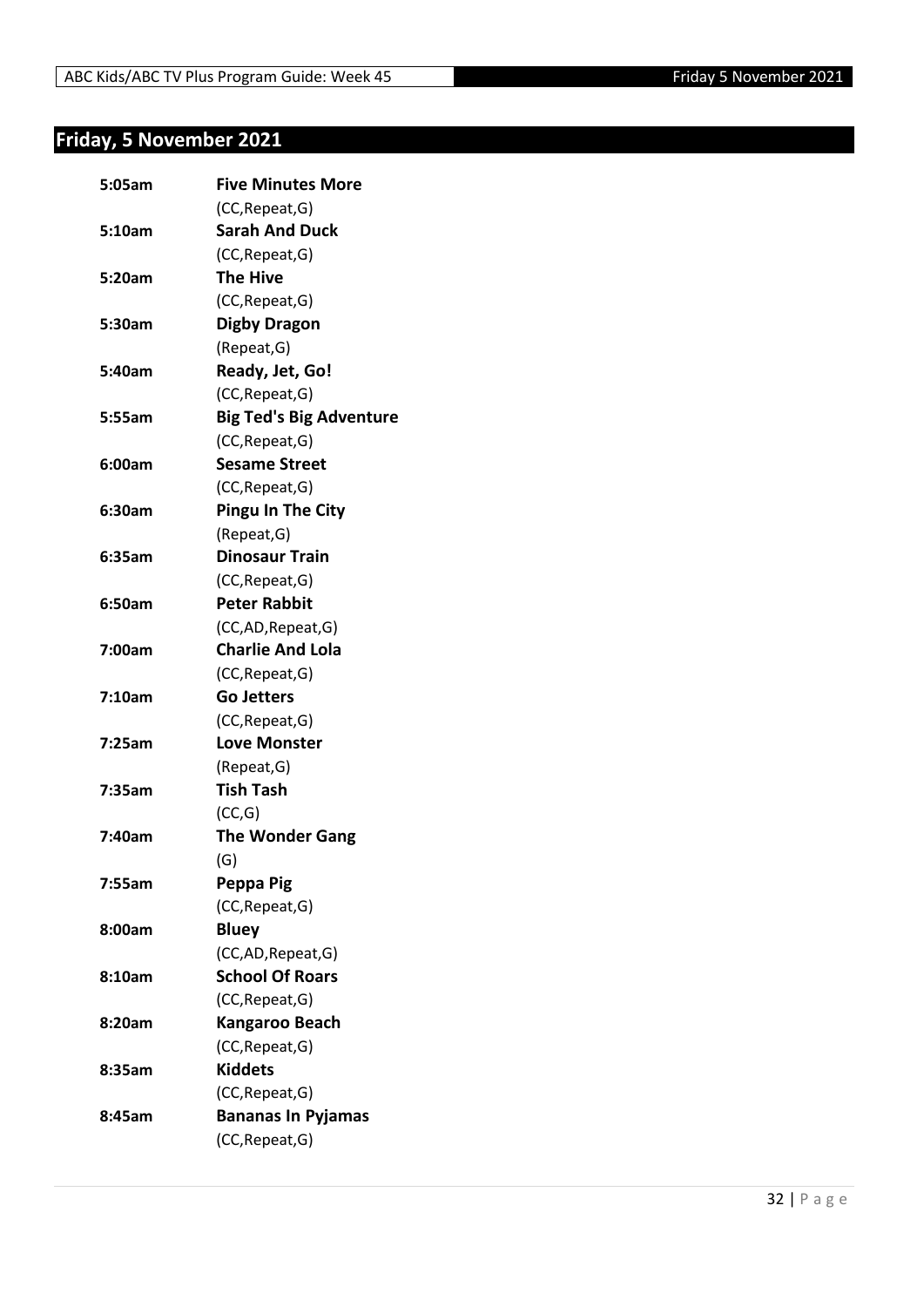| 9:00am             | <b>Play School</b>                      |
|--------------------|-----------------------------------------|
|                    | (CC,AD, Repeat, G)                      |
| 9:30am             | <b>Sesame Street</b>                    |
|                    | (CC, Repeat, G)                         |
| 10:00am            | Emma!                                   |
|                    | (CC, Repeat, G)                         |
| 10:15am            | Pablo                                   |
|                    | (CC, Repeat, G)                         |
| 10:30am            | <b>Becca's Bunch</b>                    |
|                    | (CC, Repeat, G)                         |
| 10:40am            | hoopla doopla!                          |
|                    | (CC,AD, Repeat, G)                      |
| 10:55am            | <b>Daniel Tiger's Neighbourhood</b>     |
|                    | (CC, Repeat, G)                         |
| 11:05am            | <b>Baby Jake</b>                        |
|                    | (CC, Repeat, G)                         |
| 11:20am            | <b>Twirlywoos</b>                       |
|                    | (Repeat, G)                             |
| 11:30am            | <b>Play School</b>                      |
|                    | (CC, Repeat, G)                         |
| 12:00pm            | <b>Teletubbies</b>                      |
|                    | (CC, Repeat, G)                         |
| 12:10pm            | <b>Pins And Nettie</b>                  |
|                    | (CC, Repeat, G)                         |
| 12:20pm            | <b>Moon and Me</b>                      |
|                    | (Repeat, G)                             |
| 12:40pm            | <b>Tik Tak</b>                          |
|                    | (G)                                     |
| 12:45pm            | <b>Guess How Much I Love You</b>        |
|                    | (CC, Repeat, G)                         |
| 1:05pm             | <b>Buddi</b>                            |
|                    | (AD, Repeat, G)                         |
| 1:10pm             | <b>Hoot Hoot Go!</b>                    |
|                    | (CC, Repeat, G)                         |
| 1:15pm             | <b>Bing</b>                             |
|                    | (CC, Repeat, G)                         |
| 1:25 <sub>pm</sub> | <b>Miffy's Adventures Big and Small</b> |
|                    | (Repeat, G)                             |
| 1:35pm             | <b>Mister Maker</b>                     |
|                    | (CC, Repeat, G)                         |
| 1:55pm             | <b>Rusty Rivets</b>                     |
|                    | (CC, Repeat, G)                         |
| 2:05pm             | <b>Bob The Builder</b>                  |
|                    | (CC, Repeat, G)                         |
| 2:20pm             | dirtgirlworld                           |
|                    | (CC, Repeat, G)                         |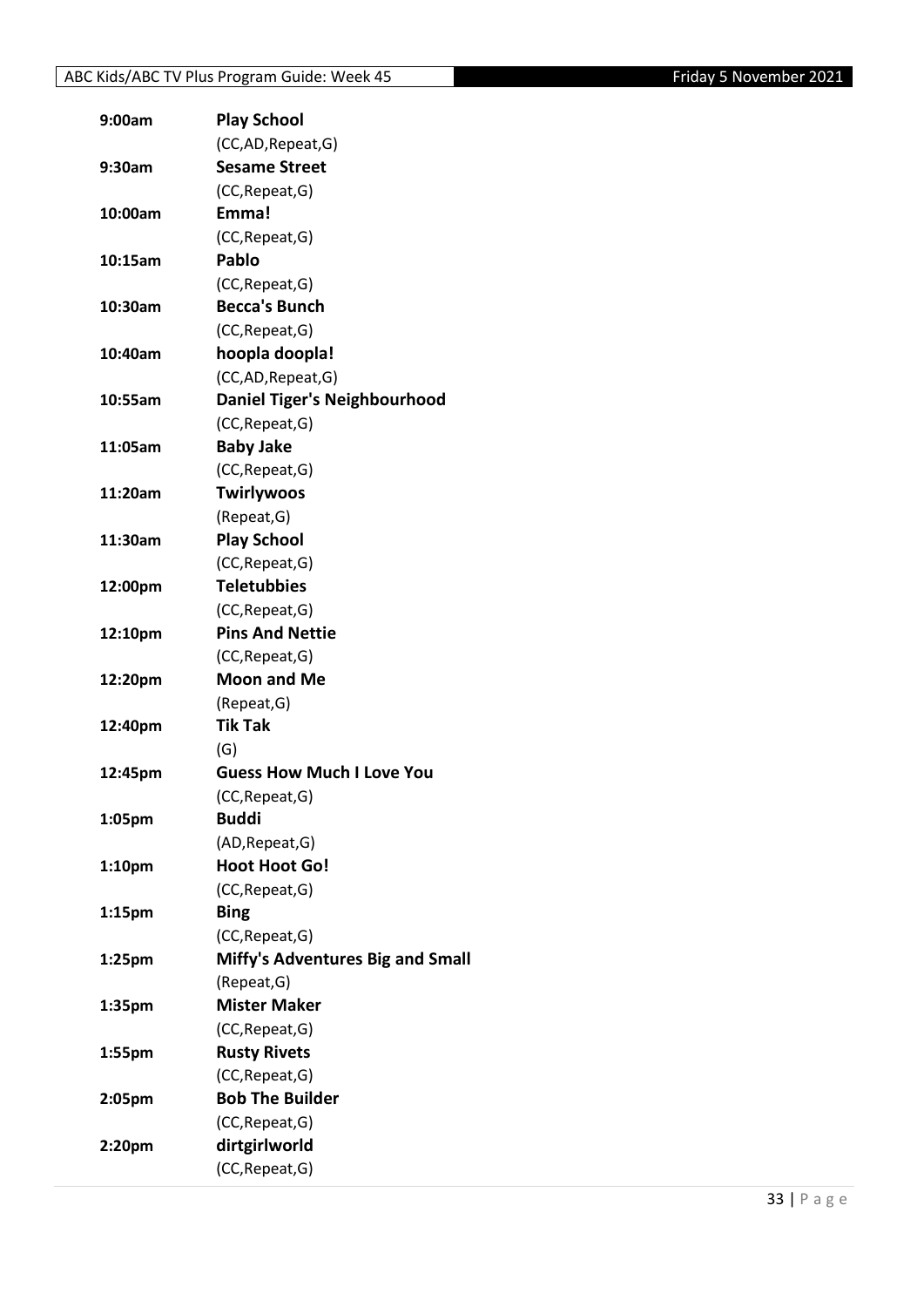| 2:30 <sub>pm</sub> | Wallykazam!                                                                                                                    |
|--------------------|--------------------------------------------------------------------------------------------------------------------------------|
|                    | (Repeat, G)                                                                                                                    |
| 2:55pm             | <b>Elmo's World</b>                                                                                                            |
|                    | (Repeat, G)                                                                                                                    |
| 3:05pm             | <b>Curious George</b>                                                                                                          |
|                    | (CC, Repeat, G)                                                                                                                |
| 3:30pm             | <b>Play School</b>                                                                                                             |
|                    | (CC,AD,Repeat,G)                                                                                                               |
| 4:00pm             | <b>Bananas In Pyjamas</b>                                                                                                      |
|                    | (CC, Repeat, G)                                                                                                                |
| 4:10pm             | <b>The Wiggles World</b>                                                                                                       |
|                    | (Repeat, G)                                                                                                                    |
| 4:25pm             | Thomas And Friends: Big World! Big Adventures!                                                                                 |
|                    | (CC, Repeat, G)                                                                                                                |
| 4:35pm             | <b>Book Hungry Bears</b>                                                                                                       |
|                    | (Repeat, G)                                                                                                                    |
| 4:45pm             | <b>Big Words Small Stories</b>                                                                                                 |
|                    | (Repeat, G)                                                                                                                    |
| 4:50pm             | <b>Play School Art Crew</b>                                                                                                    |
|                    | (CC, Repeat, G)                                                                                                                |
| 5:05pm             | Remy & Boo                                                                                                                     |
|                    | (CC,AD,Repeat,G)                                                                                                               |
| 5:15pm             | Dog Loves Books                                                                                                                |
|                    | (CC, Repeat, G)                                                                                                                |
| 5:20pm             | <b>PJ Masks</b>                                                                                                                |
|                    | (CC,G)                                                                                                                         |
| 5:35pm             | <b>Nella the Princess Knight</b>                                                                                               |
|                    | (CC, Repeat, G)                                                                                                                |
| 5:50pm             | Peppa Pig                                                                                                                      |
|                    | (CC, Repeat, G)                                                                                                                |
| 5:55pm             | <b>Fireman Sam</b>                                                                                                             |
|                    | (CC, Repeat, G)                                                                                                                |
|                    |                                                                                                                                |
| 6:10pm             | <b>Hey Duggee: The Perfume Badge</b>                                                                                           |
|                    | (CC, Repeat, G)                                                                                                                |
|                    | The Squirrels make their very own perfumes with accompanying advertisements to show<br>how their perfumes are uniquely theirs. |
|                    |                                                                                                                                |
| 6:20pm             | <b>Bluey: Takeaway</b>                                                                                                         |
|                    | (CC,AD,Repeat,G)                                                                                                               |
|                    | Forced to wait five minutes in front of a restaurant for their takeaway order, Bluey and                                       |
|                    | Bingo become restless for entertainment, pushing the very limits of Dad's patience.                                            |
|                    |                                                                                                                                |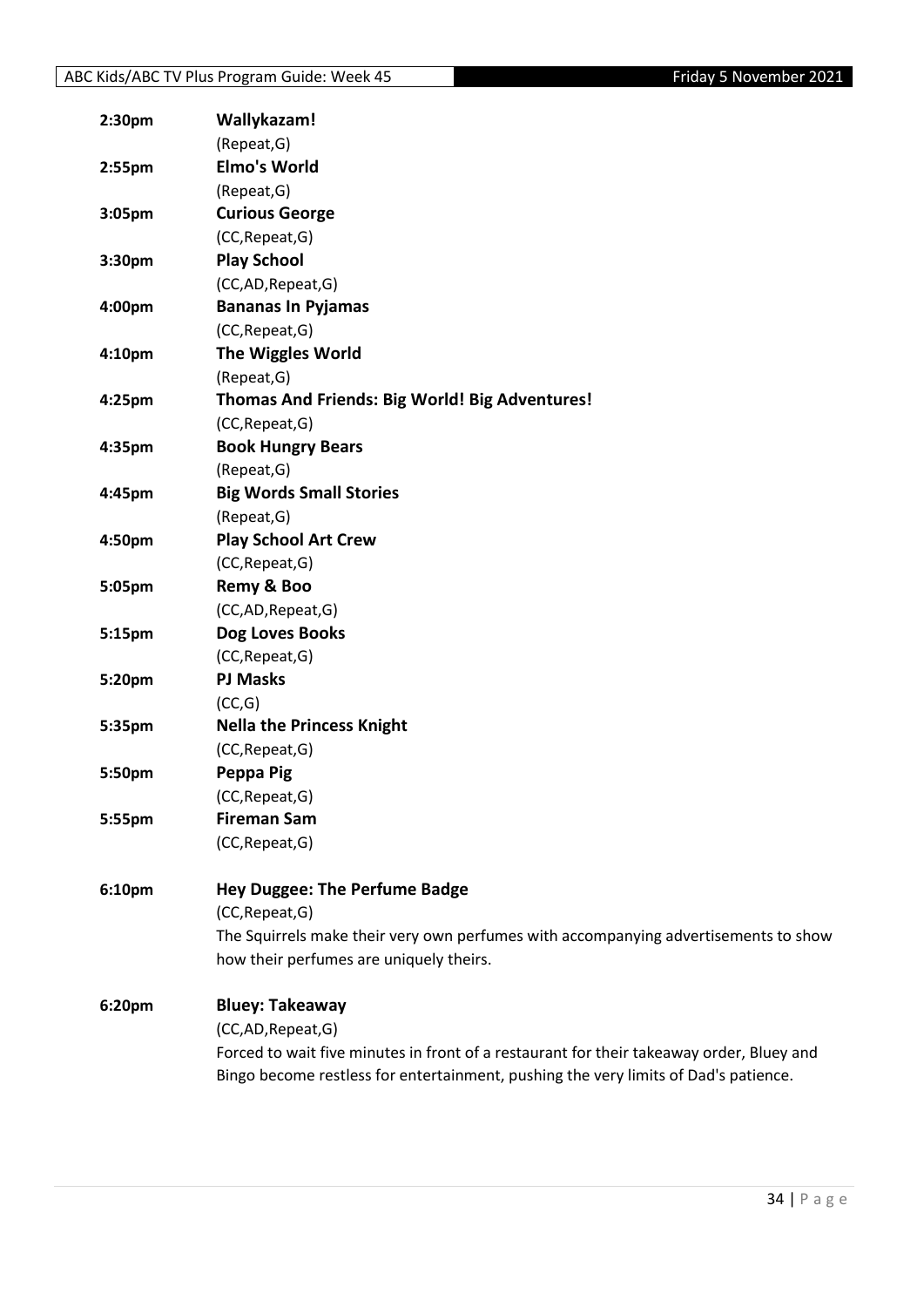| 6:25pm | <b>Shaun The Sheep: Space Blitzer</b>                                                                   |
|--------|---------------------------------------------------------------------------------------------------------|
|        | (CC, Repeat, G)                                                                                         |
|        | Bitzer is using a drone to do all the work around the farm while he relaxes in his                      |
|        | deckchair, but when Shaun takes control, the drone's payload is Bitzer, deckchair and all.              |
|        | Can Bitzer make a successful re-entry?                                                                  |
| 6:40pm | Andy's Safari Adventures: Andy And The Coati                                                            |
|        | (CC, Repeat, G)                                                                                         |
|        | Andy heads to the Amazon rainforest in search of a coati he needs a picture of. Along the               |
|        | way, he meets a family of giant otters, comes face to face with a jaguar and is chased                  |
|        | down by a Savannah hawk.                                                                                |
| 7:00pm | <b>Dino Dana: Dino Talents</b>                                                                          |
|        | (CC,AD,Repeat,G)                                                                                        |
|        | Dana tries to help a Baby Spinosaurus learn to hunt while Mum and Dad try to help Saara                 |
|        | find the right after-school program.                                                                    |
| 7:15pm | Odd Squad: Where There's A Wolf There's A Way                                                           |
|        | (Repeat, G)                                                                                             |
|        | Otis and Olympia stop werewolf Olaf from turning back into a boy.                                       |
|        |                                                                                                         |
| 7:30pm | Spicks And Specks: Diana Doherty, James Lynch, Corinne Grant & Frank                                    |
|        | <b>Woodley</b>                                                                                          |
|        | (CC, Repeat, PG)                                                                                        |
|        | Joining Adam Hills are Diana Doherty, James Lynch, Corinne Grant and Frank Woodley.                     |
|        |                                                                                                         |
| 8:00pm | <b>Hard Quiz</b>                                                                                        |
|        | (CC, Repeat, PG)                                                                                        |
|        | Tom Gleeson is back with a fresh batch of experts to compete for the Big Brass Mug. This                |
|        | week's #HardQuiz topics: The Rocky Horror Picture Show, the Napoleonic Wars, air                        |
|        | traffic control and sitcom Brooklyn Nine-Nine.                                                          |
| 8:30pm | <b>TBA</b>                                                                                              |
|        |                                                                                                         |
|        |                                                                                                         |
| 9:20pm | <b>Missy Higgins &amp; Friends Live</b>                                                                 |
|        | (CC, Repeat, PG)                                                                                        |
|        | Missy Higgins performs some of her most loved songs at an intimate show in the Melba                    |
|        | Spiegeltent, joined by friends Peter Garrett, Kasey Chambers, Gretta Ray, Ben Abraham<br>and Ladychoir. |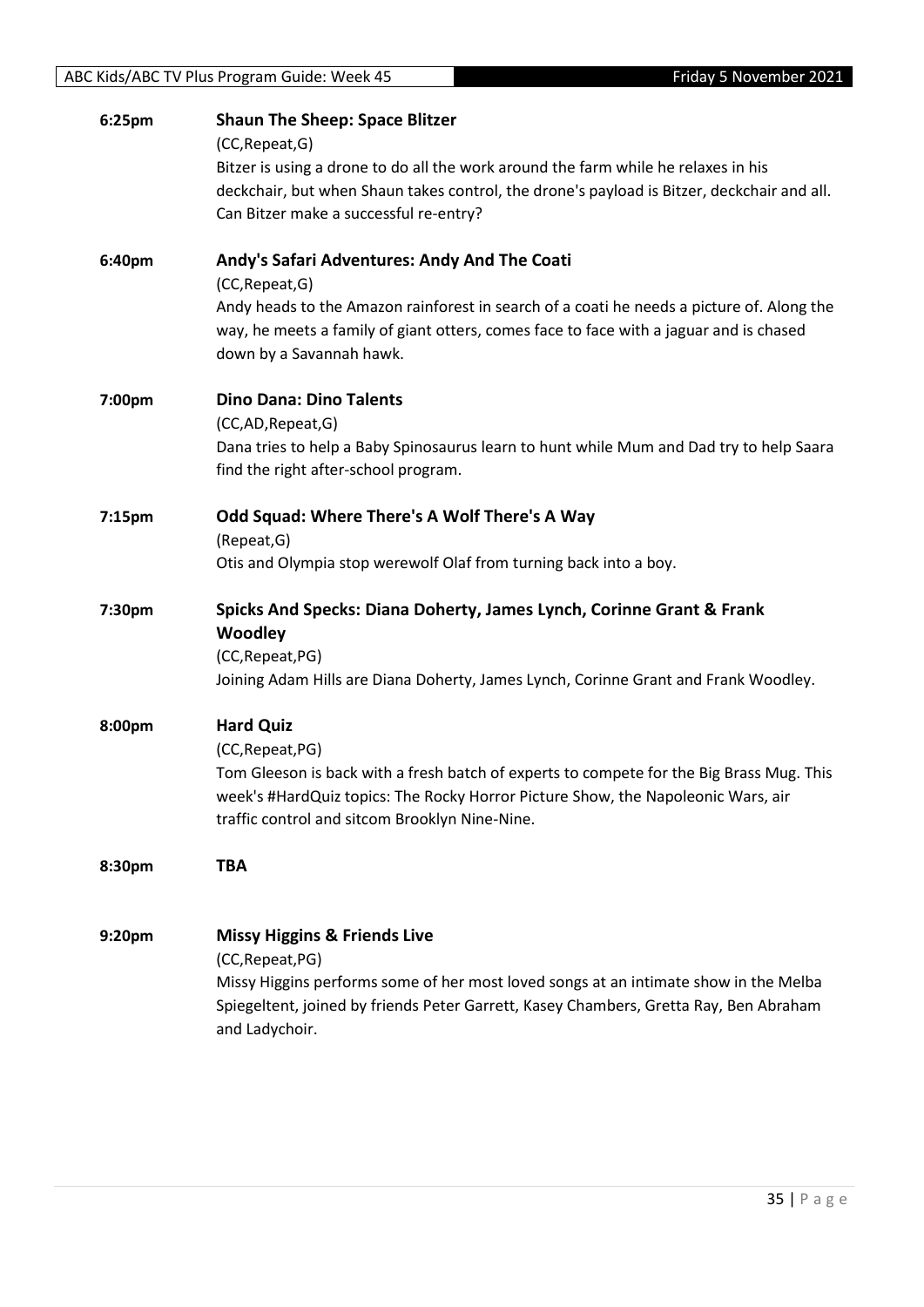## **10:55pm Doctor Who: Night Terrors** (CC,AD,Repeat,PG,This program is rated PG, parental guidance is recommended for viewers under fifteen years.) The Doctor receives a distress call from the scariest place in the universe, a child's bedroom. Terrified of the monsters in his cupboard, George's pleas for help break through the barriers of time and space. **11:40pm Art Works** (CC,Repeat) Art Works is dedicated to exploring the full spectrum of the arts in Australia. Hosted by arts broadcaster Namila Benson, Art Works will reset the national artistic conversation featuring a palette of ideas for everyone. **12:05am Anh's Brush With Fame: Saroo Brierley** (CC,Repeat,PG) 'Little Boy Lost' Saroo Brierley joins Anh to share his remarkable story of how catching the wrong train can take you to the right station. It's the adventure which was turned into the Hollywood film 'Lion'. **12:40am Live At The Apollo** (CC,Repeat,M,Coarse Language) Gina Yashere comperes the comedy show at London's Hammersmith Apollo. She warms up the audience before introducing routines by 2018 Britain's Got Talent winner Lost Voice Guy and Mock the Week regular Ed Gamble. **1:25am Sick of It** (CC,Repeat,M,Adult Themes, Coarse Language) Karl books a holiday alone, but his hopes of a quiet week are dashed when the nosy locals discover he is on his own. **1:50am Community: Advanced Criminal Law** (CC,Repeat,PG) As Pierce volunteers to compose a new school song, a cheating episode in Spanish class leaves Jeff defending Britta before a disciplinary tribunal. **2:10am Parks and Recreation: Practice Date** (Repeat,PG) Leslie is nervous about her first date with Dave, so Ann takes her on a practice date. After a local councilman is caught up in a sex scandal, Tom, Ron, April & Mark decide to see who can uncover the worst dirt on each other. **2:30am Reno 911!: Strong Sister** (Repeat,M,Coarse Language, Sexual References) A reporter from Strong Sister magazine visits the station to do an in-depth profile on Deputy Raineesha Williams.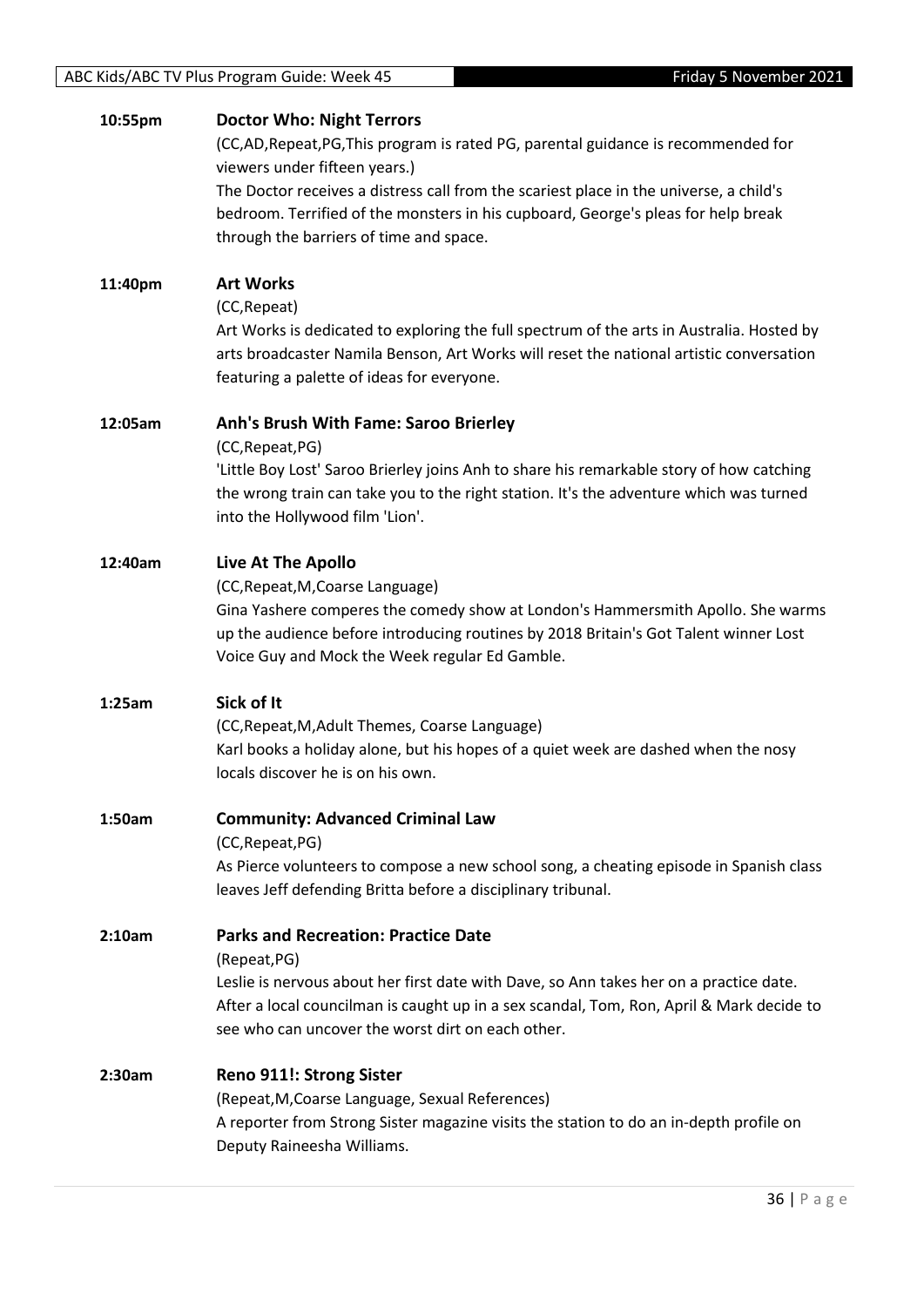### **2:55am ABC News Update**

(Repeat)

The headlines from ABC News, updating you on the day's top stories from across Australia and around the world.

#### **3:00am ABC TV Plus Programs Resume At 7.30pm**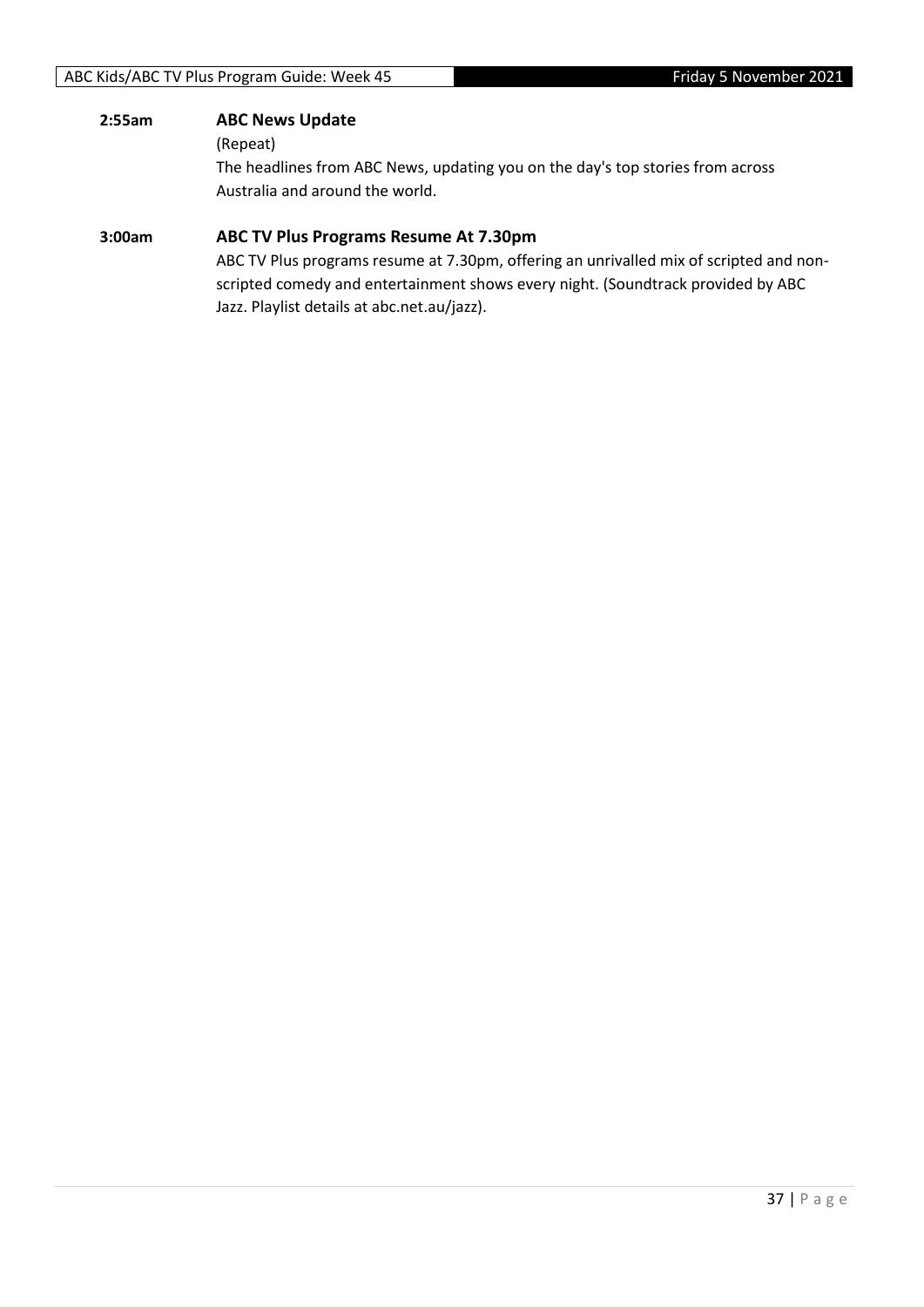## <span id="page-37-0"></span>**Saturday, 6 November 2021**

| 5:05am | <b>Five Minutes More</b>            |
|--------|-------------------------------------|
|        | (CC, Repeat, G)                     |
| 5:10am | <b>Sarah And Duck</b>               |
|        | (Repeat, G)                         |
| 5:20am | <b>The Hive</b>                     |
|        | (Repeat, G)                         |
| 5:30am | Digby Dragon                        |
|        | (Repeat, G)                         |
| 5:40am | Ready, Jet, Go!                     |
|        | (CC, Repeat, G)                     |
| 5:55am | <b>Big Ted's Big Adventure</b>      |
|        | (CC, Repeat, G)                     |
|        | <b>Sesame Street</b>                |
| 6:00am |                                     |
| 6:25am | (CC, Repeat, G)                     |
|        | <b>Pingu In The City</b>            |
|        | (Repeat, G)                         |
| 6:35am | <b>Dinosaur Train</b>               |
|        | (CC, Repeat, G)                     |
| 6:45am | <b>Peter Rabbit</b>                 |
|        | (CC,AD, Repeat, G)                  |
| 7:00am | <b>Charlie And Lola</b>             |
|        | (CC, Repeat, G)                     |
| 7:10am | <b>Go Jetters</b>                   |
|        | (CC, Repeat, G)                     |
| 7:25am | <b>Love Monster</b>                 |
|        | (Repeat, G)                         |
| 7:35am | <b>Tish Tash</b>                    |
|        | (CC,G)                              |
| 7:40am | <b>The Wonder Gang</b>              |
|        | (G)                                 |
| 7:55am | Peppa Pig                           |
|        | (CC, Repeat, G)                     |
| 8:00am | <b>Bluey</b>                        |
|        | (CC,AD, Repeat, G)                  |
| 8:10am | <b>School Of Roars</b>              |
|        | (CC, Repeat, G)                     |
| 8:20am | <b>The Adventures Of Paddington</b> |
|        | (CC,AD, Repeat, G)                  |
| 8:35am | <b>Kiddets</b>                      |
|        | (CC, Repeat, G)                     |
| 8:45am | <b>Bananas In Pyjamas</b>           |
|        | (CC, Repeat, G)                     |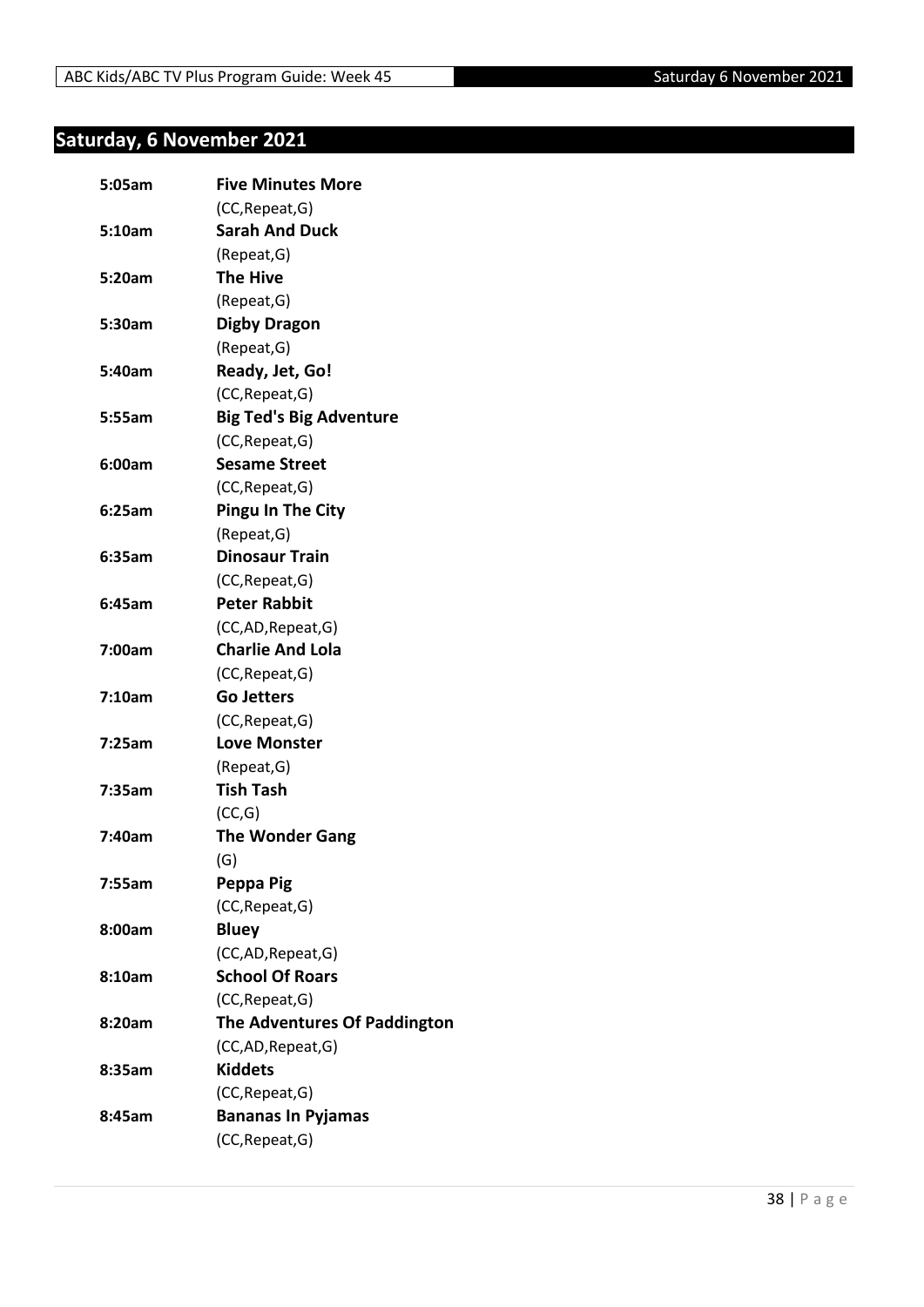| 9:00am             | <b>Play School</b>                      |
|--------------------|-----------------------------------------|
|                    | (CC, Repeat, G)                         |
| 9:30am             | <b>Sesame Street</b>                    |
|                    | (CC, Repeat, G)                         |
| 10:00am            | Emma!                                   |
|                    | (CC, Repeat, G)                         |
| 10:15am            | Pablo                                   |
|                    | (CC, Repeat, G)                         |
| 10:30am            | <b>Becca's Bunch</b>                    |
|                    | (CC, Repeat, G)                         |
| 10:40am            | hoopla doopla!                          |
|                    | (CC,AD,Repeat,G)                        |
| 10:55am            | <b>Daniel Tiger's Neighbourhood</b>     |
|                    | (CC, Repeat, G)                         |
| 11:05am            | <b>Baby Jake</b>                        |
|                    | (CC, Repeat, G)                         |
| 11:20am            | <b>Twirlywoos</b>                       |
|                    | (Repeat, G)                             |
| 11:35am            | <b>Big Words Small Stories</b>          |
|                    | (Repeat, G)                             |
| 11:40am            | <b>Sally &amp; Possum</b>               |
|                    | (CC, Repeat, G)                         |
| 12:00pm            | <b>Teletubbies</b>                      |
|                    | (CC, Repeat, G)                         |
| 12:10pm            | In The Night Garden                     |
|                    | (CC, Repeat, G)                         |
| 12:40pm            | <b>Tik Tak</b>                          |
|                    | (G)                                     |
| 12:45pm            | <b>Guess How Much I Love You</b>        |
|                    | (CC, Repeat, G)                         |
| 1:05pm             | <b>Buddi</b>                            |
|                    | (AD, Repeat, G)                         |
| 1:10pm             | <b>Hoot Hoot Go!</b>                    |
|                    | (CC, Repeat, G)                         |
|                    | <b>Bing</b>                             |
| 1:15pm             | (CC, Repeat, G)                         |
|                    | <b>Miffy's Adventures Big and Small</b> |
| 1:25 <sub>pm</sub> | (Repeat, G)                             |
|                    |                                         |
| 1:40pm             | <b>Noddy Toyland Detective</b>          |
|                    | (CC, Repeat, G)                         |
| 1:55pm             | <b>Rusty Rivets</b>                     |
|                    | (CC, Repeat, G)                         |
| 2:05pm             | <b>Bob The Builder</b>                  |
|                    | (CC, Repeat, G)                         |
| 2:20pm             | <b>Get Grubby TV</b>                    |
|                    | (CC, Repeat, G)                         |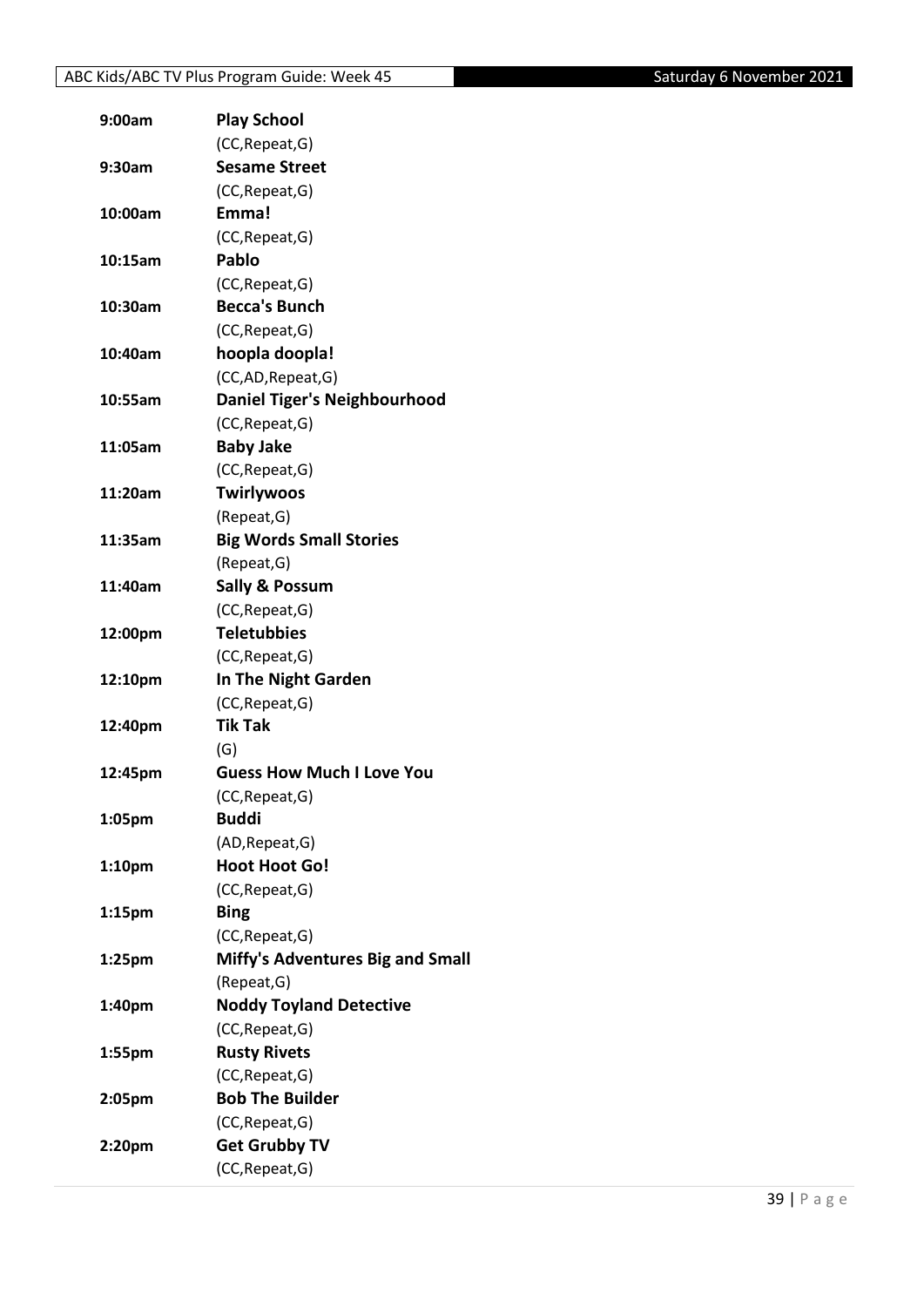| 2:30pm | Wallykazam!                                                                                             |
|--------|---------------------------------------------------------------------------------------------------------|
|        | (Repeat, G)                                                                                             |
| 2:55pm | <b>Elmo's World</b>                                                                                     |
|        | (Repeat, G)                                                                                             |
| 3:00pm | <b>Arthur</b>                                                                                           |
|        | (Repeat, G)                                                                                             |
| 3:30pm | <b>Play School</b>                                                                                      |
|        | (CC,AD,Repeat,G)                                                                                        |
| 4:00pm | <b>Bananas In Pyjamas</b>                                                                               |
|        | (CC, Repeat, G)                                                                                         |
| 4:10pm | <b>The Wiggles World</b>                                                                                |
|        | (Repeat, G)                                                                                             |
| 4:25pm | Thomas And Friends: Big World! Big Adventures!                                                          |
|        | (CC, Repeat, G)                                                                                         |
| 4:35pm | <b>Book Hungry Bears</b>                                                                                |
|        | (Repeat, G)                                                                                             |
| 4:45pm | <b>Big Words Small Stories</b>                                                                          |
|        | (Repeat, G)                                                                                             |
| 4:50pm | <b>Play School Story Time</b>                                                                           |
|        | (CC, Repeat, G)                                                                                         |
| 5:05pm | Remy & Boo                                                                                              |
|        | (CC,AD,Repeat,G)                                                                                        |
| 5:15pm | Dog Loves Books                                                                                         |
|        | (CC, Repeat, G)                                                                                         |
| 5:20pm | <b>PJ Masks</b>                                                                                         |
|        | (CC,G)                                                                                                  |
| 5:35pm | <b>Nella the Princess Knight</b>                                                                        |
|        | (CC, Repeat, G)                                                                                         |
| 5:50pm | Peppa Pig                                                                                               |
|        | (CC, Repeat, G)                                                                                         |
| 5:55pm | <b>Fireman Sam</b>                                                                                      |
|        | (CC, Repeat, G)                                                                                         |
|        |                                                                                                         |
| 6:10pm | <b>Hey Duggee: The Counting Badge</b>                                                                   |
|        | (CC, Repeat, G)<br>The Squirrels try the ultimate achievement of counting to 100 to earn their Counting |
|        | Badge.                                                                                                  |
|        |                                                                                                         |
| 6:20pm | <b>Bluey: Butterflies</b>                                                                               |
|        | (CC,AD,Repeat,G)                                                                                        |
|        | Playing 'Butterflies' in the backyard is great fun, until Bluey runs away with Judo leaving             |
|        | Bingo all alone. Now poor Bingo's heartbroken and Bluey needs to make amends.                           |
|        |                                                                                                         |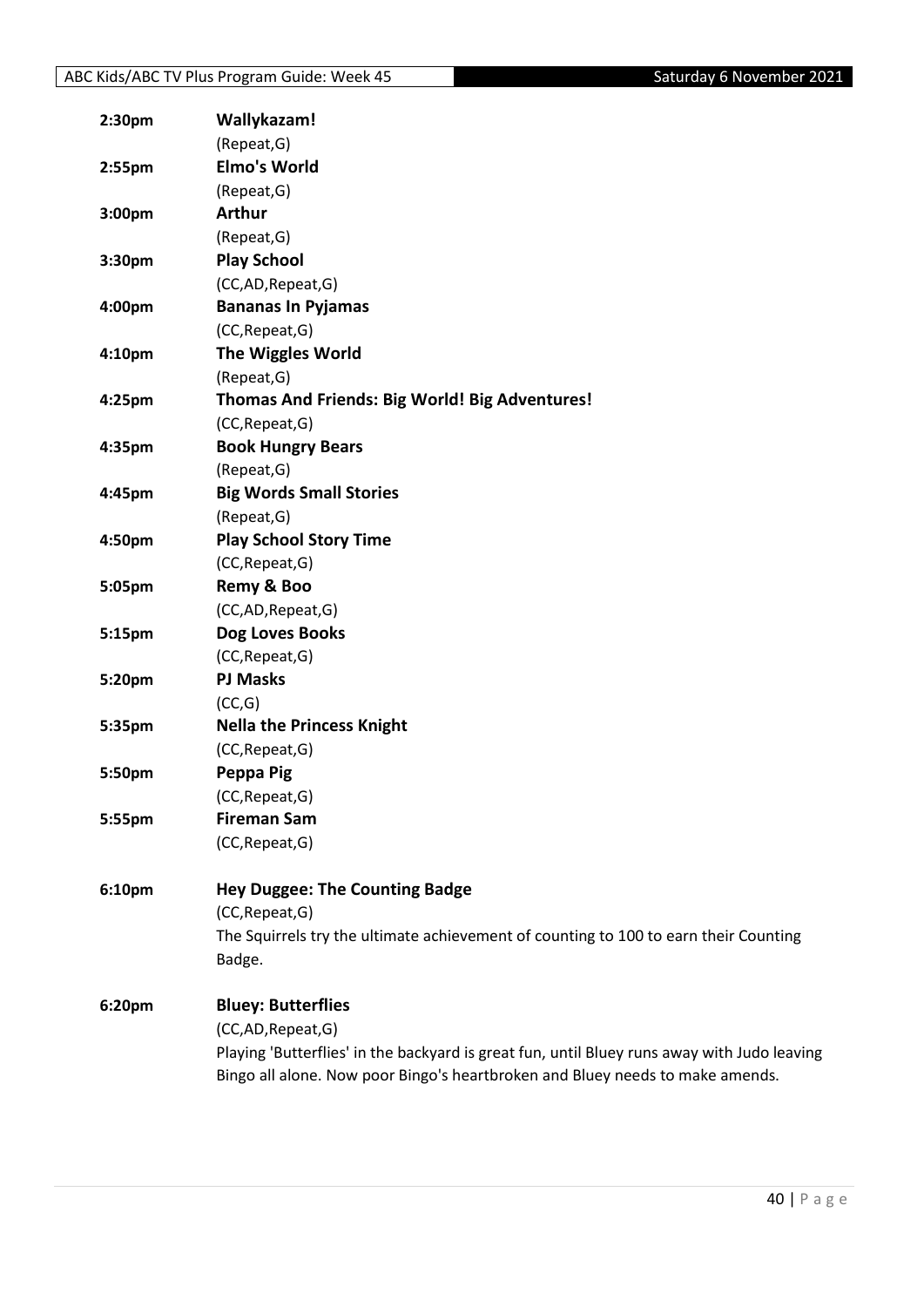| ABC Kids/ABC TV Plus Program Guide: Week 45 |  |
|---------------------------------------------|--|
|---------------------------------------------|--|

| 6:35pm             | <b>Timmy's Seaside Rescue</b><br>(CC, Repeat, G)<br>At the beach, Timmy leaves his teddy and Bumpy the caterpillar behind when he runs off<br>to show his friends a beautiful shell he found. Soon his teddy and Bumpy are swept out<br>to sea. Will Timmy be able to rescue them?                                                         |
|--------------------|--------------------------------------------------------------------------------------------------------------------------------------------------------------------------------------------------------------------------------------------------------------------------------------------------------------------------------------------|
| 7:00pm             | <b>Grace's Amazing Machines: Fast Machines</b><br>(CC,AD,Repeat,G)<br>Motorbike rider Grace shows off three amazing machines that all go very fast.                                                                                                                                                                                        |
| 7:15pm             | <b>Sir Mouse: Kings Speech</b><br>(CC,AD,Repeat,G)<br>King has lost his voice. Which is a disaster, because he has to give his New Year speech.<br>Mouse and Dragon are summoned to the castle to find the missing voice.                                                                                                                  |
| 7:30pm             | Spicks And Specks: Christie Whelan Browne, Nath Valvo, Scott Darlow &<br><b>Danielle Walker</b><br>(CC, Repeat, PG)<br>Adam launches a new 8-bit computer game, a jukebox musical based on the work of<br>Mark 'Jacko' Jackson and a brand new round which results in Alan apologising to a<br>superstar of the Australian music industry. |
| 8:20pm             | Live At The Apollo<br>(CC, Repeat, M, Coarse Language, Sexual References)<br>Phil Wang comperes the comedy show at London's Hammersmith Apollo. He warms up<br>the audience before introducing routines by star of The Mash Report Rachel Parris and<br>actor, voiceover artist and stand-up Brennan Reece.                                |
| 9:05pm<br>*New     | The Stand Up Sketch Show<br>(CC, MA, Sexual References)                                                                                                                                                                                                                                                                                    |
| Episode*           | The Stand Up Sketch Show is back! This time it's bigger, funnier and more outrageous<br>than ever before. Featuring Alfie Brown, Matt Richardson, Felicity Ward, Kemah Bob,<br>Huge Davies, Elf Lyons, Adam Rowe and Chris Washington.                                                                                                     |
| 9:30pm             | Sammy J<br>(CC, Repeat, PG)<br>Biting, bite-sized comedy as Sammy J and his team of troublemakers tackle the news of<br>the week.                                                                                                                                                                                                          |
| 9:35 <sub>pm</sub> | Penn And Teller: Fool Us: Magic R App<br>(CC, Repeat, PG)<br>Featured magicians include Moritz Mueller, Michael Feldman, Magical Bones and Seth<br>Raphael.                                                                                                                                                                                |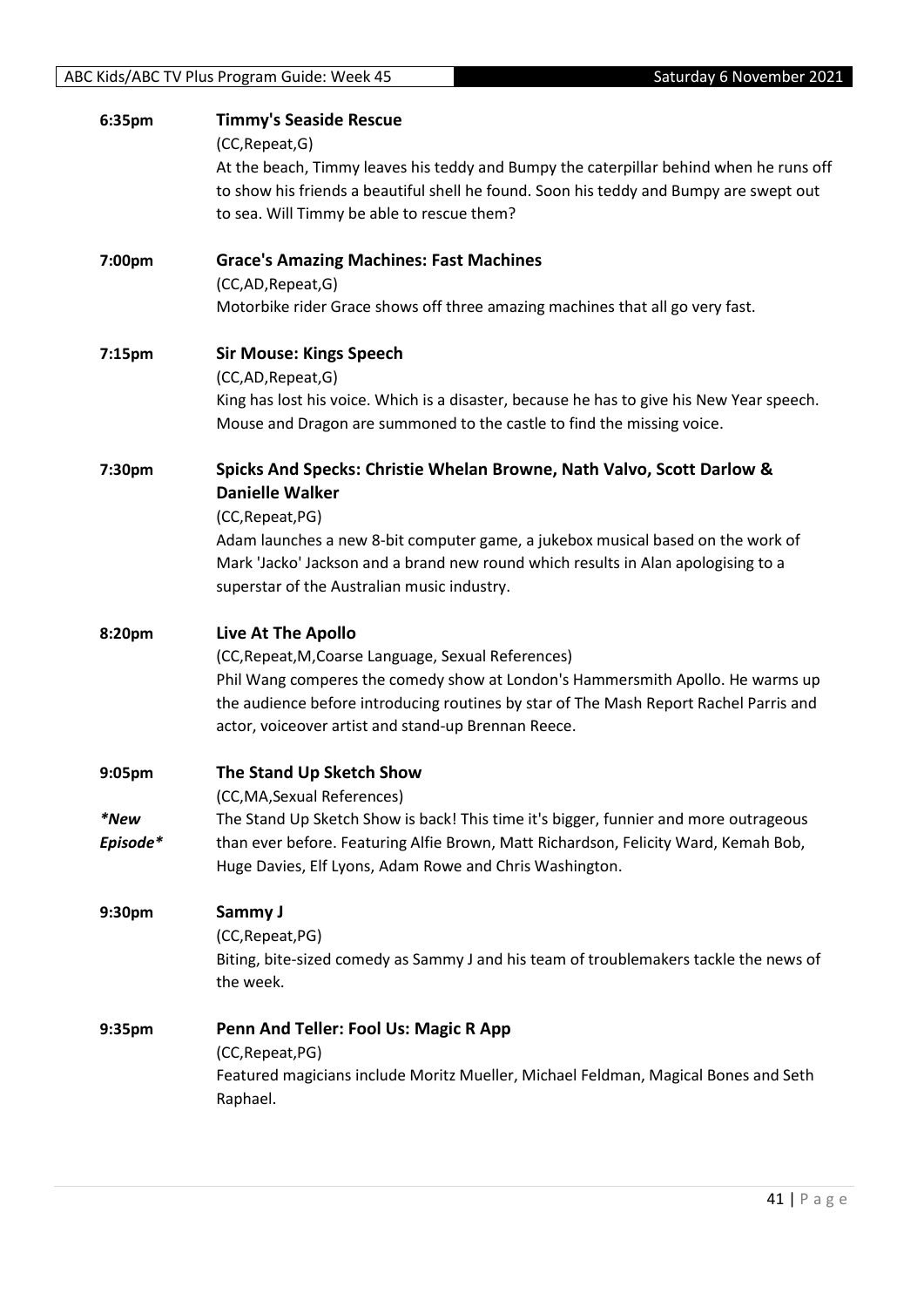| 10:15pm | <b>Ghosts</b><br>(CC, Repeat, M, Adult Themes) Final<br>While Alison and Mike gear up to make a big investment, the Captain and Kitty work<br>together with the other ghosts to solve an unfolding mystery before it's too late.                                                                          |
|---------|-----------------------------------------------------------------------------------------------------------------------------------------------------------------------------------------------------------------------------------------------------------------------------------------------------------|
| 10:40pm | <b>This Time With Alan Partridge</b><br>(CC, Repeat, M, Coarse Language) Final<br>A special regal edition sees a member of the royal family welcomed to the studio. But<br>can Alan maintain his dignity in the face of a career-defining setback?                                                        |
| 11:15pm | <b>Would I Lie To You?: The Unseen Bits</b><br>(CC, Repeat, PG) Final<br>Rob Brydon, Lee Mack & David Mitchell return for a special episode of previously unseen<br>material, looking back at the best moments, featuring celebrity guests including Kevin<br>Bishop, Warwick Davis & Romesh Ranganathan. |
| 11:45pm | <b>Unprotected Sets: Becky Braunstein</b><br>(CC, Repeat, M, Coarse Language)<br>Becky Braunstein is literally one in a million. As an Alaskan Jew, she has hilarious stories<br>of just how bizarre it is to live in the Last Frontier while still trying to observe the<br>Sabbath.                     |
| 12:10am | <b>Red Dwarf: Samsara</b><br>(CC, Repeat, M, Sexual References)<br>When the Dwarfers investigate a crashed ship at the bottom of an ocean moon, Lister<br>and Cat become trapped together and Lister's nightmare begins. Meantime Rimmer and<br>Kryten discover the ship is controlled by a dark force.   |
| 12:40am | <b>Escape From The City: Port Douglas QLD: The Salters</b><br>(CC, Repeat, G)<br>Would you let a complete stranger choose the town that you will move to? That's exactly<br>what Sydneysiders Lisa and Paul have done in this episode of our lifestyle series.                                            |
| 1:40am  | <b>Halal Gurls: Not Even Water</b><br>(CC, Repeat, PG)<br>When Mouna misses 'suhoor' (morning meal) during Ramadan, her limits are tested<br>when she's tasked with buying a new outfit to meet Tarek's parents and comes up<br>against a gossiping group of Hijabis, while absolutely starving.          |
| 1:50am  | <b>Carpark Clubbing: The Date</b><br>(CC, Repeat, PG)<br>Nashrah convinces Sokhey and Bonita to be her secret spy chaperones on her carpark<br>date with Mr Roadside Assist. With stranger danger at the forefront of all their minds,<br>will their surveillance tactics help or hinder?                 |